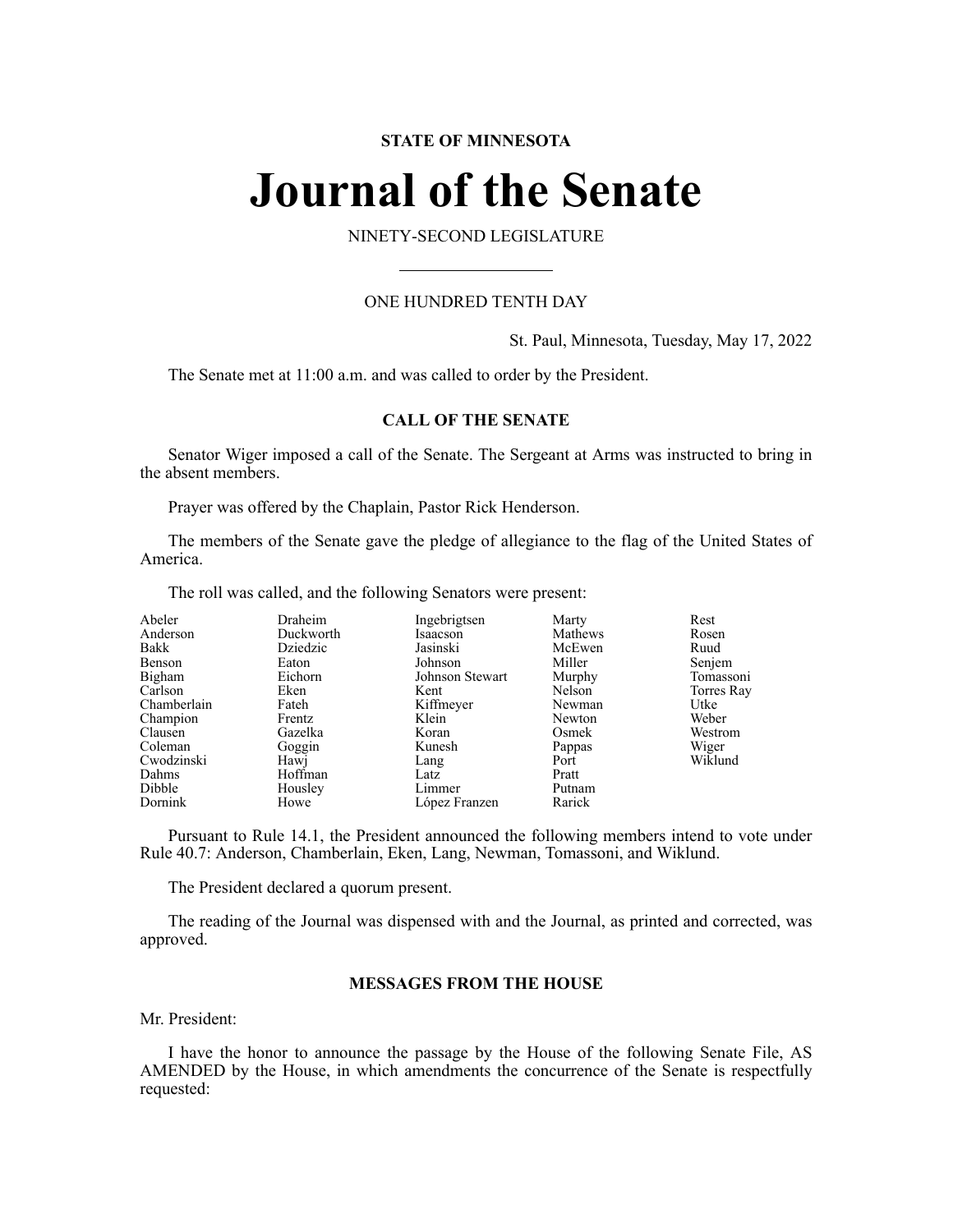**S.F. No. 3540:** A bill for an act relating to retirement; authorizing certain medical professionals (APRNs) to provide disability assessments for all public pension plans; authorizing the purchase of service credit for periods of military service under the Minnesota State Retirement System (MSRS) plans; adding Department of Human Services positions to the positions eligible for coverage by the MSRS correctional plan; permitting the transfer of service credit from the MSRS general plan to the correctional plan; permitting a surviving spouse to purchase vesting service and receive a pension from the MSRS general plan; reinstating segmented annuities for Public Employees Retirement Association (PERA) plans; excluding union employees of the Duluth Transit Authority from PERA membership and providing vesting credit under PERA for non-union employees; adding alternative vesting schedules under the PERA statewide volunteer firefighter plan and eliminating the restriction on the pension amount for firefighters retiring within five years of joining the plan; temporarily suspending the earnings limitation for reemployed retired teachers; adopting the recommendations of the state auditor's volunteer fire relief association working group; requiring the state auditor to provide annual investment reports to relief associations; clarifying the classification of State Board of Investment professional employees; requiring the Department of Labor and Industry to study the adequacy of disability benefits for police officers; making various administrative, technical, and clarifying changes; amending Minnesota Statutes 2020, sections 11A.04; 11A.07, subdivision 4, by adding subdivisions; 43A.18, subdivision 3b; 179A.10, subdivision 1; 352.01, by adding a subdivision; 352.113, subdivision 4; 352.27; 352.87, subdivision 6; 352.91, subdivision 3f; 352.94; 352.95, subdivisions 4, 6; 352B.011, by adding a subdivision; 352B.05; 352B.086; 352B.10, subdivision 4; 353.01, by adding a subdivision; 353.031, subdivisions 3, 7, 8; 353.32, subdivision 1a; 353.34, subdivision 5, by adding a subdivision; 353.657, subdivision 2a; 353.68, subdivision 4; 353G.01, subdivisions 7, 9a; 353G.05, subdivisions 1, 2, 3, by adding a subdivision; 353G.09, subdivisions 1, 2; 354.05, by adding a subdivision; 354.48, subdivisions 4, 6, 6a; 354A.011, by adding subdivisions; 354A.36, subdivisions 4, 6, by adding a subdivision; 356.20, subdivision 2; 356.24, subdivision 3; 356.551, subdivision 2; 356.645; 356A.06, subdivisions 6, 8a; 424A.001, subdivision 4;  $424A.003$ ;  $424A.015$ , subdivision 2;  $424A.05$ , subdivision 3, by adding a subdivision; 424A.08; 424A.092, subdivision 6; 424A.093, subdivision 6; 424A.095; 424A.10, subdivisions 1, 3; Minnesota Statutes 2021 Supplement, sections 352D.06, subdivision 1; 353.01, subdivision 2b; 353G.11, subdivision 1; 424A.02, subdivisions 3, 3a; 424A.091, subdivision 3; 424A.093, subdivision 1; 424A.10, subdivision 2; 424B.10, subdivision 1b; 424B.13, subdivisions 4, 5, 8; 424B.22, subdivision 4; proposing coding for new law in Minnesota Statutes, chapters 352; 352B; repealing Minnesota Statutes 2020, section 353G.09, subdivision 3; Minnesota Statutes 2021 Supplement, section 424A.02, subdivisions 2a, 2b, 2c.

Senate File No. 3540 is herewith returned to the Senate.

Patrick D. Murphy, Chief Clerk, House of Representatives

Returned May 16, 2022

#### **CONCURRENCE AND REPASSAGE**

Senator Rosen moved that the Senate concur in the amendments by the House to S.F. No. 3540 and that the bill be placed on its repassage as amended. The motion prevailed.

S.F. No. 3540 was read the third time, as amended by the House, and placed on its repassage.

The question was taken on the repassage of the bill, as amended.

The roll was called, and there were yeas 63 and nays 0, as follows: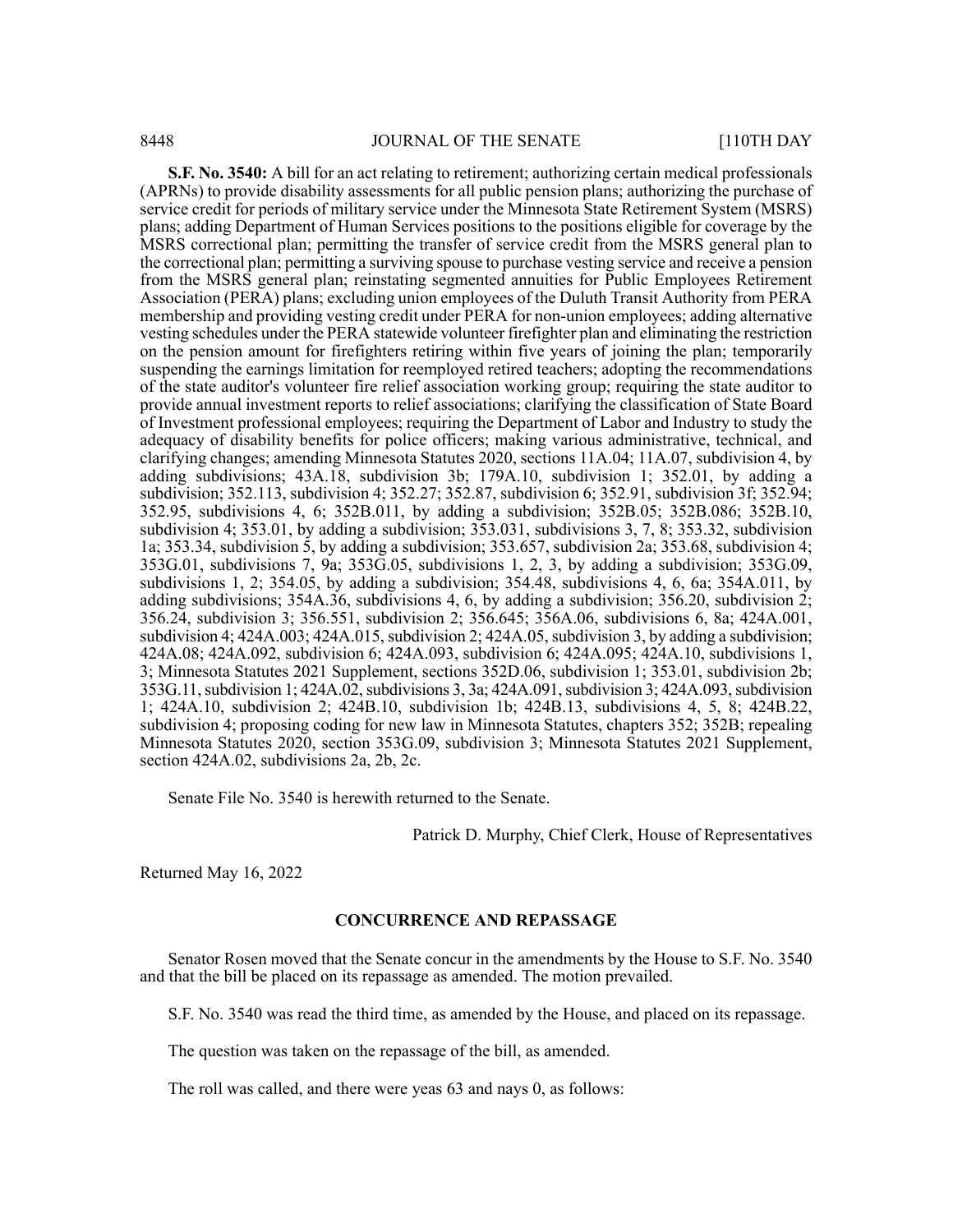| Abeler      | Dornink   | Howe            | López Franzen | Rarick     |
|-------------|-----------|-----------------|---------------|------------|
| Anderson    | Draheim   | Ingebrigtsen    | Marty         | Rest       |
| Bakk        | Duckworth | Isaacson        | Mathews       | Rosen      |
| Benson      | Dziedzic  | Jasinski        | McEwen        | Ruud       |
| Bigham      | Eaton     | Johnson         | Miller        | Senjem     |
| Carlson     | Eken      | Johnson Stewart | Murphy        | Tomassoni  |
| Chamberlain | Fateh     | Kent            | Newman        | Torres Ray |
| Champion    | Frentz    | Kiffmeyer       | Newton        | Utke       |
| Clausen     | Gazelka   | Klein           | Osmek         | Westrom    |
| Coleman     | Goggin    | Koran           | Pappas        | Wiger      |
| Cwodzinski  | Hawj      | Kunesh          | Port          | Wiklund    |
| Dahms       | Hoffman   | Lang            | Pratt         |            |
| Dibble      | Housley   | Limmer          | Putnam        |            |

Those who voted in the affirmative were:

Pursuant to Rule 40, Senator Jasinski cast the affirmative vote on behalf of the following Senators: Anderson, Chamberlain, Ingebrigtsen, Lang, Newman, and Tomassoni.

Pursuant to Rule 40, Senator Kunesh cast the affirmative vote on behalf of the following Senators: Champion, Eken, Fateh, McEwen, Port, and Wiklund.

So the bill, as amended, was repassed and its title was agreed to.

#### **MESSAGES FROM THE HOUSE - CONTINUED**

Mr. President:

I have the honor to announce the passage by the House of the following House File, herewith transmitted: H.F. No. 4030.

Patrick D. Murphy, Chief Clerk, House of Representatives

Transmitted May 16, 2022

#### **FIRST READING OF HOUSE BILLS**

The following bill was read the first time.

**H.F. No. 4030:** A bill for an act relating to commerce; modifying provisions governing bullion coins and bullion products dealers; amending Minnesota Statutes 2020, sections 80G.01, subdivision 3, by adding a subdivision; 80G.02, subdivisions 1, 4; 80G.03, subdivision 2; 80G.04, subdivision 1; 80G.05, subdivision 1; 80G.06, subdivision 2; 80G.07, subdivision 1; Minnesota Statutes 2021 Supplement, sections 80G.06, subdivision 1; 80G.11.

Referred to the Committee on Rules and Administration for comparison with S.F. No. 4345, now on General Orders.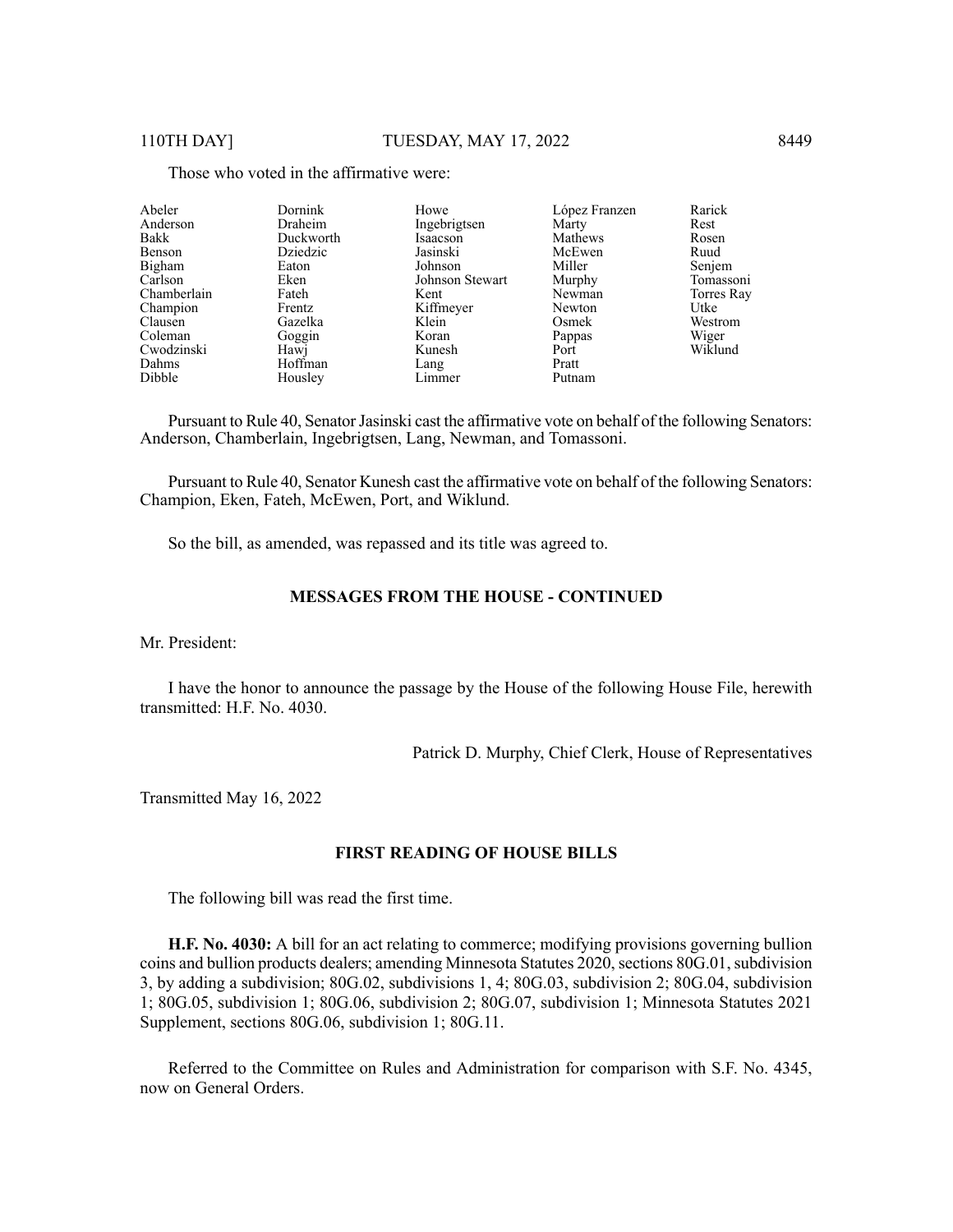# **MOTIONS AND RESOLUTIONS**

#### **Senator López Franzen introduced --**

**Senate Resolution No. 141:** A Senate resolution congratulating the Edina High School robotics team on winning the 2022 State High School FIRST robotics championship.

Referred to the Committee on Rules and Administration.

#### **RECESS**

Senator Miller moved that the Senate do now recess subject to the call of the President. The motion prevailed.

After a brief recess, the President called the Senate to order.

# **CALL OF THE SENATE**

Senator Goggin imposed a call of the Senate. The Sergeant at Arms was instructed to bring in the absent members.

#### **CONFERENCE COMMITTEE EXCUSED**

Pursuant to Rule 12.5, Senator Ingebrigtsen moved that the following members be excused for a Conference Committee on S.F. No. 4062 at 1:00 p.m.:

Senators Ingebrigtsen, Tomassoni, Eichorn, Weber, and Eken. The motion prevailed.

# **CONFERENCE COMMITTEE EXCUSED**

Pursuant to Rule 12.5, Senator Abeler moved that the following members be excused for a Conference Committee on S.F. No. 4410 at 1:00 p.m.:

Senators Abeler, Utke, Koran, Benson, and Hoffman. The motion prevailed.

### **MOTIONS AND RESOLUTIONS - CONTINUED**

Without objection, remaining on the Order of Business of Motions and Resolutions, the Senate reverted to the Order of Business of Reports of Committees.

# **REPORTS OF COMMITTEES**

# **Senator Kiffmeyer from the Committee on State Government Finance and Policy and Elections, to which was referred**

**H.F. No. 3346:** A bill for an act relating to state government; ratifying certain labor agreements and compensation plans; ratifying certain memorandums of understanding.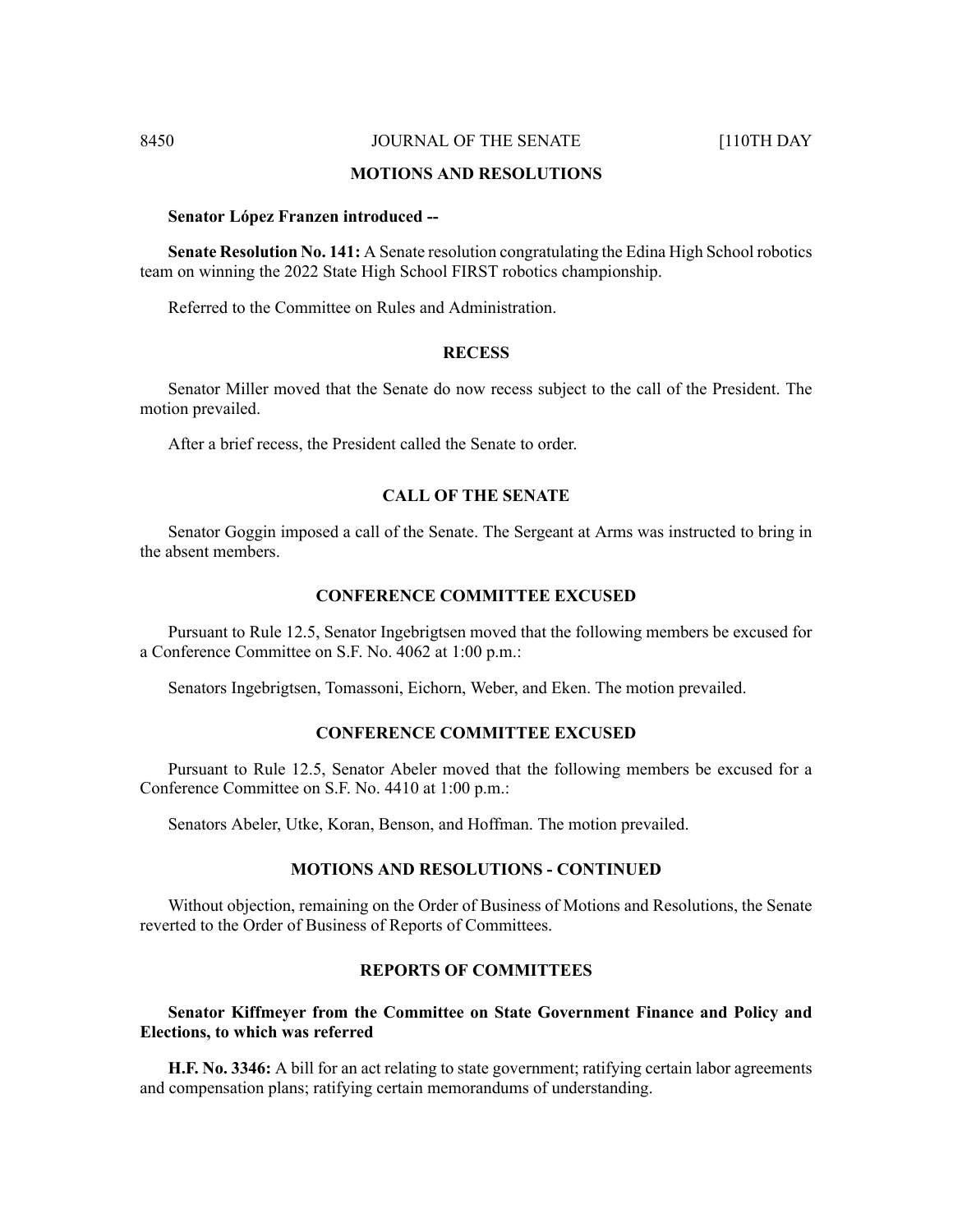Reports the same back with the recommendation that the bill be amended as follows:

Page 3, after line 16, insert:

"Subd. 16. **Minnesota Law Enforcement Association 2022-2023 Agreement.** The labor agreement between the state of Minnesota and the Minnesota Law Enforcement Association for fiscal years 2022 and 2023, submitted by the commissioner of management and budget to the Legislative Coordinating Commission Subcommittee on Employee Relations on May 2, 2022, is ratified.

Subd. 17. **Office of the Legislative Auditor.** The Office of the Legislative Auditor Compensation Plan submitted by the legislative auditor to the Legislative Coordinating Commission Subcommittee on Employee Relations on May 3, 2022, is ratified."

Page 3, after line 29, insert:

"Subd. 4. **Additional Memorandums.** The memorandums of understanding with the Middle Management Association and the Minnesota Law Enforcement Association submitted by the commissioner of management and budget to the Legislative Coordinating Commission Subcommittee on Employee Relations on May 2, 2022, are ratified.

Subd. 5. **State Residential School Education Association.** The memorandum of understanding with the State Residential School Education Association submitted by the commissioner of management and budget to the Legislative Coordinating Commission Subcommittee on Employee Relations on May 16, 2022, is ratified."

And when so amended the bill do pass and be re-referred to the Committee on Finance.

Pursuant to Joint Rule 2.03, the bill was referred to the Committee on Rules and Administration.

# **Senator Kiffmeyer from the Committee on State Government Finance and Policy and Elections, to which was referred**

**S.F. No. 3541:** A bill for an act relating to retirement; establishing a work group to study member communications by the statewide pension systems; requiring a report.

Reports the same back with the recommendation that the bill be amended as follows:

Delete everything after the enacting clause and insert:

## **"ARTICLE 1**

# **EMPLOYEE CONTRIBUTION RATE DECREASE**

Section 1. Minnesota Statutes 2020, section 352.04, subdivision 2, is amended to read:

Subd. 2. **Employee contributions.** (a) The employee contribution to the fund must be equal to the following percent of salary:

from July 1, 2014, to June 30, 2018 5.5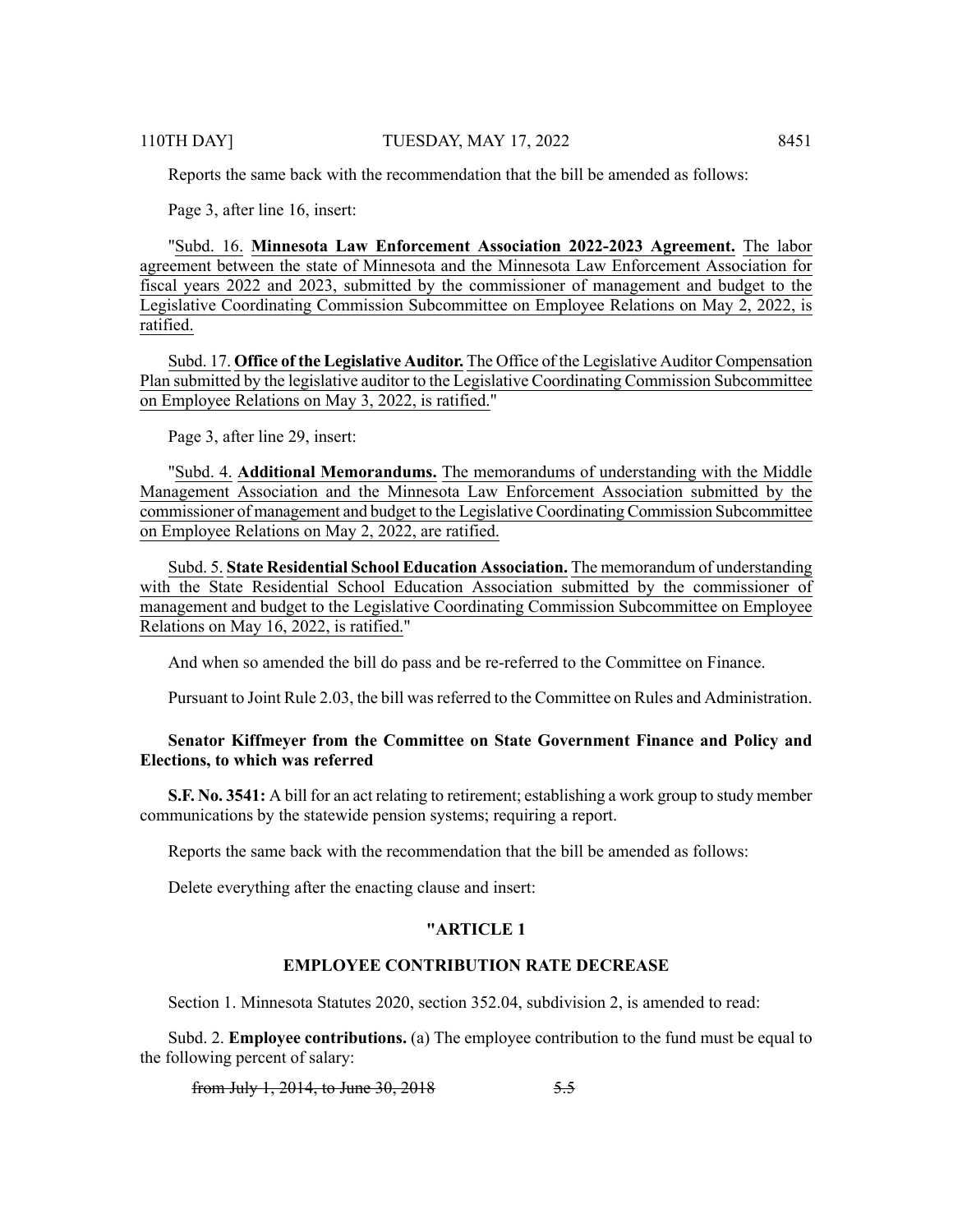| from July 1, 2018, to June 30, 2019                       | 5.75 |
|-----------------------------------------------------------|------|
| after from July 1, 2019, to June 30, <del>2019</del> 2022 | 6    |
| after June 30, 2022                                       | 5.75 |

(b) These contributions must be made by deduction from salary as provided in subdivision 4.

(c) Contribution increases under paragraph (a) must be paid starting the first day of the first full pay period after the effective date of the increase.

Sec. 2. Minnesota Statutes 2020, section 352.92, subdivision 1, is amended to read:

Subdivision 1. **Employee contributions.** (a) Employee contributions of covered correctional employees must be in an amount equal to the following percent of salary:

| from July 1, 2014, to June 30, 2018            | 9. J |
|------------------------------------------------|------|
| after from July 1, 2018, to June 30, 2018 2022 | 9.6  |
| after June 30, 2022                            | 7.5  |

(b) These contributions must be made by deduction from salary as provided in section 352.04, subdivision 4.

(c) Contribution increases under paragraph (a) must be paid starting the first day of the first full pay period after the effective date of the increase.

Sec. 3. Minnesota Statutes 2020, section 352B.02, subdivision 1a, is amended to read:

Subd. 1a. **Member contributions.** (a) The member contribution is the following percentage of the member's salary:

| <del>from July 1, 2014, to June 30, 2016</del>     | <del>13.4</del> |
|----------------------------------------------------|-----------------|
| from July 1, 2016, to June 30, 2018                | 14.4            |
| from July 1, 2018, to June 30, 2020                | 44.9            |
| after June 30, from July 1, 2020, to June 30, 2022 | 15.4            |
| after June 30, 2022                                | 10.5            |

(b) These contributions must be made by deduction from salary as provided in section 352.04, subdivision 4.

(c) Contribution increases under paragraph (a) must be paid starting the first day of the first full pay period after the effective date of the increase.

Sec. 4. Minnesota Statutes 2020, section 353.27, subdivision 2, is amended to read:

Subd. 2. **General employees retirement plan; employee contribution.** (a) For a basic member of the general employees retirement plan of the Public Employees Retirement Association, the employee contribution is 9.10 percent of salary. For a coordinated member of the general employees retirement plan of the Public Employees Retirement Association, the employee contribution is the following percentage of salary plus any contribution rate adjustment under subdivision 3b:

Effective after December 31, 2010 6.25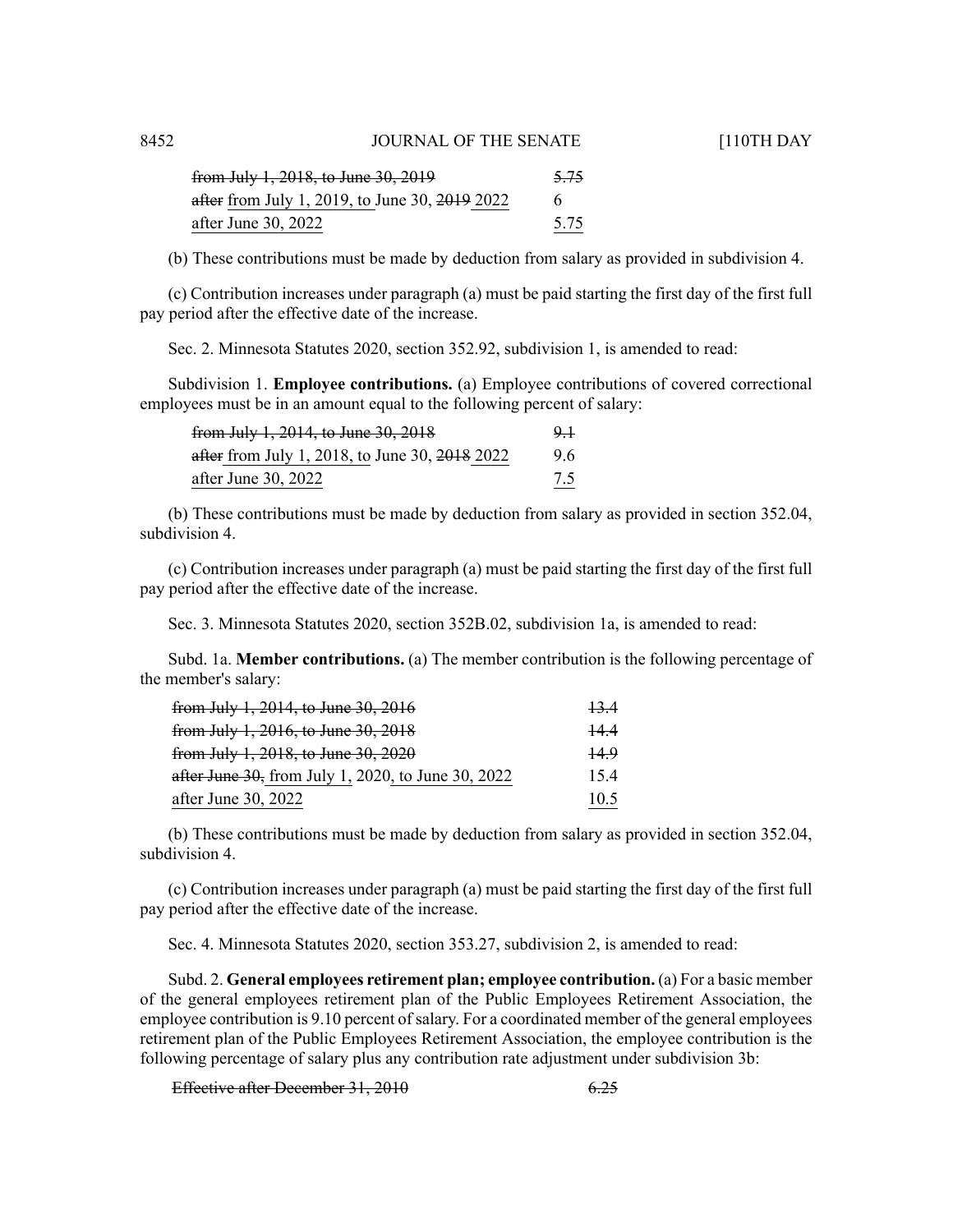| Effective from January 1, 2015, to June 30, 2022 | 6.5  |
|--------------------------------------------------|------|
| after June 30, 2022                              | 6.25 |

(b) These contributions must be made by deduction from salary as defined in section 353.01, subdivision 10, in the manner provided in subdivision 4. If any portion of a member's salary is paid from other than public funds, the member's employee contribution must be based on the total salary received by the member from all sources.

Sec. 5. Minnesota Statutes 2020, section 353.65, subdivision 2, is amended to read:

Subd. 2. **Employee contribution.** (a) For members other than members who were active members of the former Minneapolis Firefighters Relief Association on December 29, 2011, or for members other than members who were active members of the former Minneapolis Police Relief Association on December 29, 2011, the employee contribution is an amount equal to the following percentage of the total salary of each member, as follows:

| <del>before January 1, 2019</del>                                       | 10.8 percent |
|-------------------------------------------------------------------------|--------------|
| from January 1, 2019, through December 31, 2019                         | 11.3 percent |
| from January 1, 2020, and thereafter through June 30, 2022 11.8 percent |              |
| after June 30, 2022                                                     | 9.4 percent  |

(b) For members who were active members of the former Minneapolis Firefighters Relief Association on December 29, 2011, the employee contribution is an amount equal to eight percent of the monthly unit value under section 353.01, subdivision 10a, multiplied by 80 and expressed as a biweekly amount for each member. The employee contribution made by a member with at least 25 years of service credit as an active member of the former Minneapolis Firefighters Relief Association must be deposited in the postretirement health care savings account established under section 352.98.

(c) For members who were active members of the former Minneapolis Police Relief Association on December 29, 2011, the employee contribution is an amount equal to eight percent of the monthly unit value under section 353.01, subdivision 10b, multiplied by 80 and expressed as a biweekly amount for each member. The employee contribution made by a member with at least 25 years of service credit as an active member of the former Minneapolis Police Relief Association must be deposited in the postretirement health care savings account established under section 352.98.

(d) Contributions under this section must be made by deduction from salary in the manner provided in subdivision 4. Where any portion of a member's salary is paid from other than public funds, the member's employee contribution is based on the total salary received from all sources.

Sec. 6. Minnesota Statutes 2020, section 354.42, subdivision 2, is amended to read:

Subd. 2. **Employee contribution.** (a) The employee contribution to the fund is the following percentage of the member's salary:

| Period                                                  | Basic Program       | Coordinated Program |
|---------------------------------------------------------|---------------------|---------------------|
| from July 1, 2014, through June 30, $\frac{2023}{2022}$ | 11 percent          | 7.5 percent         |
| after June 30, 2023 2022                                | 11.25 10.75 percent | 7.75 7.25 percent   |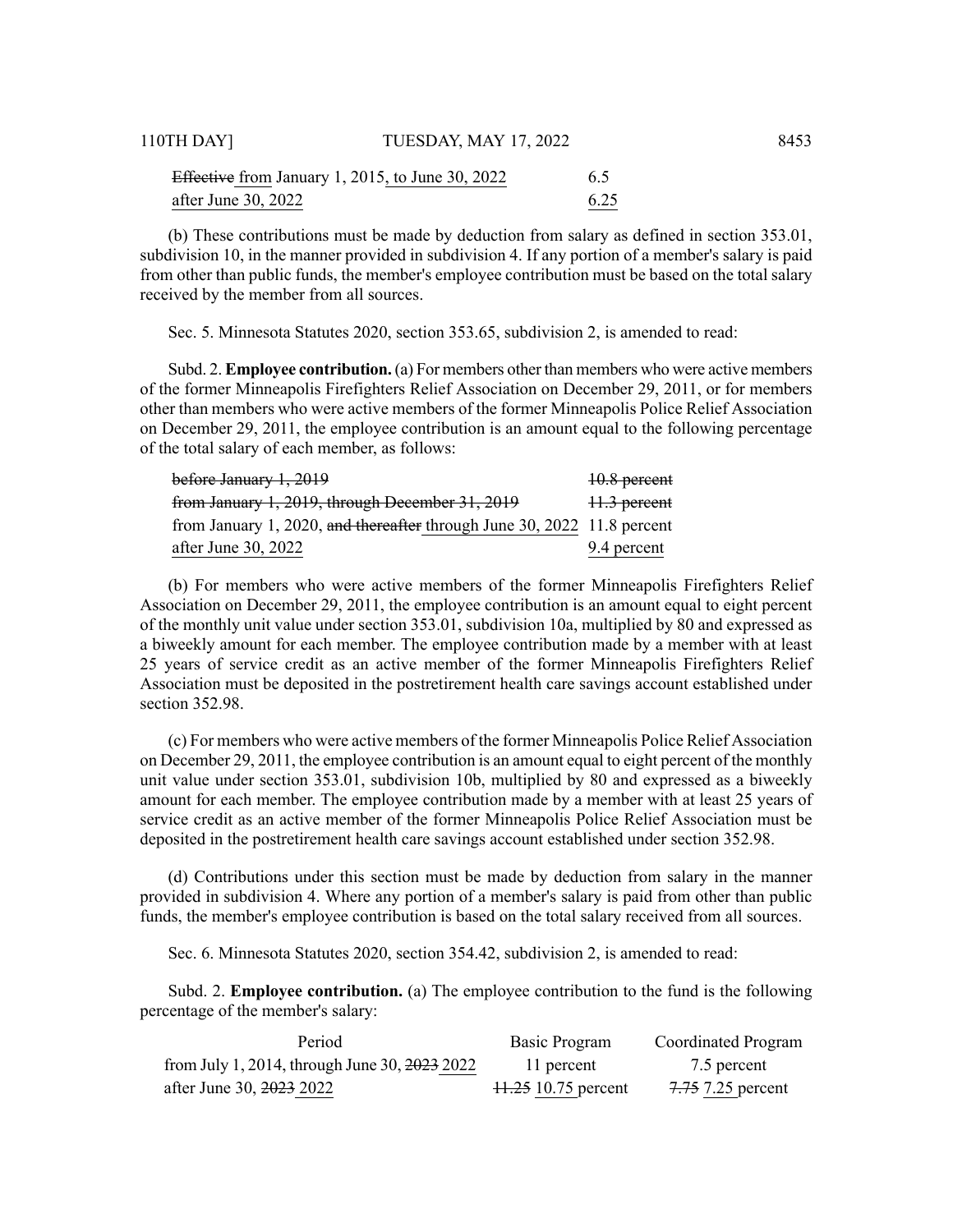(b) When an employee contribution rate changes for a fiscal year, the new contribution rate is effective for the entire salary paid for each employer unit with the first payroll cycle reported.

(c) This contribution must be made by deduction from salary. Where any portion of a member's salary is paid from other than public funds, the member's employee contribution must be based on the entire salary received.

Sec. 7. Minnesota Statutes 2021 Supplement, section 354A.12, subdivision 1, is amended to read:

Subdivision 1. **Employee contributions.** (a) The contribution required to be paid by each member of the St. Paul Teachers Retirement Fund Association is the percentage of total salary specified below for the applicable association and program:

| Program                                                 | Percentage of Total Salary |
|---------------------------------------------------------|----------------------------|
| <b>St. Paul Teachers Retirement Fund Association</b>    |                            |
| basie program after June 30, 2016                       | 10 percent                 |
| basic program after June 30, 2023                       | 10.25 percent              |
| eoordinated program after June 30 July 1, 2016, to June |                            |
| 30, 2022                                                | 7.5 percent                |
| eoordinated program after June 30, 2023 2022            | 7.75 7.25 percent          |

(b) Contributions must be made by deduction from salary and must be remitted directly to the St. Paul Teachers Retirement Fund Association at least once each month.

(c) When an employee contribution rate changes for a fiscal year, the new contribution rate is effective for the entire salary paid by the employer with the first payroll cycle reported.

Sec. 8. Minnesota Statutes 2020, section 354B.23, subdivision 1, is amended to read:

Subdivision 1. **Member contribution rate.** (a) Except for a participant described under paragraph (b), the member contribution rate for participants in the individual retirement account plan is equal to the coordinated employee contribution rate in section 354.42, subdivision 2.

(b) The member contribution rate is the rate described in paragraph (c) for a participant in the individual retirement account plan who:

(1) achieved tenure or its equivalent at a Minnesota state college or university before July 1, 2018; or

(2) is an employee in an eligible unclassified administrative position, is not a faculty member, and first contributed to the individual retirement account plan before July 1, 2018.

(c) The member contribution rate for a participant described in paragraph (b) is the following percentage of salary:

| from July 1, 2019, to June 30, 2020 | <del>5.15</del> |
|-------------------------------------|-----------------|
| from July 1, 2020, to June 30, 2021 | 5.80            |
| from July 1, 2021, to June 30, 2022 | 6.45            |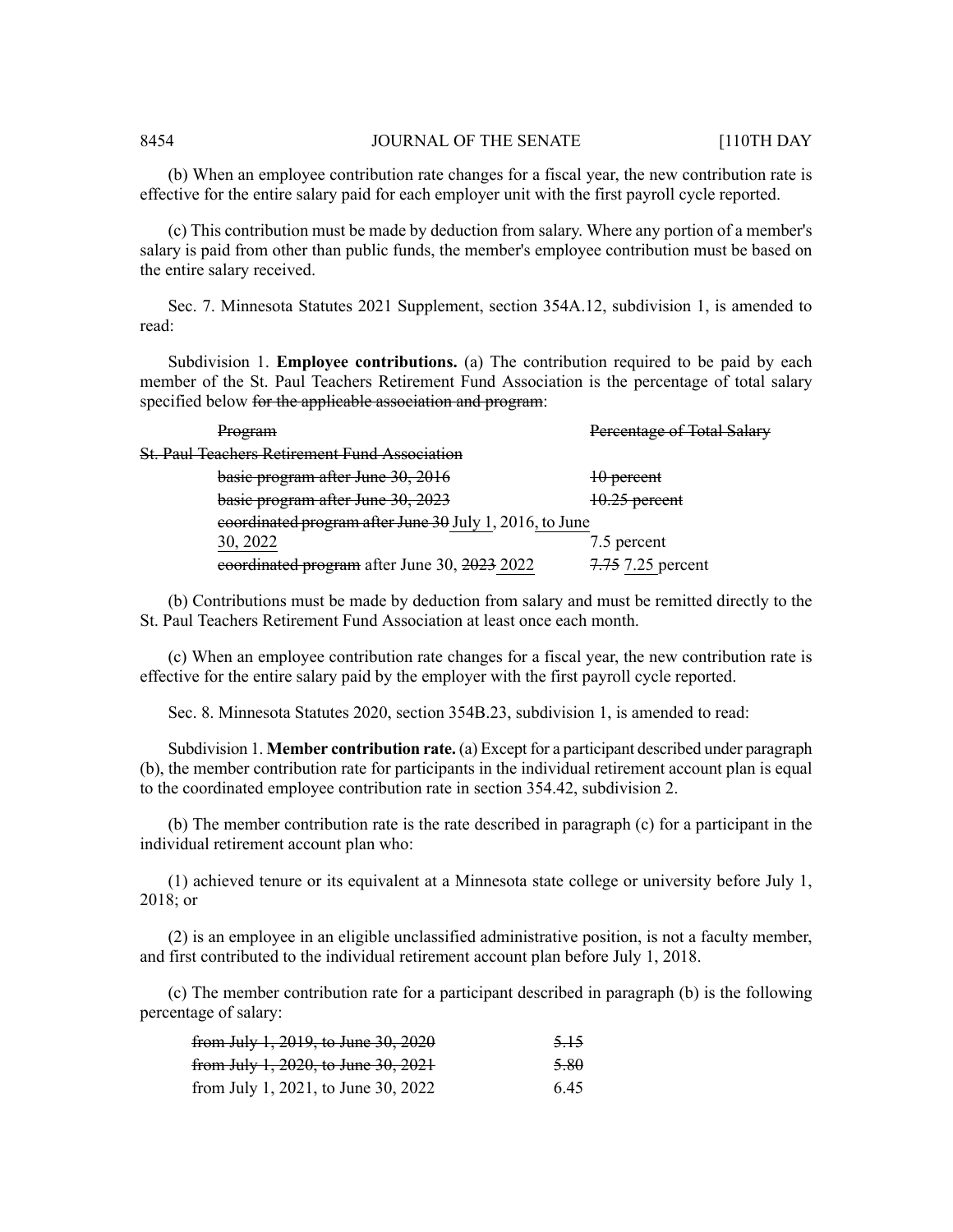| 110TH DAY]                          | TUESDAY, MAY 17, 2022 |      | 8455 |
|-------------------------------------|-----------------------|------|------|
| from July 1, 2022, to June 30, 2023 |                       | 7.10 |      |
| from July 1, 2023, to June 30, 2024 |                       | 7.75 |      |

After June 30, 2024 2023, the member contribution rate is the rate specified in paragraph (a).

#### Sec. 9. **EFFECTIVE DATE.**

Sections 1 to 8 are effective the day following enactment.

#### **ARTICLE 2**

# **POSTRETIREMENT ADJUSTMENTS**

Section 1. Minnesota Statutes 2020, section 354A.29, subdivision 7, is amended to read:

Subd. 7. **Postretirement adjustments.** (a) Except as set forth in paragraph (c), each person who has been receiving an annuity or benefit under the articles of incorporation, the bylaws, or this chapter, whose effective date of benefit commencement occurred on or before July 1 of the calendar year immediately before the adjustment, is eligible to receive an annual postretirement adjustment, effective as of each January 1, as follows:

 $(1)$  there shall be no the postretirement adjustment is one percent on January 1, 2019, and January  $1, 2020$  2022; and

(2) the postretirement adjustment shall be one is 1.5 percent on January 1,  $2021$  2023, and each January 1 thereafter.

(b) A postretirement adjustment is to be applied as a permanent increase to the regular payment of each eligible member on January 1. For any eligible member whose effective date of benefit commencement occurred after January 1 of the immediately preceding calendar year, the amount of the postretirement adjustment must be reduced by 50 percent.

(c) Each person who retires on or after July 1, 2024, is entitled to an annual postretirement adjustment, effective as of each January 1, beginning with the year following the year in which the member attains normal retirement age.

(d) Paragraph (c) does not apply to members who retire under section 354A.31, subdivision 6, paragraph (b), or who retire when the member is at least age 62 and has at least 30 years of service under section 354A.31, subdivision 7.

Sec. 2. Minnesota Statutes 2020, section 356.415, subdivision 1, is amended to read:

Subdivision 1. **Annual postretirement adjustments; Minnesota State Retirement System general state employees retirement plan, legislators retirement plan, and unclassified state employees retirement program.** (a) Except as set forth in paragraph (c), recipients of a retirement annuity, disability benefit, or survivor benefit from the general state employees retirement plan, the legislators retirement plan, or the unclassified state employees retirement program are entitled to an annual postretirement adjustment, effective as of each January 1, as follows: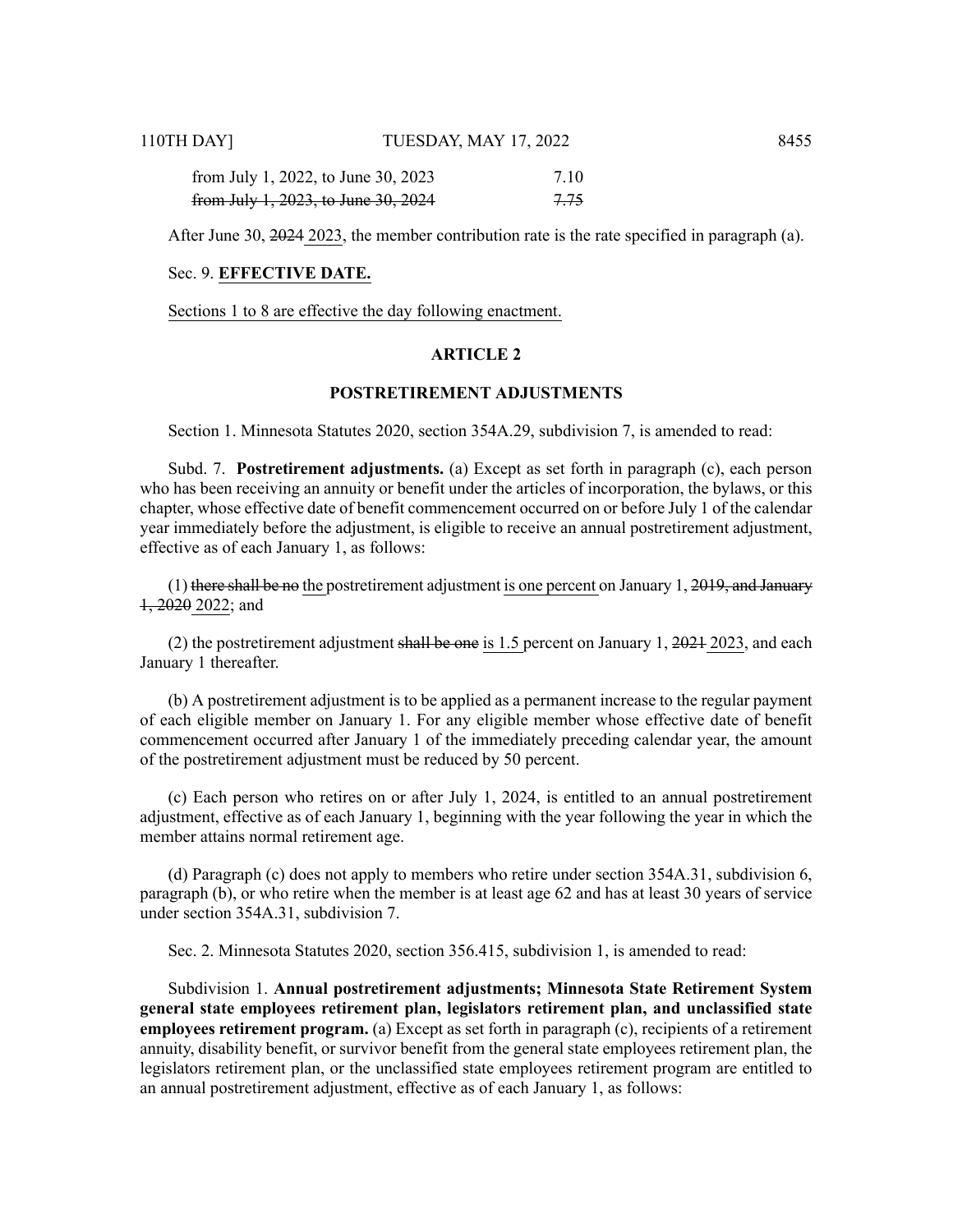(1) effective January 1, 2019, through December 31, 2023 2022, a postretirement increase of one percent must be applied each year to the amount of the monthly annuity or benefit of each annuitant or benefit recipient who has been receiving an annuity or a benefit for at least 12 full months as of the June 30 of the calendar year immediately before the adjustment;

(2) effective January 1, 2019, through December 31, 2023 2022, for each annuitant or benefit recipient who has been receiving an annuity or a benefit for at least one full month, but less than 12 full months as of the June 30 of the calendar year immediately before the adjustment, a postretirement increase of 1/12 of one percent for each month that the person has been receiving an annuity or benefit must be applied to the amount of the monthly annuity or benefit of the annuitant or benefit recipient;

(3) effective January 1, 2024 2023, and thereafter, a postretirement increase of 1.5 percent must be applied each year to the amount of the monthly annuity or benefit of each annuitant or benefit recipient who has been receiving an annuity or a benefit for at least 12 full months as of the June 30 of the calendar year immediately before the adjustment; and

(4) effective January 1, 2024 2023, and thereafter, for each annuitant or benefit recipient who has been receiving an annuity or a benefit for at least one full month, but less than 12 full months as of the June 30 of the calendar year immediately before the adjustment, an annual postretirement increase of 1/12 of 1.5 percent for each month that the person has been receiving an annuity or benefit must be applied to the amount of the monthly annuity or benefit of the annuitant or benefit recipient.

(b) An increase in annuity or benefit payments under thissubdivision must be made automatically unless written notice is filed by the annuitant or benefit recipient with the executive director of the covered retirement plan requesting that the increase not be made.

 $(c)$  Members who retire on or after January 1, 2024, under the general state employees retirement plan, the legislators retirement plan, or the unclassified state employees retirement program are entitled to an annual postretirement adjustment of the member's retirement annuity, effective as of each January 1, beginning with the year following the year in which the member attains normal retirement age, as follows:

(1) if a member has been receiving an annuity for at least 12 full months as of the June 30 of the calendar year immediately before the date of the adjustment, a postretirement increase equal to the percentage specified in paragraph (a), clause (3), must be applied, effective on January 1, to the amount of the member's monthly annuity;

(2) if a member has been receiving an annuity for at least one full month, but less than 12 full months as of the June 30 of the calendar year immediately before the date of adjustment, a postretirement increase of 1/12 of the percentage specified in paragraph (a), clause (4), for each month that the member has been receiving an annuity must be applied, effective on January 1, to the amount of the member's monthly annuity; or

(3) if a member has been receiving an annuity for fewer than seven months before the date of adjustment, a postretirement increase shall not be applied until the next January 1 and the amount of the adjustment shall be the amount determined under clause (2).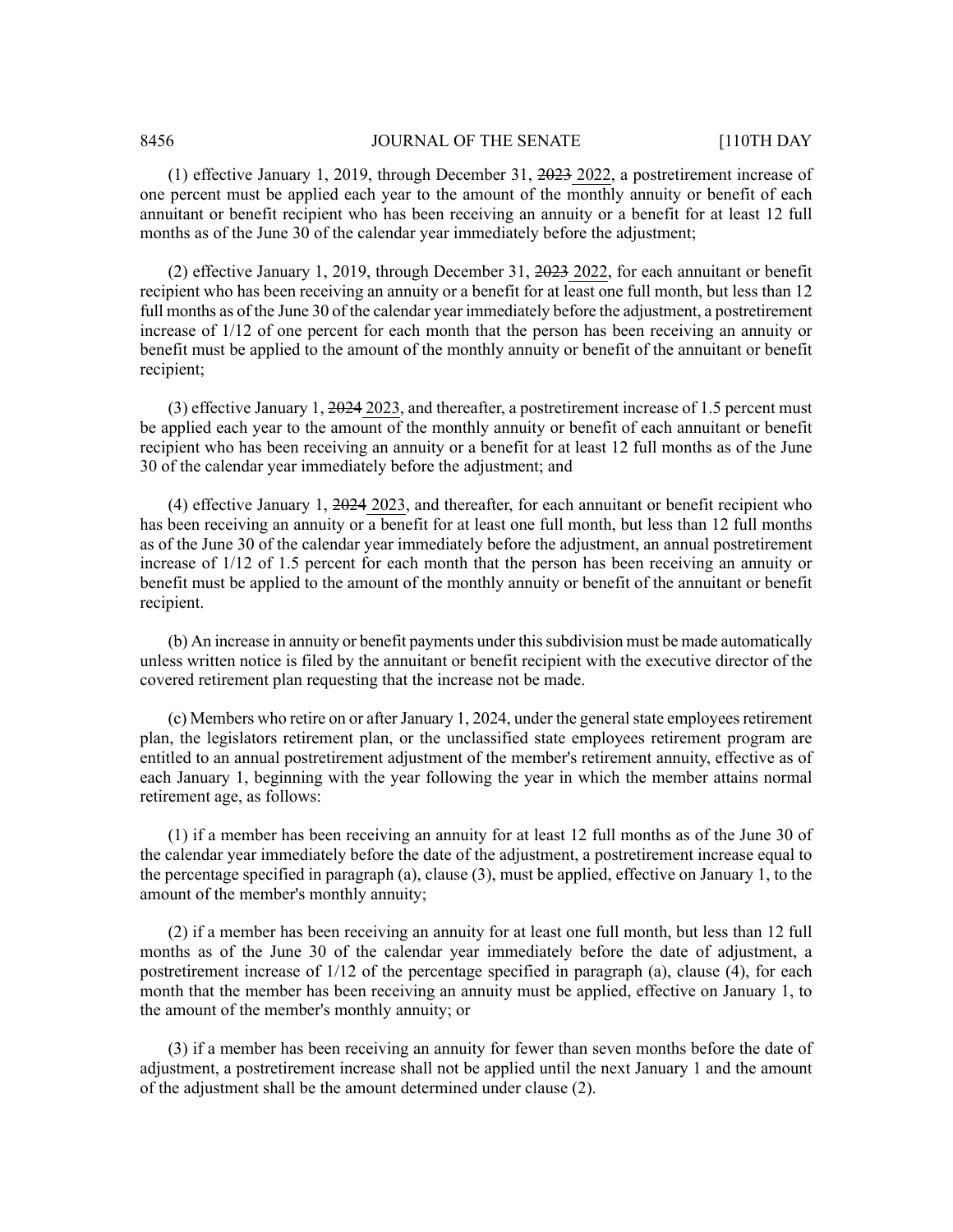(d) Paragraph (c) does not apply to members who retire under section 352.116, subdivision 1, paragraph (c).

Sec. 3. Minnesota Statutes 2020, section 356.415, subdivision 1c, is amended to read:

Subd. 1c. **Annual postretirement adjustments; PERA-police public employees police and fire retirement plan.** (a) Retirement annuity, disability benefit, or survivor benefit recipients of the public employees police and fire retirement plan are entitled to an annual postretirement adjustment, effective as of each January 1, as follows:

(1) through December 31, 2022, for each annuitant or benefit recipient who will have been receiving an annuity or benefit for at least 36 full months as of the immediate preceding June 30, a postretirement increase of one percent must be applied each year to the amount of the monthly annuity or benefit of the annuitant or benefit recipient; or

(2) through December 31, 2022, for each annuitant or benefit recipient who has been receiving the an annuity or benefit for at least 25 full months, but less than 36 months as of the immediate preceding June 30, a postretirement increase of 1/12 of one percent for each full month that the person has been receiving an annuity or benefit during the fiscal year in which the annuity or benefit was effective must be applied each year to the amount of the monthly annuity or benefit of the annuitant or benefit recipient.;

(3) effective January 1, 2023, and thereafter, for each annuitant or benefit recipient who has been receiving an annuity or benefit for at least 36 full months as of the immediate preceding June 30, a postretirement increase of 1.5 percent must be applied each year to the amount of the monthly annuity or benefit of the annuitant or benefit recipient; or

(4) effective January 1, 2023, and thereafter, for each annuitant or benefit recipient who has been receiving an annuity or benefit for at least 25 full months, but less than 36 months as of the immediate preceding June 30, a postretirement increase of 1/12 of 1.5 percent for each full month that the person has been receiving an annuity or benefit during the fiscal year in which the annuity or benefit was effective must be applied to the amount of the monthly annuity or benefit of the annuitant or benefit recipient.

(b) An increase in annuity or benefit payments under this section must be made automatically unless written notice is filed by the annuitant or benefit recipient with the executive director of the Public Employees Retirement Association requesting that the increase not be made.

Sec. 4. Minnesota Statutes 2020, section 356.415, subdivision 1d, is amended to read:

Subd. 1d. **Teachers Retirement Association annual postretirement adjustments.** (a) Except as set forth in paragraph (d), recipients of a retirement annuity, disability benefit, or survivor benefit from the Teachers Retirement Association are entitled to an annual postretirement adjustment, effective as of each January 1, as follows:

(1) effective January 1, 2019, through December 31, 2023 2022, a postretirement increase of one percent must be applied each year to the amount of the monthly annuity or benefit of each annuitant or benefit recipient who has been receiving an annuity or a benefit for at least 12 full months as of the June 30 of the calendar year immediately before the adjustment;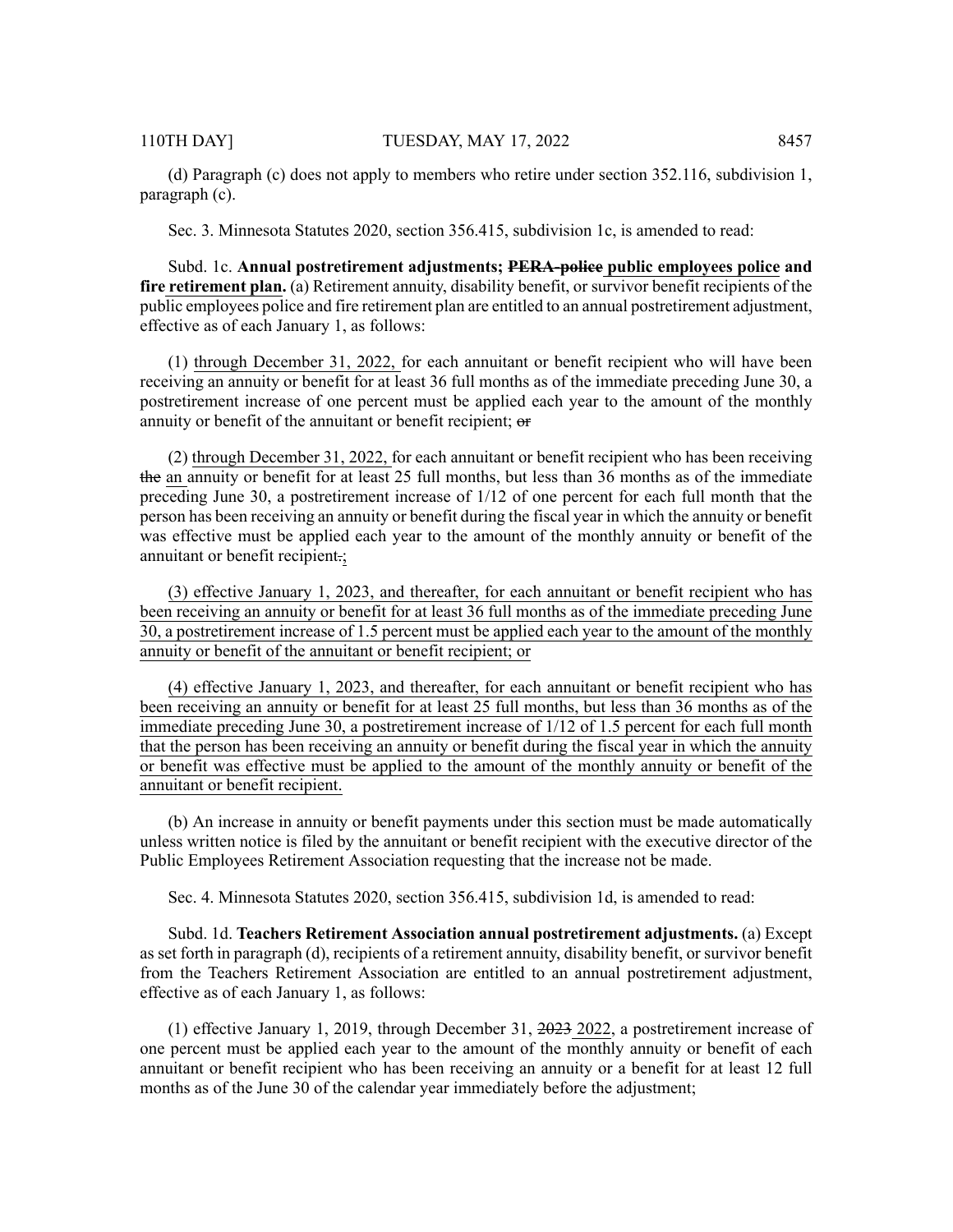(2) effective January 1, 2019, through December 31, 2023 2022, for each annuitant or benefit recipient who has been receiving an annuity or a benefit for at least one full month, but less than 12 full months as of the June 30 of the calendar year immediately before the adjustment, a postretirement increase of 1/12 of one percent for each month the person has been receiving an annuity or benefit must be applied to the amount of the monthly annuity or benefit of the annuitant or benefit recipient;

(3) effective January 1, 2024 2023, and thereafter, a postretirement increase of 1.5 percent must be applied each year to the amount of the monthly annuity or benefit of each annuitant or benefit recipient who has been receiving an annuity or a benefit for at least 12 full months as of the June 30 of the calendar year immediately before the adjustment, at the following rates:; and

| from January 1, 2024, through December 31, 2024 | 1.1 percent   |
|-------------------------------------------------|---------------|
| from January 1, 2025, through December 31, 2025 | $1.2$ percent |
| from January 1, 2026, through December 31, 2026 | 1.3 percent   |
| from January 1, 2027, through December 31, 2027 | 1.4 percent   |
| from January 1, 2028, and thereafter            | 1.5 percent   |

(4) effective January 1, 2024 2023, and thereafter, for each annuitant or benefit recipient who has been receiving an annuity or a benefit for at least one full month, but less than 12 full months, as of the June 30 of the calendar year immediately before the adjustment, an annual postretirement increase of 1/12 of the applicable percentage 1.5 percent for each month that the person has been receiving an annuity or benefit must be applied to the amount of the monthly annuity or benefit of the annuitant or benefit recipient. The applicable percentages are the following:

| from January 1, 2024, through December 31, 2024 | 1.1 percent |
|-------------------------------------------------|-------------|
| from January 1, 2025, through December 31, 2025 | 1.2 percent |
| from January 1, 2026, through December 31, 2026 | 1.3 percent |
| from January 1, 2027, through December 31, 2027 | 1.4 percent |
| from January 1, 2028, and thereafter            | 1.5 percent |

(b) An increase in annuity or benefit payments under this section must be made automatically unless written notice is filed by the annuitant or benefit recipient with the executive director of the Teachers Retirement Association requesting that the increase not be made.

(c) The retirement annuity payable to a person who retires before becoming eligible for Social Security benefits and who has elected the optional payment as provided in section 354.35 must be treated asthe sum of a period-certain retirement annuity and a life retirement annuity for the purposes of any postretirement adjustment. The period-certain retirement annuity plus the life retirement annuity must be the annuity amount payable until age 62, 65, or normal retirement age, as selected by the member at retirement, for an annuity amount payable under section 354.35. A postretirement adjustment granted on the period-certain retirement annuity must terminate when the period-certain retirement annuity terminates.

(d) Members who retire on or after July 1, 2024, are entitled to an annual postretirement adjustment of the member's retirement annuity, effective as of each January 1, beginning with the year following the year in which the member attains normal retirement age, as follows: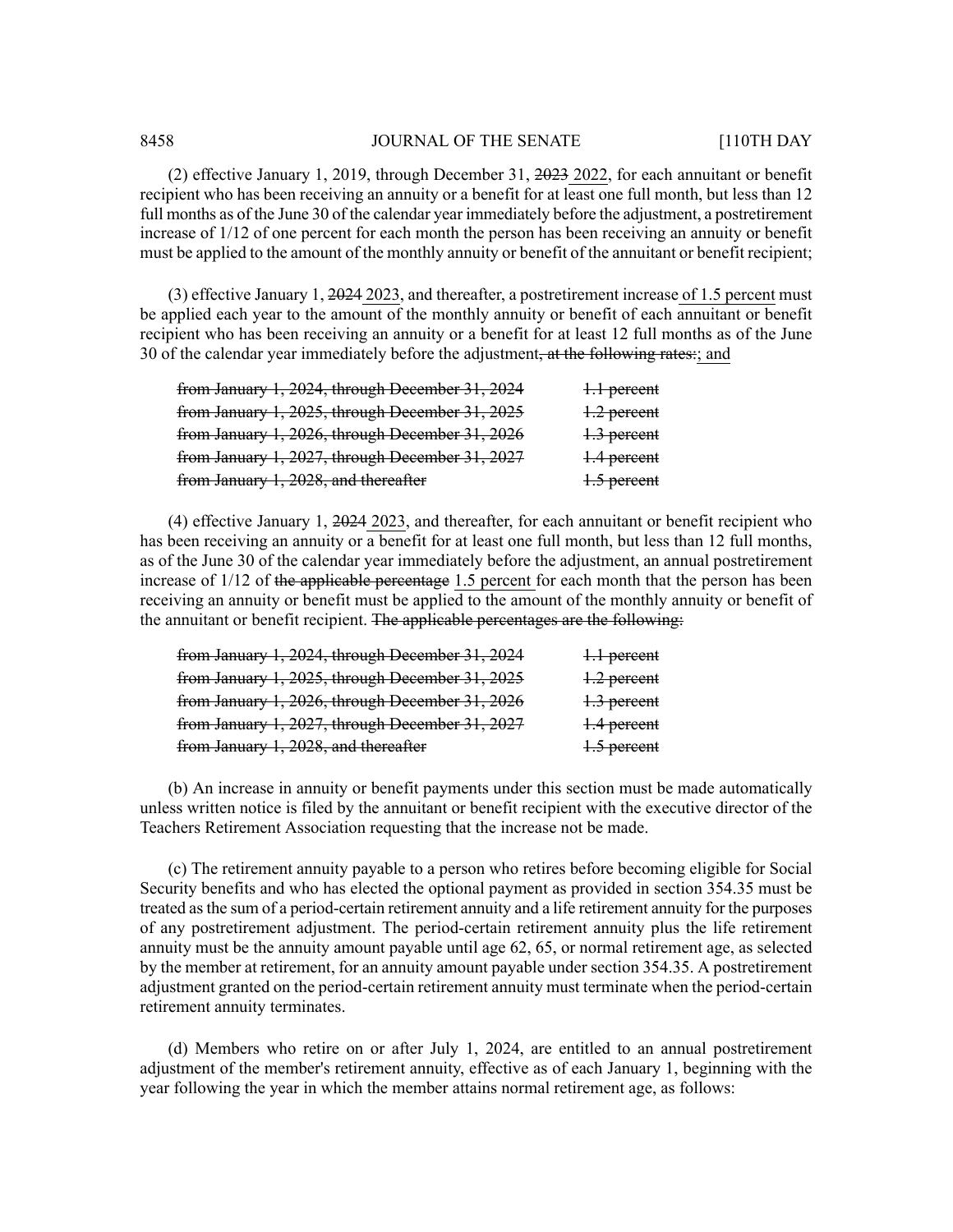(1) if a member has been receiving an annuity for at least 12 full months as of the June 30 of the calendar year immediately before the date of the adjustment, a postretirement increase equal to the percentage specified in paragraph (a), clause (3), must be applied, effective on January 1, to the amount of the member's monthly annuity;

(2) if a member has been receiving an annuity for at least one full month, but less than 12 full months as of the June 30 of the calendar year immediately before the date of adjustment, a postretirement increase of 1/12 of the applicable percentage specified in paragraph (a), clause (4), for each month that the member has been receiving an annuity must be applied, effective on January 1, to the amount of the member's monthly annuity; or

(3) if a member has been receiving an annuity for fewer than seven months as of the January 1 of the year following the year in which the member attains normal retirement age, a postretirement adjustment shall be applied effective as of the next January 1. The amount of the adjustment shall be determined under clause (2).

(e) Paragraph (d) does not apply to members who retire under section 354.44, subdivision 6, paragraph (c), clause (3), or who retire when the member is at least age 62 and has at least 30 years of service under section 354.44, subdivision 6, paragraph (c), (d), (e), or (f), as applicable.

Sec. 5. Minnesota Statutes 2020, section 356.415, subdivision 1e, is amended to read:

Subd. 1e. **Annual postretirement adjustments; State Patrol retirement plan.** (a) Retirement annuity, disability benefit, or survivor benefit recipients of the State Patrol retirement plan are entitled to an annual postretirement adjustment, effective as of each January 1, as follows:

(1) through December 31, 2022, a postretirement increase of one percent must be applied each year to the monthly annuity or benefit of each annuitant or benefit recipient who has been receiving an annuity or a benefit for at least 12 full months as of the June 30 of the calendar year immediately before the adjustment; and

(2) through December 31, 2022, for each annuitant or benefit recipient who has been receiving an annuity or a benefit for at least one full month, but less than 12 full months as of the June 30 of the calendar year immediately before the adjustment, an annual postretirement increase of 1/12 of one percent for each month that the person has been receiving an annuity or benefit must be applied to the amount of the monthly annuity or benefit of each annuitant or benefit recipient.;

(3) effective January 1, 2023, and thereafter, a postretirement increase of 1.5 percent must be applied each year to the monthly annuity or benefit of each annuitant or benefit recipient who has been receiving an annuity or benefit for at least 12 full months as of the June 30 of the calendar year immediately before the adjustment; and

(4) effective January 1, 2023, and thereafter, for each annuitant or benefit recipient who has been receiving an annuity or benefit for at least one full month, but less than 12 full months, as of the June 30 of the calendar year immediately before the adjustment, an annual postretirement increase of 1/12 of 1.5 percent for each month that the person has been receiving an annuity or benefit must be applied to the amount of the monthly annuity or benefit of each annuitant or benefit recipient.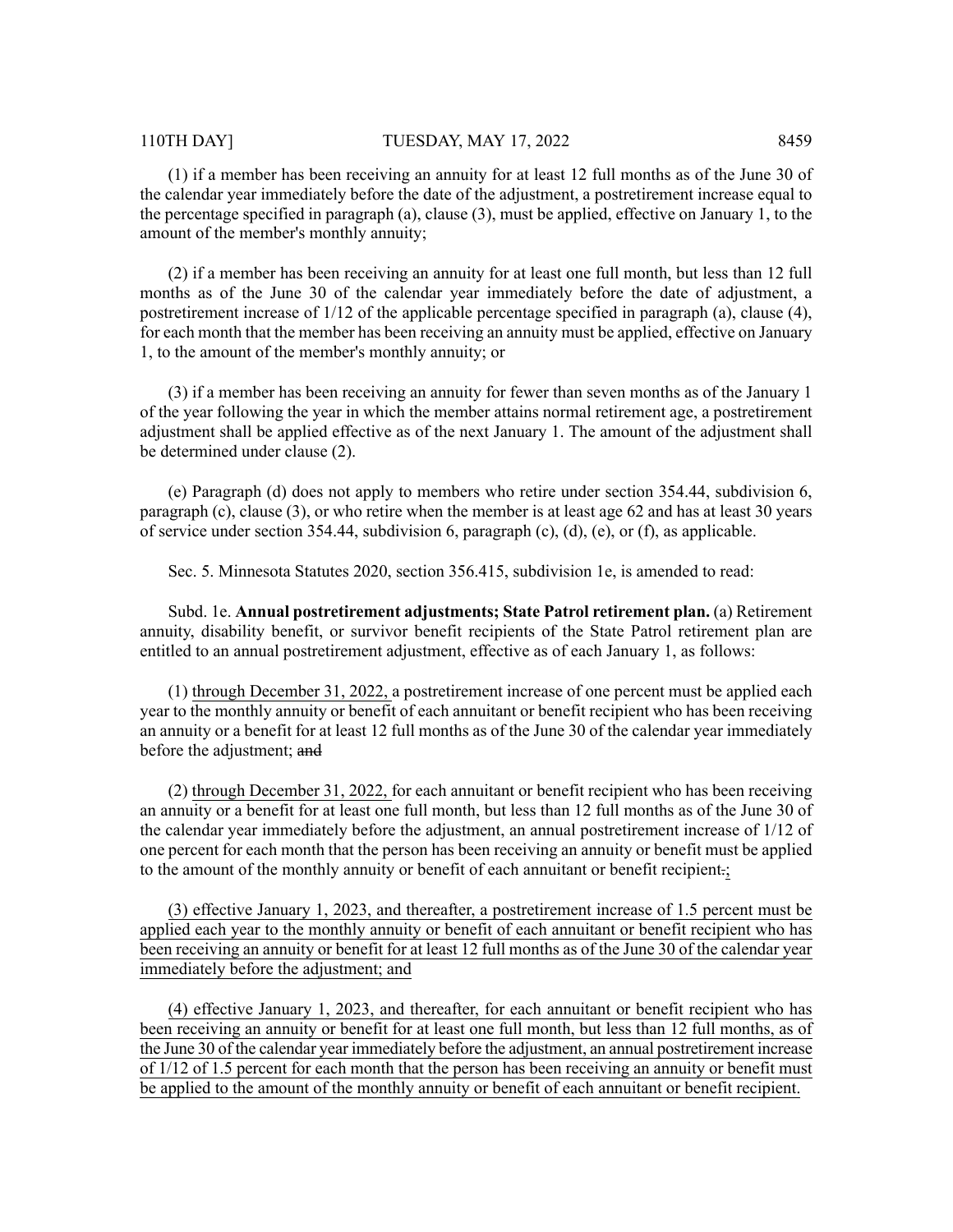(b) An increase in annuity or benefit payments under thissubdivision must be made automatically unless written notice is filed by the annuitant or benefit recipient with the executive director of the applicable covered retirement plan requesting that the increase not be made.

#### Sec. 6. **EFFECTIVE DATE.**

Sections 1 to 5 are effective the day following final enactment.

#### **ARTICLE 3**

# **POLICE AND FIRE PLAN EMPLOYER CONTRIBUTION RATE**

Section 1. Minnesota Statutes 2020, section 353.65, subdivision 3, is amended to read:

Subd. 3. **Employer contribution and supplemental employer contribution.** (a) With respect to members other than members who were active members of the former Minneapolis Firefighters Relief Association on December 29, 2011, or for members other than members who were active members of the former Minneapolis Police Relief Association on December 29, 2011, the employer contribution is an amount equal to the following percentage of the total salary of each member, as follows:

| before January 1, 2019                                                  | 16.2 percent  |
|-------------------------------------------------------------------------|---------------|
| from January 1, 2019, through December 31, 2019                         | 16.95 percent |
| from January 1, 2020, and thereafter through June 30, 2022 17.7 percent |               |
| from July 1, 2022, and thereafter                                       | 14.1 percent  |

(b) With respect to members who were active members of the former Minneapolis Firefighters Relief Association on December 29, 2011, the employer contribution is an amount equal to the amount of the member contributions under subdivision 2, paragraph (b).

(c) With respect to members who were active members of the former Minneapolis Police Relief Association on December 29, 2011, the employer contribution is an amount equal to the amount of the member contributions under subdivision 2, paragraph (c).

(d) Effective July 1, 2022, with respect to members other than members described in paragraphs (b) and (c), the employing governmental subdivision must pay to the public employees police and fire retirement plan a supplemental employer contribution. The supplemental employer contribution is 3.6 percent of the total salary of each member. The supplemental employer contribution remains in effect until the earlier of:

(1) December 31 following two consecutive annual actuarial valuations, prepared under section 356.215 by the actuary retained by the fund under section 356.214, which indicate that the actuarial value of assets of the fund equals or exceeds 100 percent of the actuarial accrued liabilities; or

#### (2) July 1, 2048.

 $\left(\frac{d}{d}\right)$  (e) Contributions under this subdivision must be made from funds available to the employing governmental subdivision by the means and in the manner provided in section 353.28.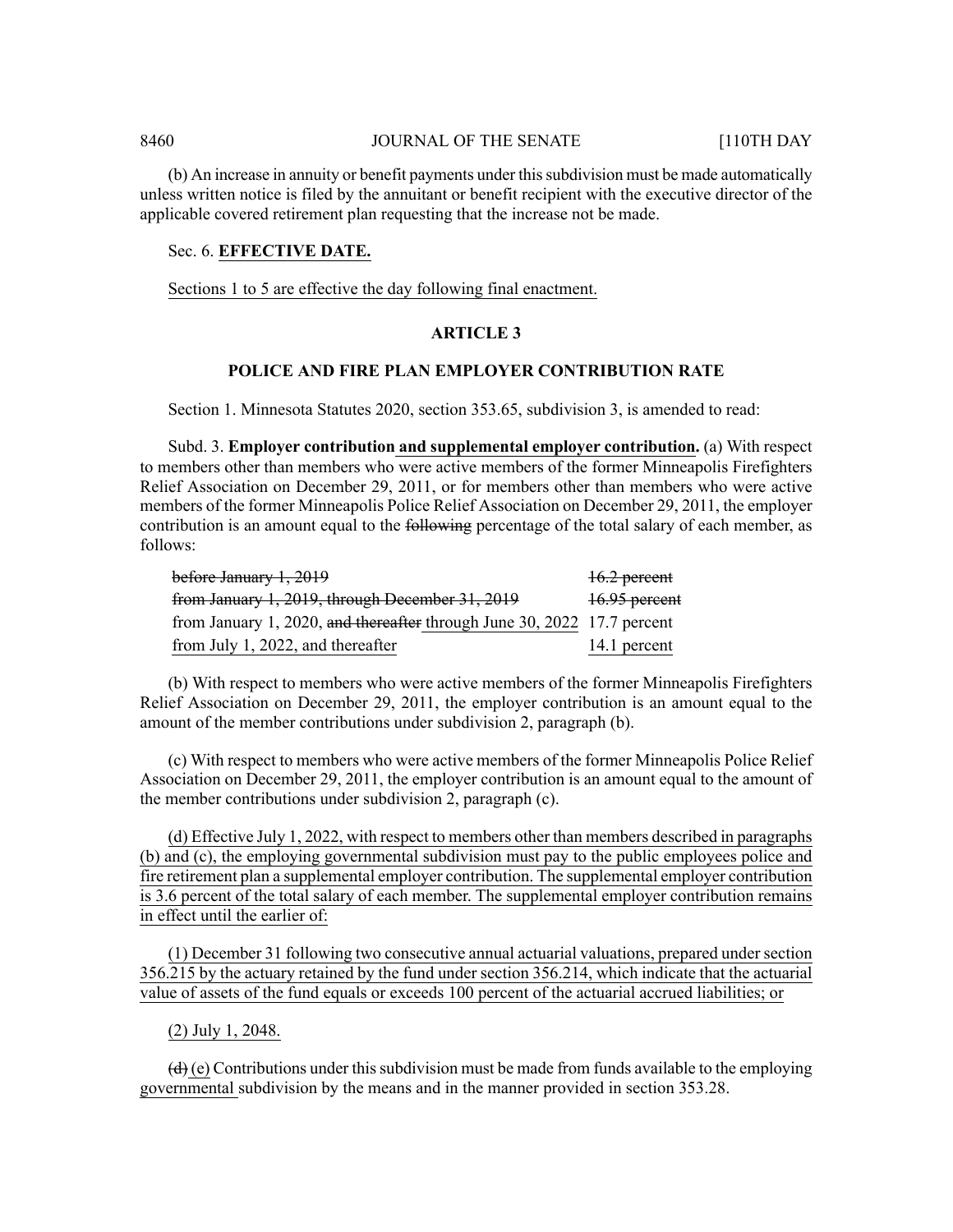# **EFFECTIVE DATE.** This section is effective the day following final enactment.

# **ARTICLE 4**

# **OTHER PERA POLICE AND FIRE PLAN PROVISIONS**

Section 1. Minnesota Statutes 2020, section 353.01, subdivision 47, is amended to read:

Subd. 47. **Vesting.** (a) "Vesting" means obtaining a nonforfeitable entitlement to an annuity or benefit from a retirement plan administered by the Public Employees Retirement Association by having credit for sufficient allowable service under paragraph (b), (c), or (d), whichever applies.

(b) For purposes of qualifying for an annuity or benefit as a basic or coordinated plan member of the general employees retirement plan of the Public Employees Retirement Association:

(1) a public employee who first became a member of the association before July 1, 2010, is 100 percent vested when the person has accrued credit for not less than three years of allowable service in the general employees retirement plan; and

(2) a public employee who first becomes a member of the association after June 30, 2010, is 100 percent vested when the person has accrued credit for not less than five years of allowable service in the general employees retirement plan.

(c) For purposes of qualifying for an annuity or benefit as a member of the local government correctional service retirement plan:

(1) a public employee who first became a member of the association before July 1, 2010, is 100 percent vested when the person has accrued credit for not less than three years of allowable service in the local government correctional service retirement plan; and

(2) a public employee who first becomes a member of the association after June 30, 2010, is vested at the following percentages when the person has accrued credit for allowable service in the local government correctional service retirement plan, as follows:

(i) 50 percent after five years;

- (ii) 60 percent after six years;
- (iii) 70 percent after seven years;
- (iv) 80 percent after eight years;
- (v) 90 percent after nine years; and
- (vi) 100 percent after ten years.

(d) For purposes of qualifying for an annuity or benefit as a member of the public employees police and fire retirement plan: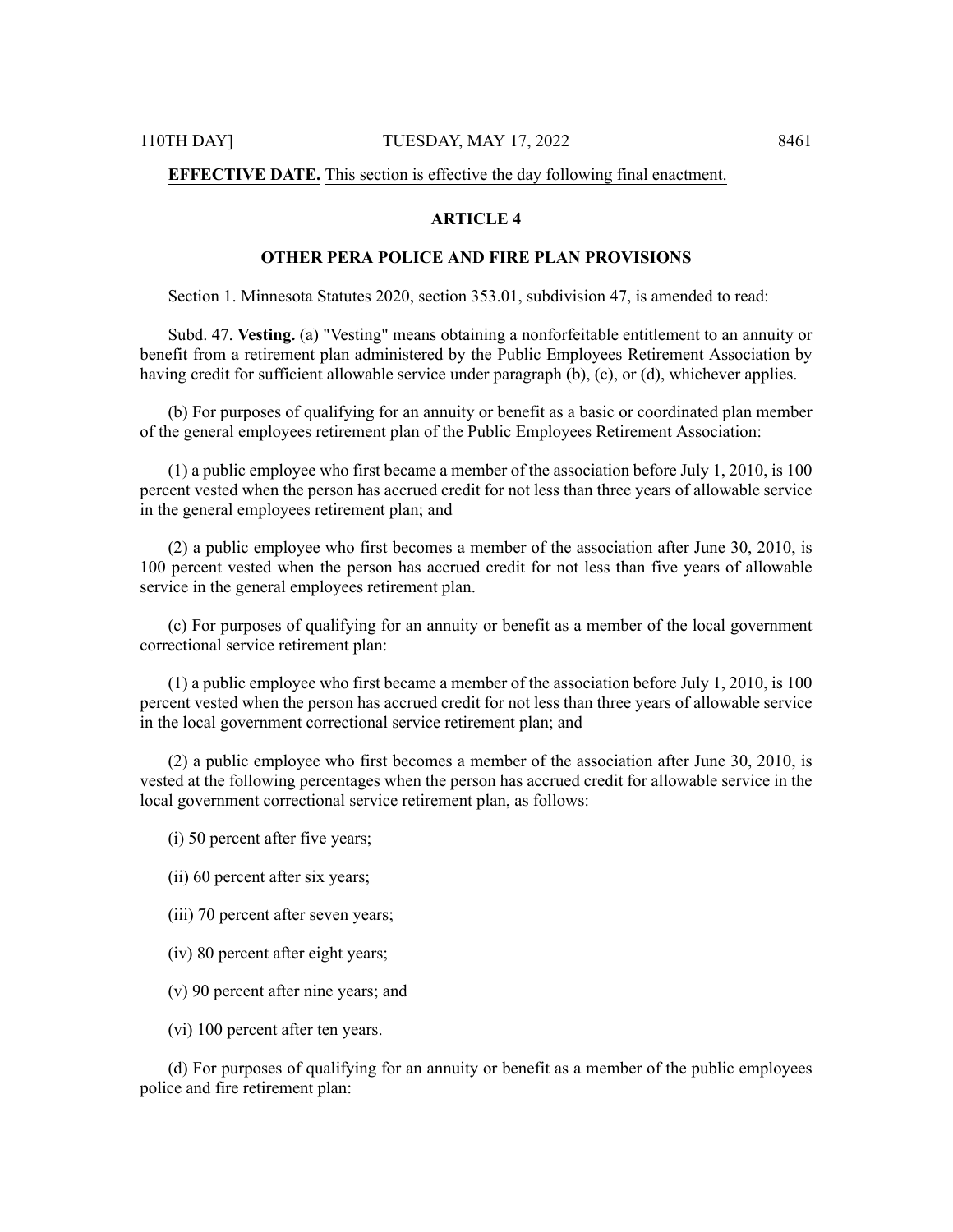(1) a public employee who first became a member of the association before July 1, 2010, is 100 percent vested when the person has accrued credit for not less than three years of allowable service in the public employees police and fire retirement plan;

 $(2)$  a public employee who first becomes became a member of the association after June 30, 2010, and before July 1, 2014, is vested at the following percentages when the person has accrued credited allowable service in the public employees police and fire retirement plan, as follows:

- (i) 50 percent after five years;
- (ii) 60 percent after six years;
- (iii) 70 percent after seven years;
- (iv) 80 percent after eight years;
- (v) 90 percent after nine years; and
- (vi) 100 percent after ten years; and

(3) a public employee who first becomes became a member of the association after June 30, 2014, and is not a member of the association after June 30, 2022, is vested at the following percentages when the person has accrued credit for allowable service in the public employees police and fire retirement plan, as follows:

- (i) 50 percent after ten years;
- (ii) 55 percent after 11 years;
- (iii) 60 percent after 12 years;
- (iv) 65 percent after 13 years;
- (v) 70 percent after 14 years;
- (vi) 75 percent after 15 years;
- (vii) 80 percent after 16 years;
- (viii) 85 percent after 17 years;
- (ix) 90 percent after 18 years;
- (x) 95 percent after 19 years; and
- (xi) 100 percent after 20 or more years.; and

(4) a public employee who first became a member of the association after June 30, 2014, and who is a member of the association after June 30, 2022, is 100 percent vested when the person has accrued credit for not less than ten years of allowable service in the public employees police and fire retirement plan.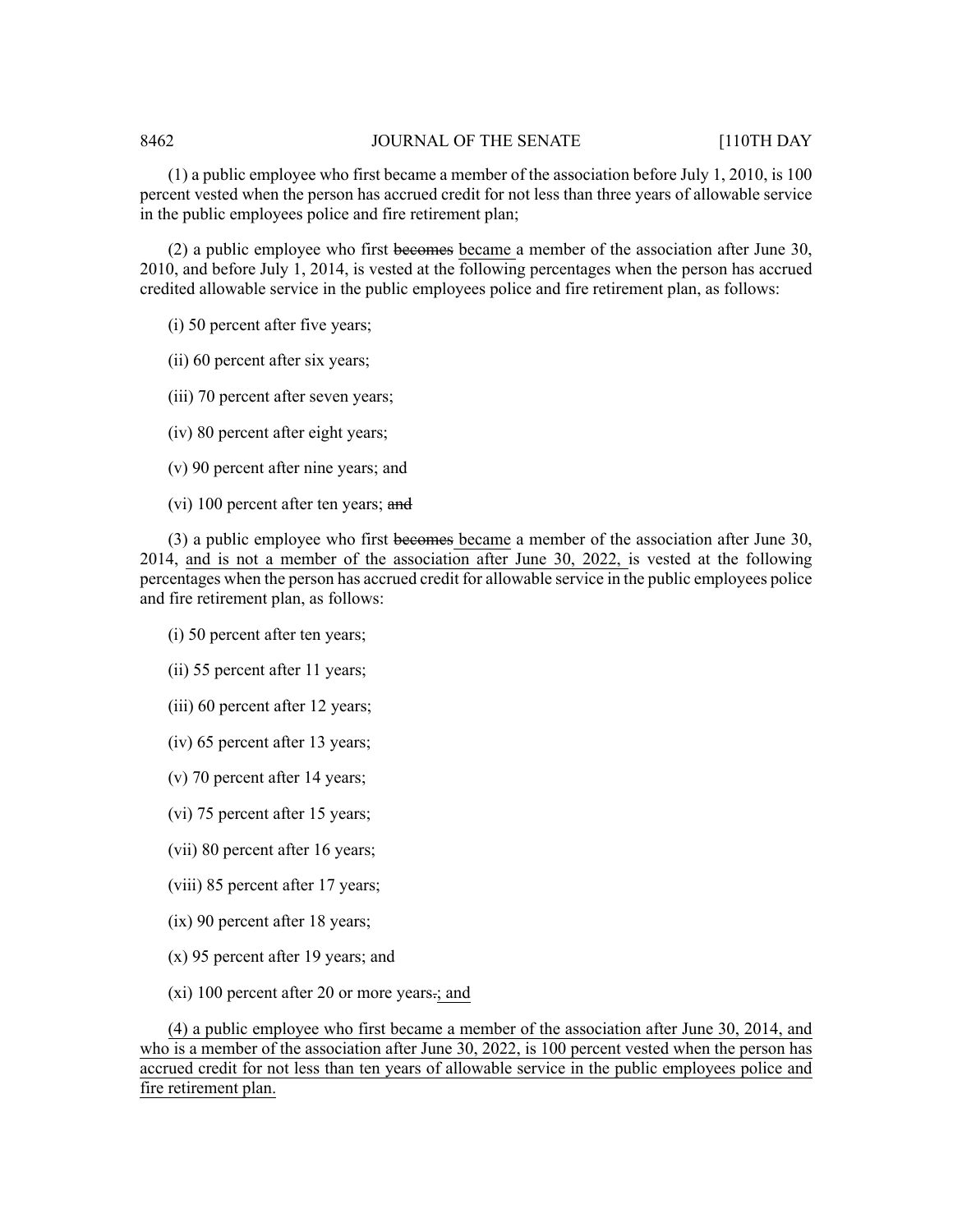#### Sec. 2. **[353.6513] REEMPLOYMENT OF RETIREE.**

(a) Notwithstanding any state law to the contrary, including section 353.37, if an eligible person described in paragraph (b) is receiving an annuity from the public employees police and fire retirement plan, the eligible person may return to employment with a governmental subdivision on or after the effective date without any reduction or suspension of the person's annuity.

(b) An eligible person is a person who:

(1) has been separated from public service for at least 30 days;

(2) is returning with the approval of the chief of the police or fire department or director of the agency to a position that is covered by the public employees police and fire retirement plan or the State Patrol retirement plan; and

(3) if returning to a position covered by the State Patrol retirement plan, has not yet attained age 60 or the mandatory retirement age specified in section 43A.34, subdivision 4, if later.

(c) This section expires December 31, 2032.

Sec. 3. **EFFECTIVE DATE.**

Sections 1 and 2 are effective July 1, 2022.

# **ARTICLE 5**

# **INVESTMENT RATE OF RETURN ASSUMPTION**

Section 1. Minnesota Statutes 2020, section 356.215, subdivision 8, is amended to read:

Subd. 8. **Actuarial assumptions.** (a) The actuarial valuation must use the applicable following investment return assumption:

| investment return |
|-------------------|
| assumption        |
| 7.5% 7%           |
| 7.5 7             |
| 7.57              |
|                   |
| 7.57              |
| 7.57              |
| 7.57              |
| 7.57              |
| 7.57              |
| 7.57              |
| 6                 |
|                   |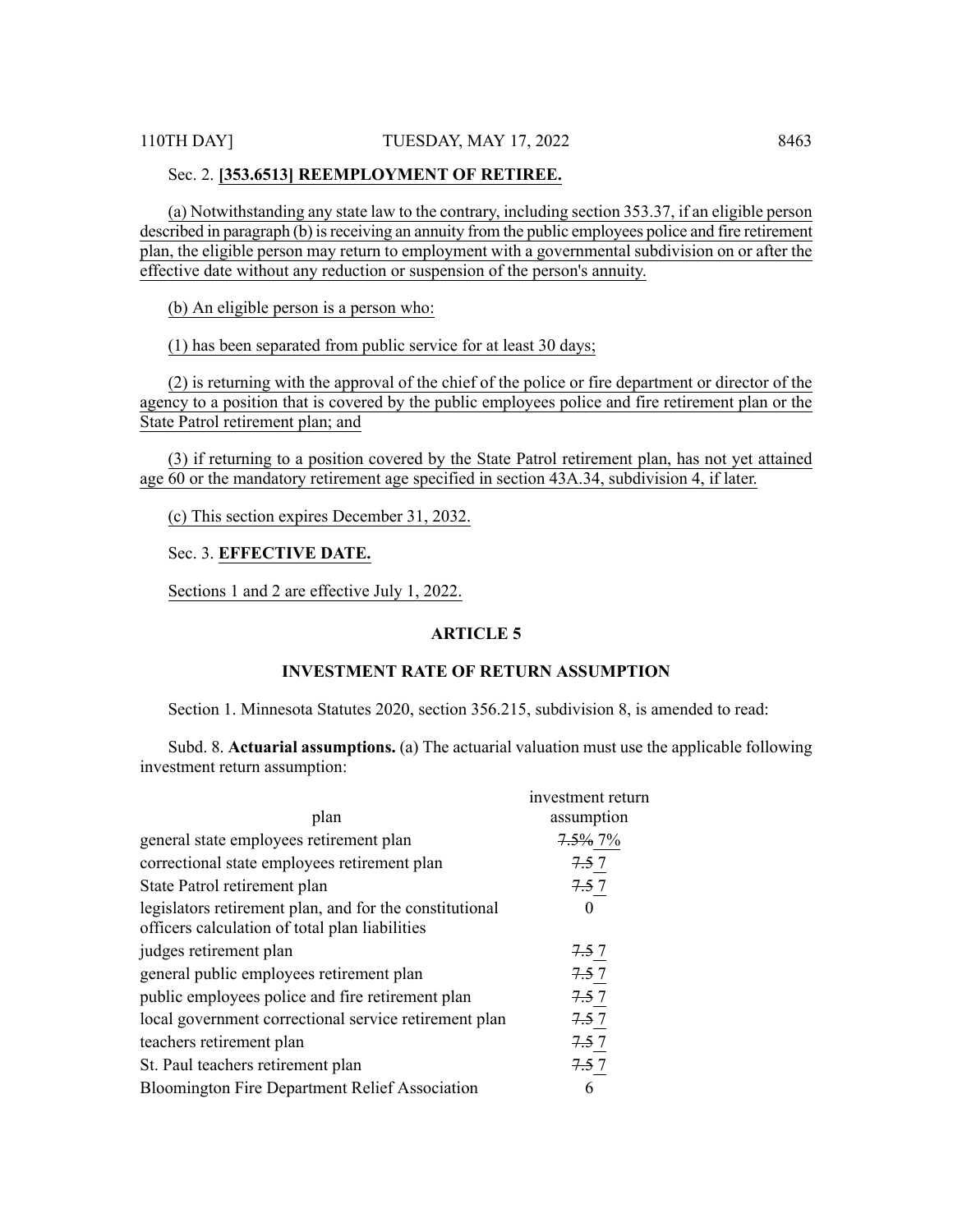| 8464                                                                                       | JOURNAL OF THE SENATE |                          |
|--------------------------------------------------------------------------------------------|-----------------------|--------------------------|
| local monthly benefit volunteer firefighter relief<br>associations                         |                       | $\overline{\phantom{1}}$ |
| monthly benefit retirement plans in the statewide<br>volunteer firefighter retirement plan |                       | 6                        |

(b) The actuarial valuation for each of the covered retirement plans listed in section 356.415, subdivision 2, and the St. Paul Teachers Retirement Fund Association must take into account the postretirement adjustment rate or rates applicable to the plan as specified in section 354A.29, subdivision 7, or 356.415, whichever applies.

[110TH DAY

(c) The actuarial valuation must use the applicable salary increase and payroll growth assumptions found in the appendix to the standards for actuarial work adopted by the Legislative Commission on Pensions and Retirement pursuant to section 3.85, subdivision 10. The appendix must be updated whenever new assumptions have been approved or deemed approved under subdivision 18.

(d) The assumptions set forth in the appendix to the standards for actuarial work continue to apply, unless a different salary assumption or a different payroll increase assumption:

(1) has been proposed by the governing board of the applicable retirement plan;

(2) is accompanied by the concurring recommendation of the actuary retained under section 356.214, subdivision 1, if applicable, or by the approved actuary preparing the most recent actuarial valuation report if section 356.214 does not apply; and

(3) has been approved or deemed approved under subdivision 18.

#### **EFFECTIVE DATE.** This section is effective June 30, 2022.

Sec. 2. Minnesota Statutes 2020, section 356.59, is amended to read:

#### **356.59 INTEREST RATES.**

Subdivision 1. **Applicable interest rates.** Whenever the payment of interest is required with respect to any payment, including refunds, remittances, shortages, contributions, or repayments, the rate of interest is the rate or rates specified in subdivisions 2 to 5 for each public retirement plan.

Subd. 2. **Minnesota State Retirement System.** The interest rates for all retirement plans administered by the Minnesota State Retirement System are as follows:

|                                           | Annual      | Monthly         |
|-------------------------------------------|-------------|-----------------|
| before July 1, 2015                       | 8.5 percent | $0.71$ percent  |
| from July 1, 2015, to June 30, 2018       | 8.0 percent | $0.667$ percent |
| after June 30, from July 1, 2018, to June |             |                 |
| 30, 2022                                  | 7.5 percent | $0.625$ percent |
| after June 30, 2022                       | 7.0 percent | $0.583$ percent |

Subd. 3. **Public Employees Retirement Association.** The interest rates for all retirement plans administered by the Public Employees Retirement Association are as follows:

before July 1, 2015 8.5 percent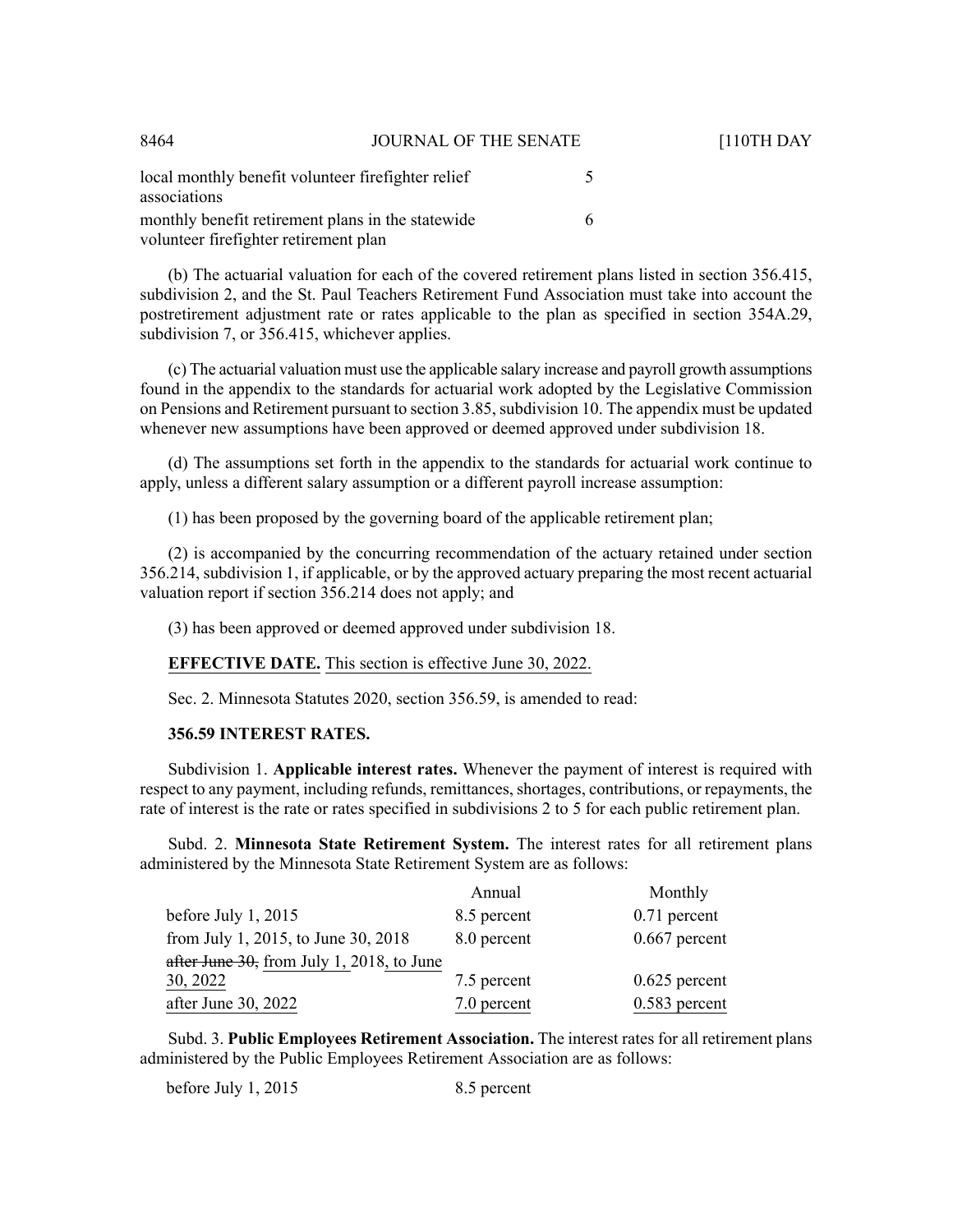| from July 1, 2015, to June 30, 2018       | 8.0 percent |
|-------------------------------------------|-------------|
| after June 30, from July 1, 2018, to June |             |
| 30, 2022                                  | 7.5 percent |
| after June 30, 2022                       | 7.0 percent |

Subd. 4. **Teachers Retirement Association.** The interest rates for the retirement plan administered by the Teachers Retirement Association are as follows:

|                                           | Annual      | Monthly         |
|-------------------------------------------|-------------|-----------------|
| before July 1, 2018                       | 8.5 percent | $0.71$ percent  |
| after June 30, from July 1, 2018, to June |             |                 |
| 30, 2022                                  | 7.5 percent | $0.625$ percent |
| after June 30, 2022                       | 7.0 percent | $0.583$ percent |

Subd. 5. **St. Paul Teachers Retirement Fund Association.** The interest rates for the retirement plan administered by the St. Paul Teachers Retirement Fund Association are as follows:

|                                           | Annual      | Monthly         |
|-------------------------------------------|-------------|-----------------|
| before July 1, 2015                       | 8.5 percent | $0.71$ percent  |
| from July 1, 2015, to June 30, 2018       | 8.0 percent | $0.667$ percent |
| after June 30, from July 1, 2018, to June |             |                 |
| 30, 2022                                  | 7.5 percent | $0.625$ percent |
| after June 30, 2022                       | 7.0 percent | $0.583$ percent |
|                                           |             |                 |

**EFFECTIVE DATE.** This section is effective June 30, 2022.

#### **ARTICLE 6**

# **DIRECT AIDS TO PENSION PLANS**

# Section 1. **[352.043] DIRECT STATE AID; GENERAL STATE EMPLOYEES RETIREMENT FUND.**

Subdivision 1. **Aid authorization.** Beginning in 2022, the state shall pay \$8,000,000 annually to the general state employees retirement fund.

Subd. 2. **Aid appropriation.** The commissioner of management and budget shall pay the aid amount under subdivision 1 on or before October 1, 2022, and October 1 of each year thereafter. The amount required is appropriated annually from the general fund to the commissioner of management and budget.

Subd. 3. **Aid expiration.** The aid under subdivision 1 continues until the earlier of:

(1) December 31 following two consecutive annual actuarial valuations, prepared under section 356.215 by the actuary retained by the fund under section 356.214, which indicate that the actuarial value of assets of the fund equals or exceeds 100 percent of the actuarial accrued liabilities; or

(2) July 1, 2048.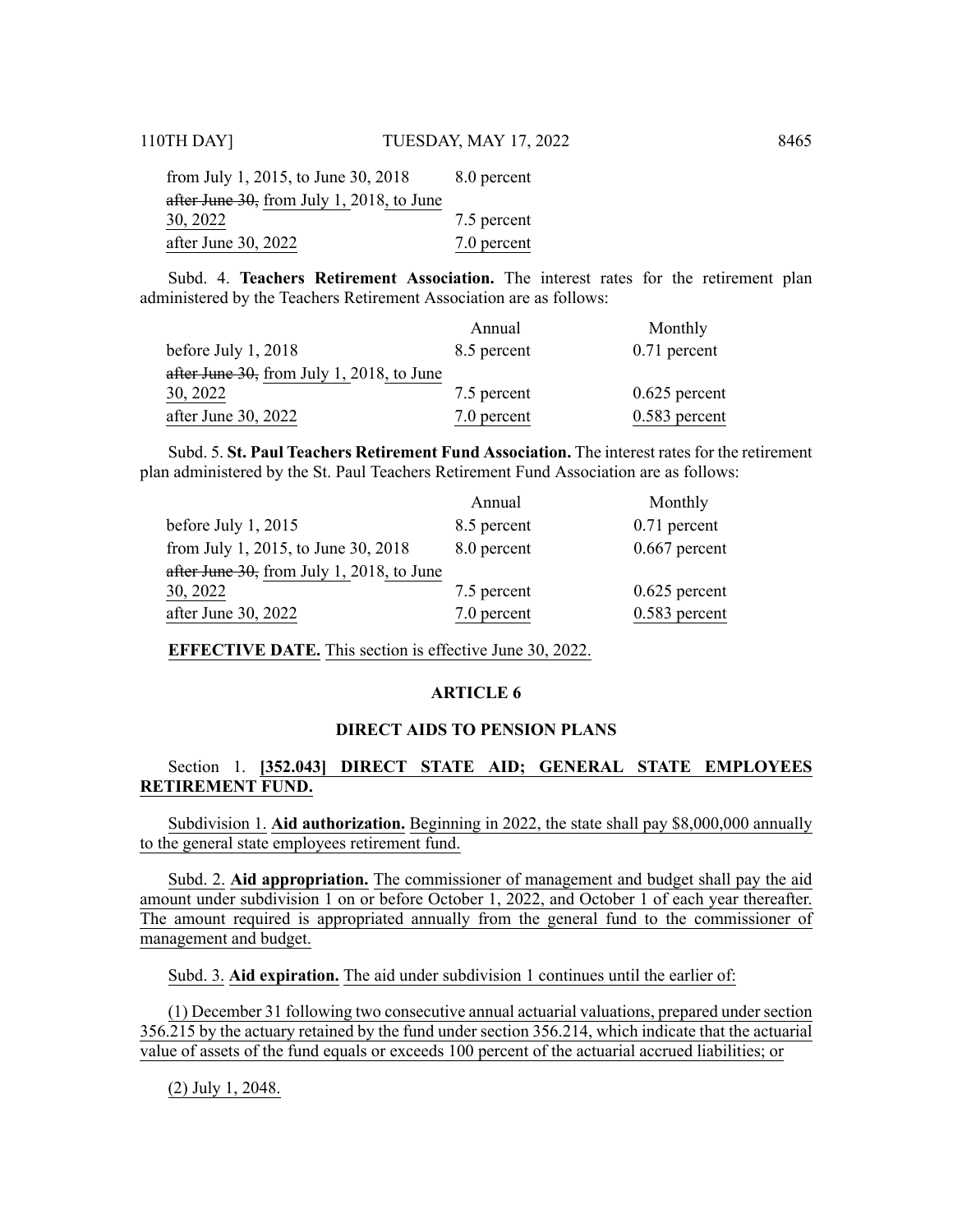# Sec. 2. **[352.922] DIRECT STATE AID; CORRECTIONAL STATE EMPLOYEES RETIREMENT FUND.**

Subdivision 1. **Aid authorization.** Beginning in 2022, the state shall pay \$6,000,000 annually to the correctional state employees retirement fund.

Subd. 2. **Aid appropriation.** The commissioner of management and budget shall pay the aid amount under subdivision 1 on or before October 1, 2022, and October 1 of each year thereafter. The amount required is appropriated annually from the general fund to the commissioner of management and budget.

Subd. 3. **Aid expiration.** The aid under subdivision 1 continues until the earlier of:

(1) December 31 following two consecutive annual actuarial valuations, prepared under section 356.215 by the actuary retained by the fund under section 356.214, which indicate that the actuarial value of assets of the fund equals or exceeds 100 percent of the actuarial accrued liabilities; or

(2) July 1, 2048.

# Sec. 3. **[352B.025] DIRECT STATE AID; STATE PATROL RETIREMENT FUND.**

Subdivision 1. **Aid authorization.** Beginning in 2022, the state shall pay \$14,500,000 annually to the State Patrol retirement fund.

Subd. 2. **Aid appropriation.** The commissioner of management and budget shall pay the aid amount under subdivision 1 on or before October 1, 2022, and October 1 of each year thereafter. The amount required is appropriated annually from the general fund to the commissioner of management and budget.

Subd. 3. **Aid expiration.** The aid under subdivision 1 continues until the earlier of:

(1) December 31 following two consecutive annual actuarial valuations, prepared under section 356.215 by the actuary retained by the fund under section 356.214, which indicate that the actuarial value of assets of the fund equals or exceeds 100 percent of the actuarial accrued liabilities; or

(2) July 1, 2048.

# Sec. 4.**[353.275] DIRECTSTATE AID; GENERALEMPLOYEES RETIREMENTFUND.**

Subdivision 1. **Aid Authorization.** Beginning in 2022, the state shall pay \$17,000,000 annually to the general employees retirement fund of the Public Employees Retirement Association.

Subd. 2. **Aid appropriation.** The commissioner of management and budget shall pay the amount under subdivision 1 on or before October 1, 2022, and October 1 of each year thereafter. The amount required is appropriated annually from the general fund to the commissioner of management and budget.

Subd. 3. **Aid expiration.** The aid under subdivision 1 continues until the earlier of: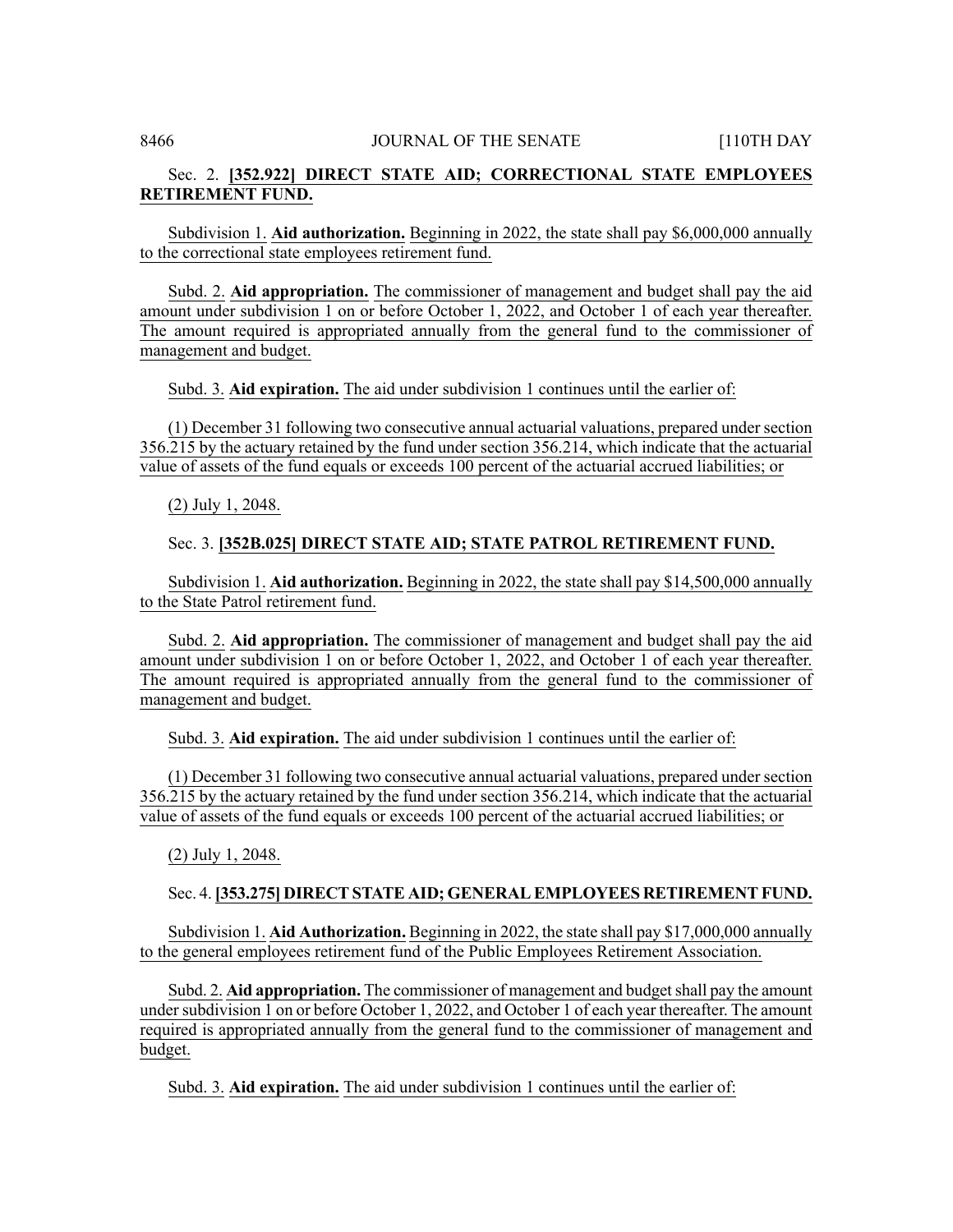(1) December 31 following two consecutive annual actuarial valuations, prepared under section 356.215 by the actuary retained by the fund under section 356.214, which indicate that the actuarial value of assets of the fund equals or exceeds 100 percent of the actuarial accrued liabilities; or

(2) July 1, 2048.

Sec. 5. Minnesota Statutes 2020, section 353.65, subdivision 3b, is amended to read:

Subd. 3b. **Direct state aid.** (a) The state shall pay \$4,500,000 \$9,000,000 on October 1, 2018, and October 1, 2019 2021, to the public employees police and fire retirement plan.

(b) By October 1 of each year after  $2019$  2021, the state shall pay  $\frac{1}{29000000}$  \$84,000,000 to the public employees police and fire retirement plan.

(c) The commissioner of management and budget shall pay the aid specified in this subdivision. The amount required is annually appropriated from the general fund to the commissioner of management and budget.

(b) The aid under paragraph (a) continues until the earlier of:

(1) the first day of the fiscal year following the fiscal year in which the actuarial value of assets of the fund equals or exceeds 100 percent of the actuarial accrued liabilities as reported by the actuary retained under section 356.214 in the annual actuarial valuation prepared under section  $356.215;$  or

(2) July 1, 2048.

Sec. 6. Minnesota Statutes 2020, section 353.65, is amended by adding a subdivision to read:

Subd. 3c. **Aid expiration.** The aid under subdivision 3b continues until the earlier of:

(1) December 31 following two consecutive annual actuarial valuations, prepared under section 356.215 by the actuary retained by the fund under section 356.214, which indicate that the actuarial value of assets of the fund equals or exceeds 100 percent of the actuarial accrued liabilities; or

(2) July 1, 2048.

#### Sec. 7. **[354.434] DIRECT STATE AID; TEACHERS RETIREMENT FUND.**

Subdivision 1. **Aid authorization.** Beginning in 2022, the state shall pay \$7,000,000 annually to the Teachers Retirement Association.

Subd. 2. **Aid appropriation.** Beginning in 2022, the commissioner of management and budget shall pay the aid amount under subdivision 1 on or before October 1, 2022, and October 1 of each year thereafter. The amount required is appropriated annually from the general fund to the commissioner of management and budget.

Subd. 3. **Aid expiration.** The aid under subdivision 1 continues until the earlier of: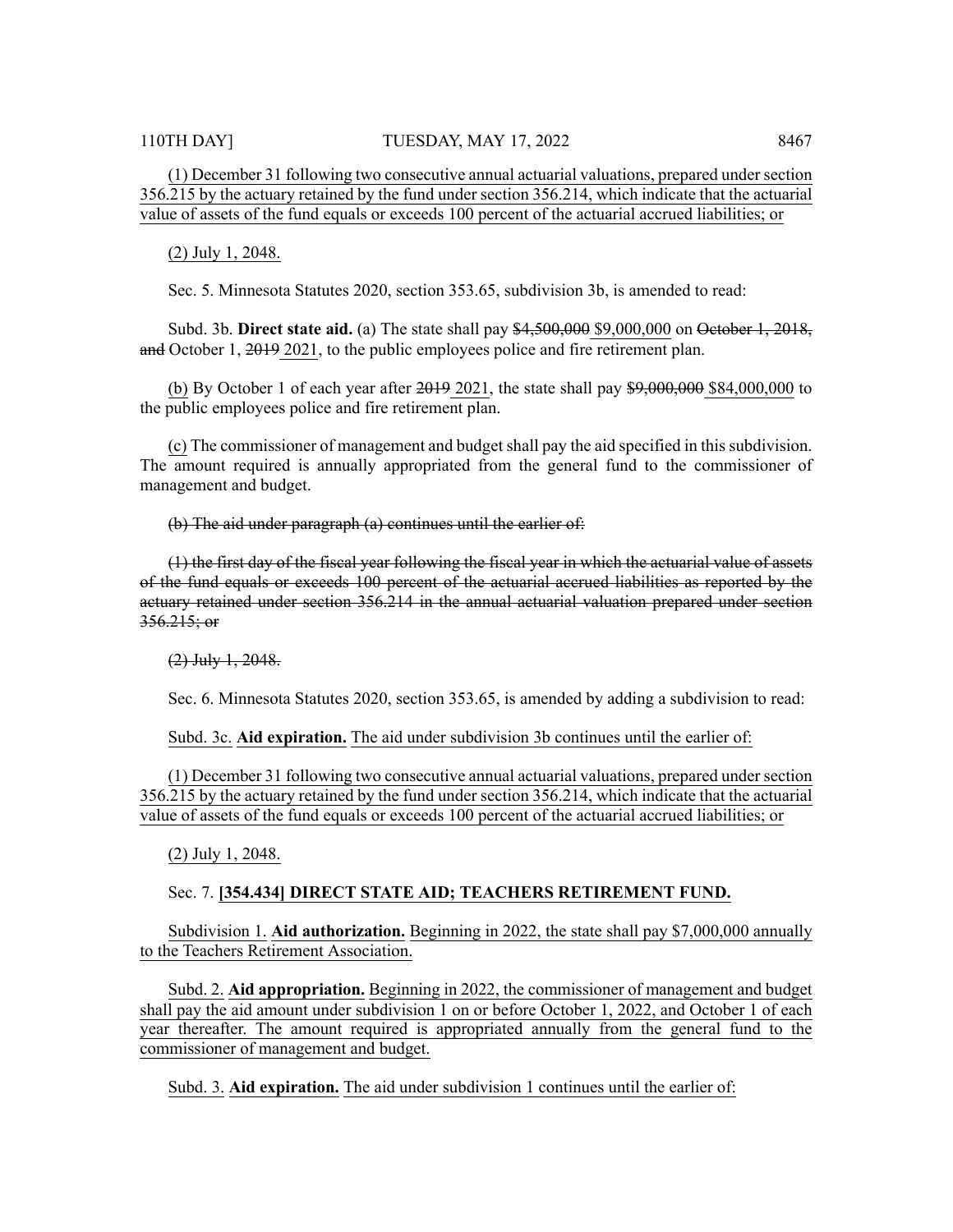(1) December 31 following two consecutive annual actuarial valuations, prepared under section 356.215 by the actuary retained by the fund under section 356.214, which indicate that the actuarial value of assets of the fund equals or exceeds 100 percent of the actuarial accrued liabilities; or

(2) July 1, 2048.

Sec. 8. Minnesota Statutes 2020, section 354A.12, subdivision 3a, is amended to read:

Subd. 3a. **Direct state aid to first class city teachers retirement fund associations.** (a) The state shall pay \$2,827,000 to the St. Paul Teachers Retirement Fund Association.

(b) In addition to other amounts specified in this subdivision, the state shall pay \$7,000,000 as state aid to the St. Paul Teachers Retirement Fund Association.

(c) In addition to the amounts specified in paragraphs (a) and (b), the state shall pay \$5,000,000 as state aid to the St. Paul Teachers Retirement Fund Association.

(d) In addition to the amounts specified in paragraphs (a) to (c), the state shall pay \$12,000,000 as state aid to the St. Paul Teachers Retirement Fund Association beginning in 2022.

 $\left(\frac{d}{d}\right)$  (e) The aid under this subdivision is payable October 1 annually. The commissioner of management and budget shall pay the aid specified in this subdivision. The amount required is appropriated annually from the general fund to the commissioner of management and budget.

Sec. 9. Minnesota Statutes 2020, section 354A.12, subdivision 3c, is amended to read:

Subd. 3c. **Termination of supplemental contributions and direct matching and state aid.**  $(a)$  The supplemental contributions payable to the St. Paul Teachers Retirement Fund Association by Independent School District No. 625 under section 423A.02, subdivision 3, and the aid under subdivision 3a, paragraphs  $(a)$  and  $(b)$ , continue until the earlier of:

(1) the first day of the fiscal year December 31 following the year in two consecutive annual actuarial valuations, prepared under section 356.215 by the actuary retained by the fund under section 356.214, which indicate that the actuarial value of assets of the fund equals or exceeds 100 percent of the actuarial accrued liability as reported by the actuary retained under section 356.214 in the most recent annual actuarial valuation prepared under section 356.215 liabilities; or

(2) July 1, 2048.

(b) The aid under subdivision 3a, paragraph (c), continues until the earlier of:

(1) the first day of the fiscal year following the fiscal year in which the actuarial value of assets of the fund equals or exceeds 100 percent of the actuarial accrued liabilities as reported by the actuary retained under section 356.214 in the annual actuarial valuation prepared under section  $356.215; or$ 

(2) July 1, 2048.

Sec. 10. **EFFECTIVE DATE.**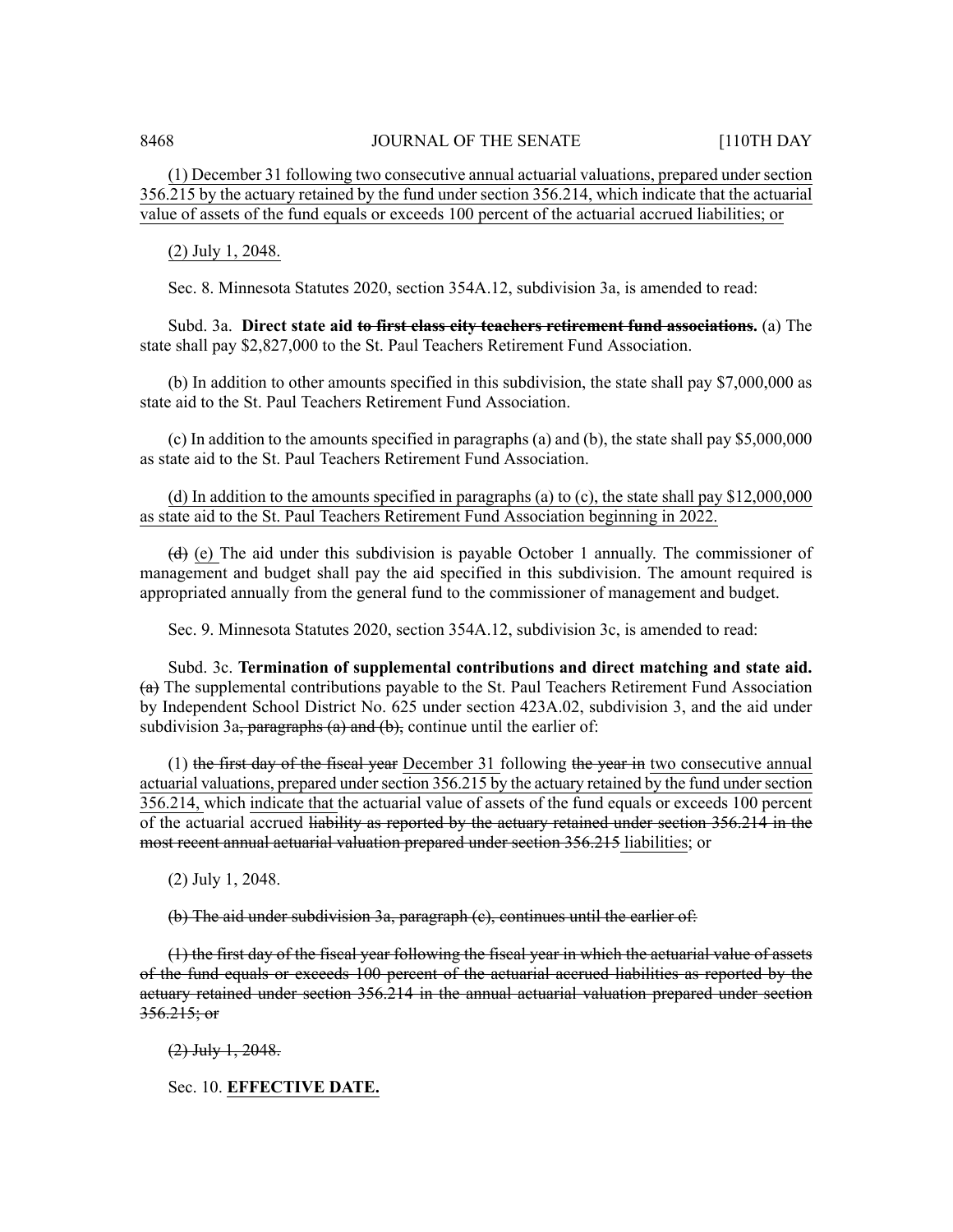# **ARTICLE 7**

# **TEACHER PLAN EMPLOYER CONTRIBUTION INCREASE AND FUNDING**

Section 1. Minnesota Statutes 2020, section 126C.10, subdivision 37, is amended to read:

Subd. 37. **Pension adjustment revenue.** (a) A school district's pension adjustment revenue equals the sum of:

(1) the greater of zero or the product of:

(i) the difference between the district's adjustment under Minnesota Statutes 2012, section 127A.50, subdivision 1, for fiscal year 2014 per adjusted pupil unit and the state average adjustment under Minnesota Statutes 2012, section 127A.50, subdivision 1, for fiscal year 2014 per adjusted pupil unit; and

(ii) the district's adjusted pupil units for the fiscal year; and

(2) the product of the salaries paid to district employees who were members of the Teachers Retirement Association and the St. Paul Teachers' Retirement Fund Association for the prior fiscal year and the district's pension adjustment rate for the fiscal year. The pension adjustment rate for Independent School District No. 625, St. Paul, equals 0.84 percent for fiscal year 2019, 1.67 percent for fiscal year 2020, 1.88 percent for fiscal year 2021, 2.09 percent for fiscal year 2022, 2.3 2.55 percent for fiscal year 2023, and 2.5 3.0 percent for fiscal year 2024 and later. The pension adjustment rate for all other districts equals  $0.21$  percent for fiscal year 2019, 0.42 percent for fiscal year 2020, 0.63 percent for fiscal year 2021, 0.84 percent for fiscal year 2022, 1.05 1.3 percent for fiscal year 2023, and  $1.25$  1.75 percent for fiscal year 2024 and later.

(b) For fiscal year 2025 2027 and later, the state total pension adjustment revenue under paragraph (a), clause (2), must not exceed the amount calculated under paragraph (a), clause (2), for fiscal year  $2024$  2026. The commissioner must prorate the pension adjustment revenue under paragraph (a), clause (2), so as not to exceed the maximum.

(c) Notwithstanding section 123A.26, subdivision 1, a cooperative unit, as defined in section 123A.24, subdivision 2, qualifies for pension adjustment revenue under paragraph (a), clause (2), as if it was a district, and the aid generated by the cooperative unit shall be paid to the cooperative unit.

#### **EFFECTIVE DATE.** This section is effective the day following final enactment.

Sec. 2. Minnesota Statutes 2020, section 354.42, subdivision 3, is amended to read:

Subd. 3. **Employer.** (a) The regular employer contribution to the fund by Special School District No. 1, Minneapolis, is an amount equal to the applicable following percentage of salary of each coordinated member and the applicable percentage of salary of each basic member specified in paragraph (c).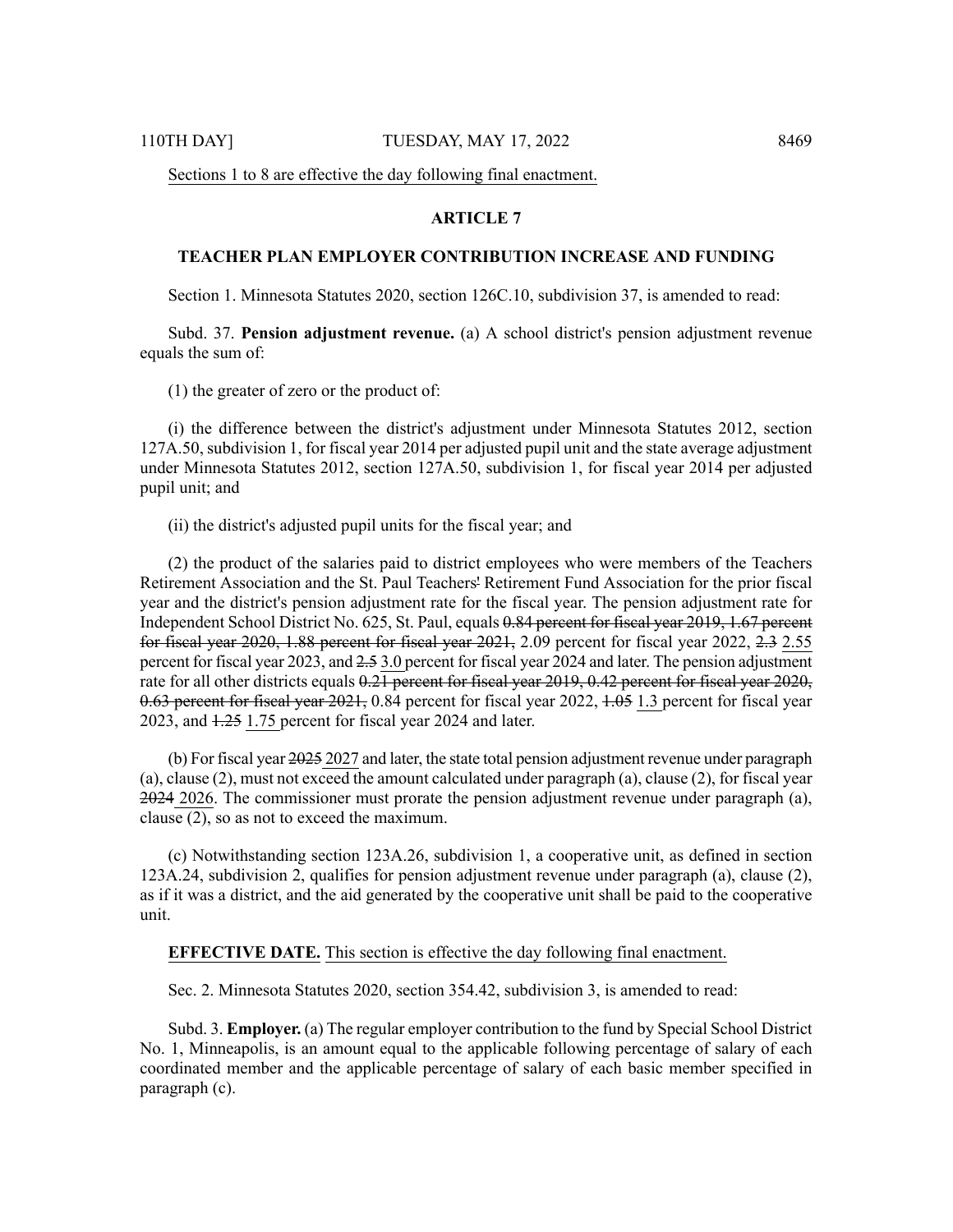The additional employer contribution to the fund by Special School District No. 1, Minneapolis, is an amount equal to 3.64 percent of the salary of each teacher who is a coordinated member or who is a basic member.

(b) The regular employer contribution to the fund by Independent School District No. 709, Duluth, is an amount equal to the applicable percentage of salary of each old law or new law coordinated member specified for the coordinated program in paragraph (c).

(c) The employer contribution to the fund for every other employer is an amount equal to the applicable following percentage of the salary of each coordinated member and the applicable following percentage of the salary of each basic member:

| Period                                   | <b>Coordinated Member</b> | <b>Basic Member</b> |
|------------------------------------------|---------------------------|---------------------|
| from July 1, 2014, through June 30, 2018 | 7.5 percent               | 11.5 percent        |
| from July 1, 2018, through June 30, 2019 | 7.71 percent              | 11.71 percent       |
| from July 1, 2019, through June 30, 2020 | 7.92 percent              | 11.92 percent       |
| from July 1, 2020, through June 30, 2021 | 8.13 percent              | $12.13$ percent     |
| from July 1, 2021, through June 30, 2022 | 8.34 percent              | 12.34 percent       |
| from July 1, 2022, through June 30, 2023 | 8.55 8.8 percent          | 12.55 12.8 percent  |
| after June 30, 2023                      | 8.75 9.25 percent         | 12.75 13.25 percent |

(d) When an employer contribution rate changes for a fiscal year, the new contribution rate is effective for the entire salary paid for each employer unit with the first payroll cycle reported.

#### **EFFECTIVE DATE.** This section is effective the day following final enactment.

Sec. 3. Minnesota Statutes 2020, section 354A.12, subdivision 2a, is amended to read:

Subd. 2a. **Employer regular and additional contributions.** (a) The employing units shall make the following employer contributions to the teachers retirement fund association:

(1) for each coordinated member of the St. Paul Teachers Retirement Fund Association, the employing unit shall make a regular employer contribution to the retirement fund association in an amount equal to the designated percentage of the salary of the coordinated member as provided below:

| <del>after June 30, 2016</del> | 6.25 percent     |
|--------------------------------|------------------|
| <del>after June 30, 2017</del> | $6.5$ percent    |
| <del>after June 30, 2018</del> | 7.335 percent    |
| <del>after June 30, 2019</del> | 8.17 percent     |
| <del>after June 30, 2020</del> | 8.38 percent     |
| after June 30, 2021            | 8.59 percent     |
| after June 30, 2022            | 8.8 9.05 percent |
| after June 30, 2023            | 99.5 percent     |
|                                |                  |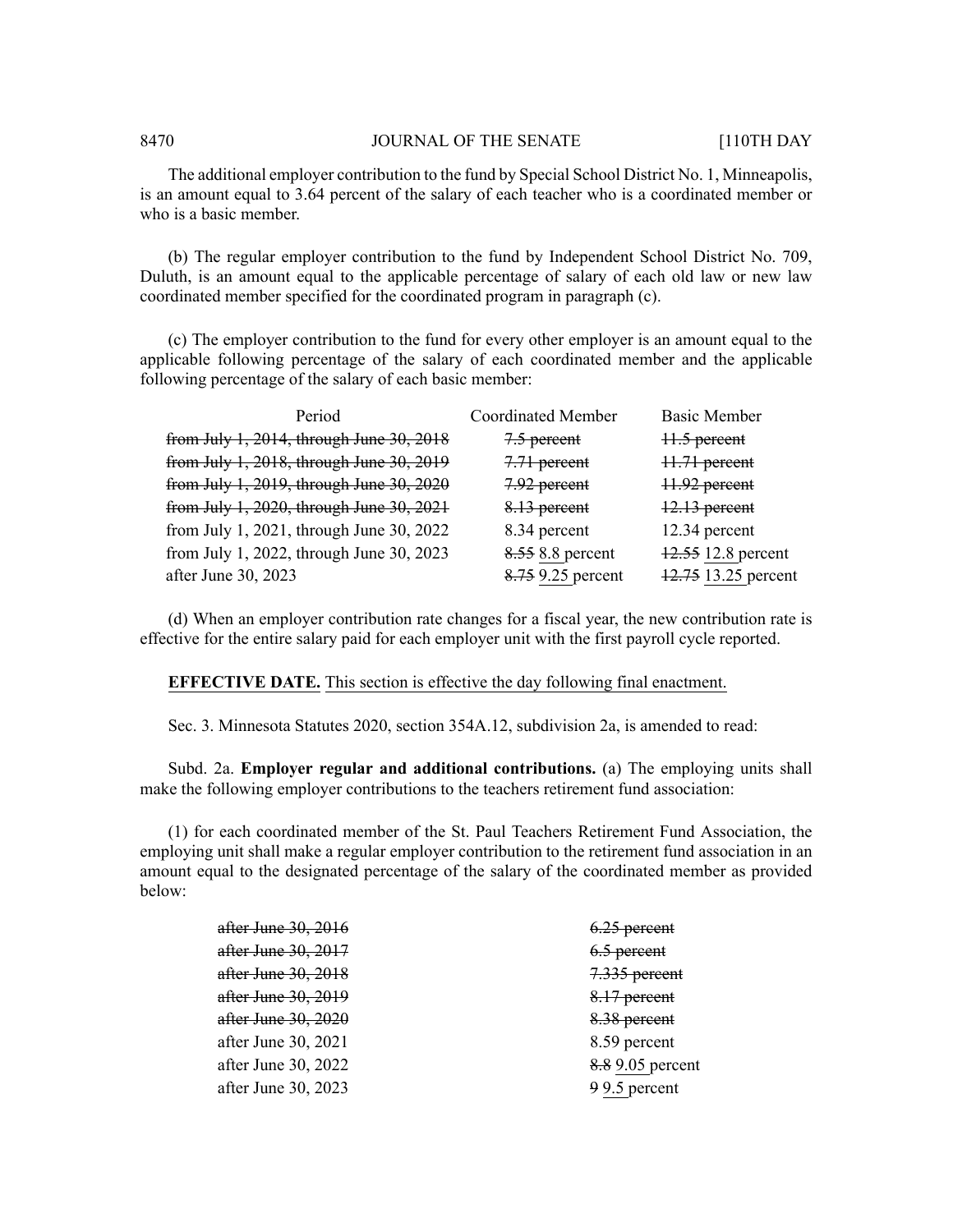(2) for each basic member of the St. Paul Teachers Retirement Fund Association, the employing unit shall make a regular employer contribution to the respective retirement fund in an amount according to the schedule below:

| after June 30, 2016            | 9.75 percent of salary       |
|--------------------------------|------------------------------|
| after June 30, 2017            | 10 percent of salary         |
| after June 30, 2018            | 10.835 percent of salary     |
| after June 30, 2019            | 11.67 percent of salary      |
| <del>after June 30, 2020</del> | 11.88 percent of salary      |
| after June 30, 2021            | 12.09 percent of salary      |
| after June 30, 2022            | 12.3 12.55 percent of salary |
| after June 30, 2023            | 12.5 13 percent of salary    |
|                                |                              |

(3) for each basic member of the St. Paul Teachers Retirement Fund Association, the employing unit shall make an additional employer contribution to the respective fund in an amount equal to 3.64 percent of the salary of the basic member; and

(4) for each coordinated member of the St. Paul Teachers Retirement Fund Association, the employing unit shall make an additional employer contribution to the respective fund in an amount equal to 3.84 percent of the coordinated member's salary.

(b) The regular and additional employer contributions must be remitted directly to the St. Paul Teachers Retirement Fund Association at least once each month. Delinquent amounts are payable with interest under the procedure in subdivision 1a.

(c) Payments of regular and additional employer contributions for school district or technical college employees who are paid from normal operating funds must be made from the appropriate fund of the district or technical college.

(d) When an employer contribution rate changes for a fiscal year, the new contribution rate is effective for the entire salary paid by the employer with the first payroll cycle reported.

**EFFECTIVE DATE.** This section is effective the day following final enactment.

#### Sec. 4. **EDUCATION APPROPRIATION.**

Subdivision 1. **Department of Education.** The sum indicated is appropriated from the general fund to the Department of Education for the fiscal year designated. This sum is in addition to appropriations made for the same purpose in any other law.

Subd. 2. **General education aid.** For general education aid under Minnesota Statutes, section 126C.13, subdivision 4:

\$ 12,774,000 ..... 2023

The 2023 appropriation includes \$0 for 2022 and \$12,774,000 for 2023.

**EFFECTIVE DATE.** This section is effective June 30, 2022.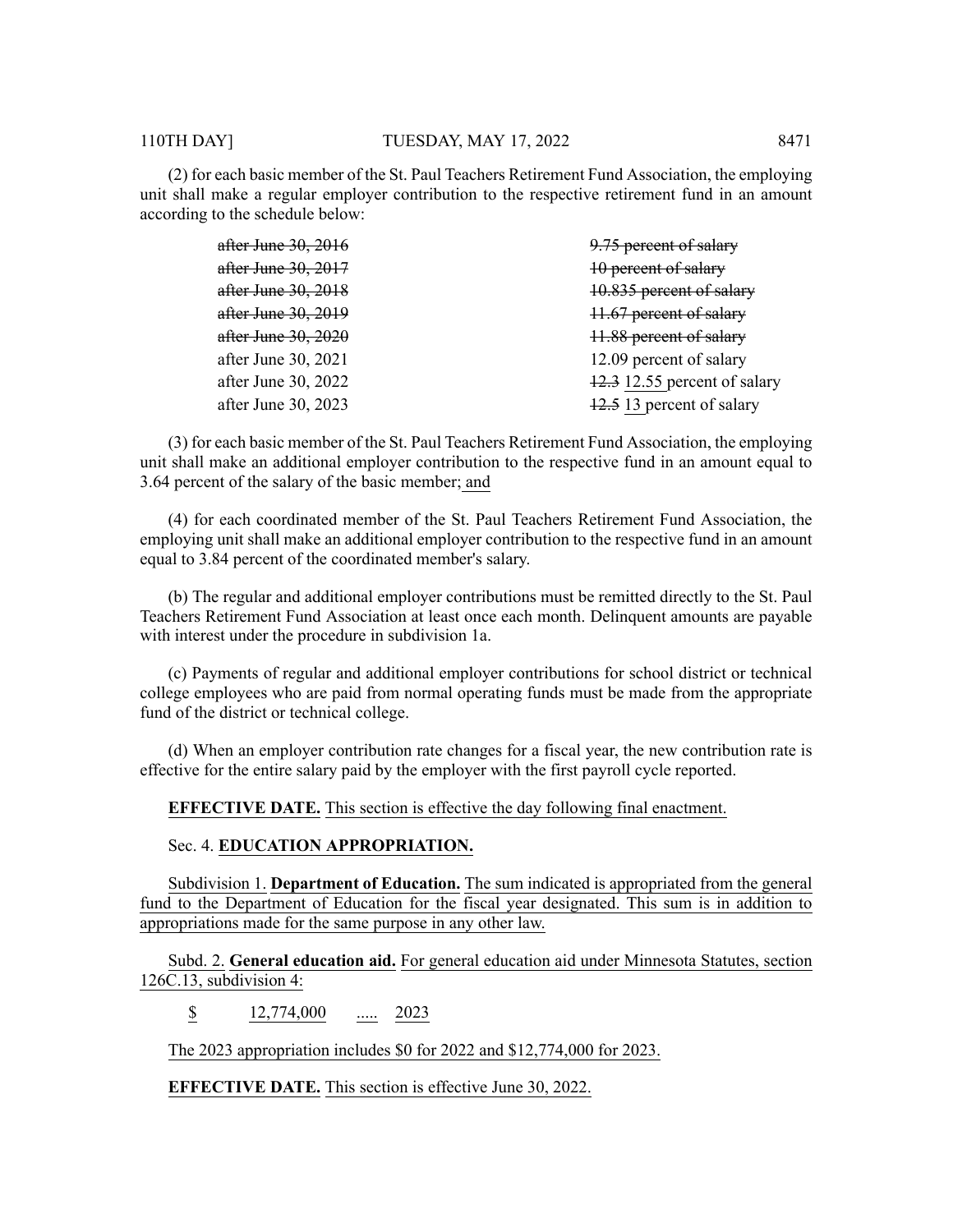#### **ARTICLE 8**

#### **APPROPRIATION; LEGISLATIVE COORDINATING COMMISSION**

#### Section 1. **APPROPRIATION; LEGISLATIVE COORDINATING COMMISSION.**

\$30,000 in fiscal year 2023 is appropriated from the general fund to the Legislative Coordinating Commission for the Legislative Commission on Pensions and Retirement."

Delete the title and insert:

"A bill for an act relating to retirement; general state employees retirement plan; correctional state employees retirement plan; unclassified state employees retirement program; legislators retirement plan; State Patrol retirement plan; general employees retirement plan; public employees police and fire retirement plan; Teachers Retirement Association; St. Paul Teachers Retirement Fund Association; higher education individual retirement account plan; reducing employee contribution rates; increasing postretirement adjustments; modifying vesting and return to work requirements, decreasing employer contribution rates, and establishing a supplemental employer contribution for the public employees police and fire retirement plan; reducing the investment rate of return actuarial assumption; increasing or adding direct state aids; increasing employer contributions; increasing the pension adjustment revenue for school districts; appropriating money; amending Minnesota Statutes 2020, sections 126C.10, subdivision 37; 352.04, subdivision 2; 352.92, subdivision 1; 352B.02, subdivision 1a; 353.01, subdivision 47; 353.27, subdivision 2; 353.65, subdivisions 2, 3, 3b, by adding a subdivision; 354.42, subdivisions 2, 3; 354A.12, subdivisions 2a, 3a, 3c; 354A.29, subdivision 7; 354B.23, subdivision 1; 356.215, subdivision 8; 356.415, subdivisions 1, 1c, 1d, 1e; 356.59; Minnesota Statutes 2021 Supplement, section 354A.12, subdivision 1; proposing coding for new law in Minnesota Statutes, chapters 352; 352B; 353; 354."

And when so amended the bill do pass and be re-referred to the Committee on Finance.

Pursuant to Joint Rule 2.03, the bill wasreferred to the Committee on Rules and Administration.

#### **MOTIONS AND RESOLUTIONS - CONTINUED**

### **SPECIAL ORDERS**

Pursuant to Rule 26, Senator Miller, Chair of the Committee on Rules and Administration, designated the following bills a Special Orders Calendar to be heard immediately:

H.F. No. 3438, S.F. Nos. 1257, 3338, H.F. Nos. 3379, and 3805.

#### **SPECIAL ORDER**

**H.F. No. 3438:** A bill for an act relating to legacy; appropriating money from outdoor heritage fund, clean water fund, parks and trails fund, and arts and cultural heritage fund; modifying terms of Clean Water Council; modifying prior appropriations; amending Minnesota Statutes 2020, section 114D.30, subdivisions 2, 7; Laws 2019, First Special Session chapter 2, article 4, section 2,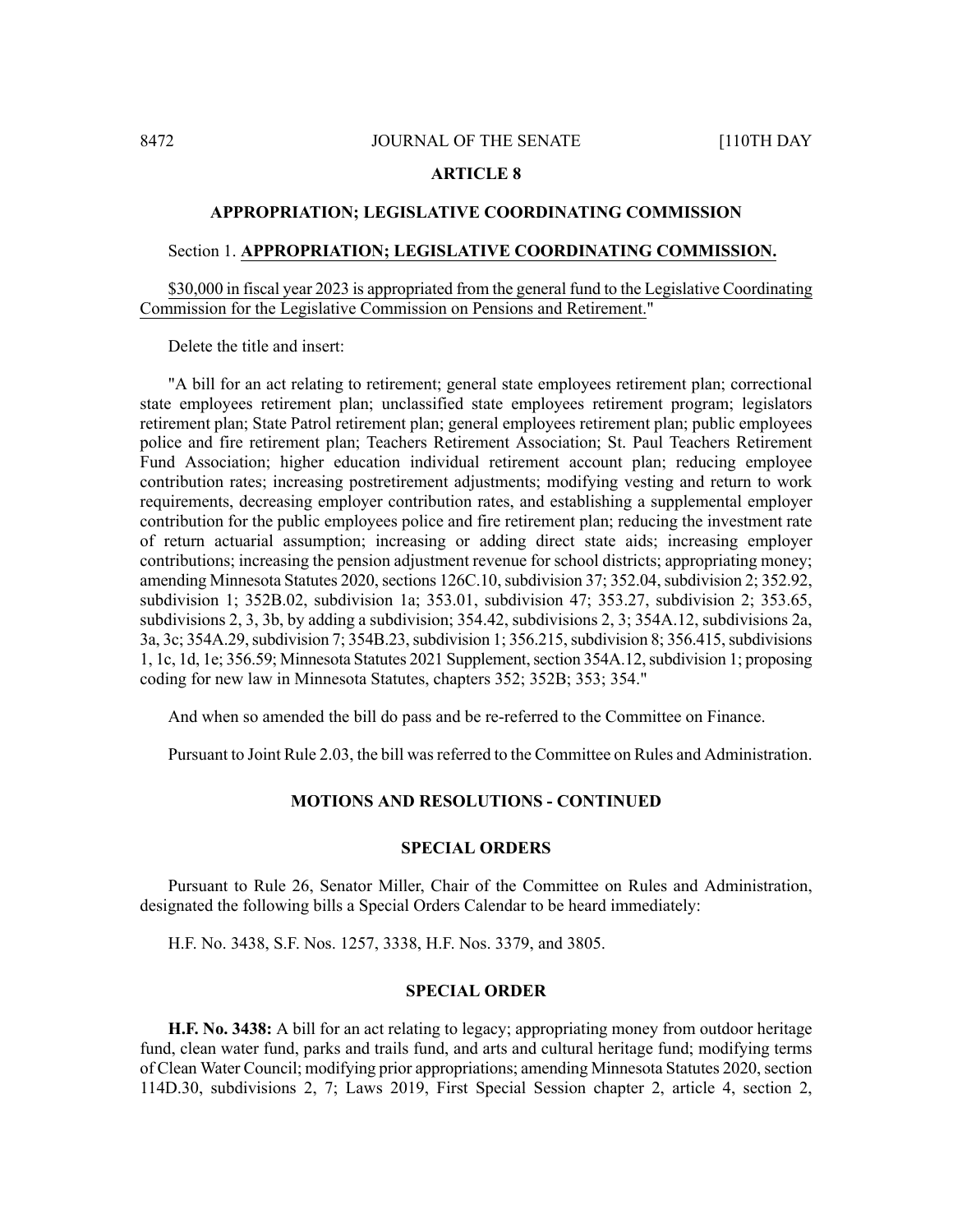subdivision 4; Laws 2021, First Special Session chapter 1, article 3, sections 2, subdivision 1; 3; 4; 7; article 4, section 2.

Senator Ruud moved to amend H.F. No. 3438, the unofficial engrossment, as follows:

Page 1, after line 3, insert:

### **"ARTICLE 1**

# **OUTDOOR HERITAGE FUND"**

Page 27, after line 2, insert:

"(c) The availability of the appropriation for Laws 2020, chapter 104, article 1, section 2, subdivision 5, paragraph (d), for Fisheries Habitat Protection on Strategic North Central Minnesota Lakes - Phase VI, is extended to June 30, 2024."

Page 27, after line 3, insert:

#### **"ARTICLE 2**

#### **CLEAN WATER FUND**

Section 1. Minnesota Statutes 2020, section 114D.30, subdivision 7, is amended to read:

Subd. 7. **Biennial Report Reports to legislature.** (a) By December 1 of January 15 each even-numbered odd-numbered year, the council shall must submit a report to the legislature on the activities for which money has been or will be spent for the current biennium, the activities for which money is recommended to be spent in the next biennium, and the impact on economic development of the implementation of efforts to protect and restore groundwater and the impaired waters program. <del>The report due on December 1, 2014, must include an evaluation of the progress</del> made through June 30, 2014, in implementing this chapter and the provisions of article XI, section 15, of the Minnesota Constitution relating to clean water, the need for funding of future implementation, and recommendations for the sources of funding.

(b) By January 15 each even-numbered year, the council may submit to the legislature supplemental recommendations on the manner in which money from the clean water fund should be appropriated in the next fiscal year.

# Sec. 2. **VOYAGEURS NATIONAL PARK GRANT; EXTENSION.**

The portion of the appropriation from the clean water fund in Laws 2017, chapter 91, article 2, section 5, paragraph (i), granted to St. Louis County for the Ash River sanitary sewer collection and treatment facility planning project is available until June 30, 2023.

**EFFECTIVE DATE.** This section is effective the day following final enactment.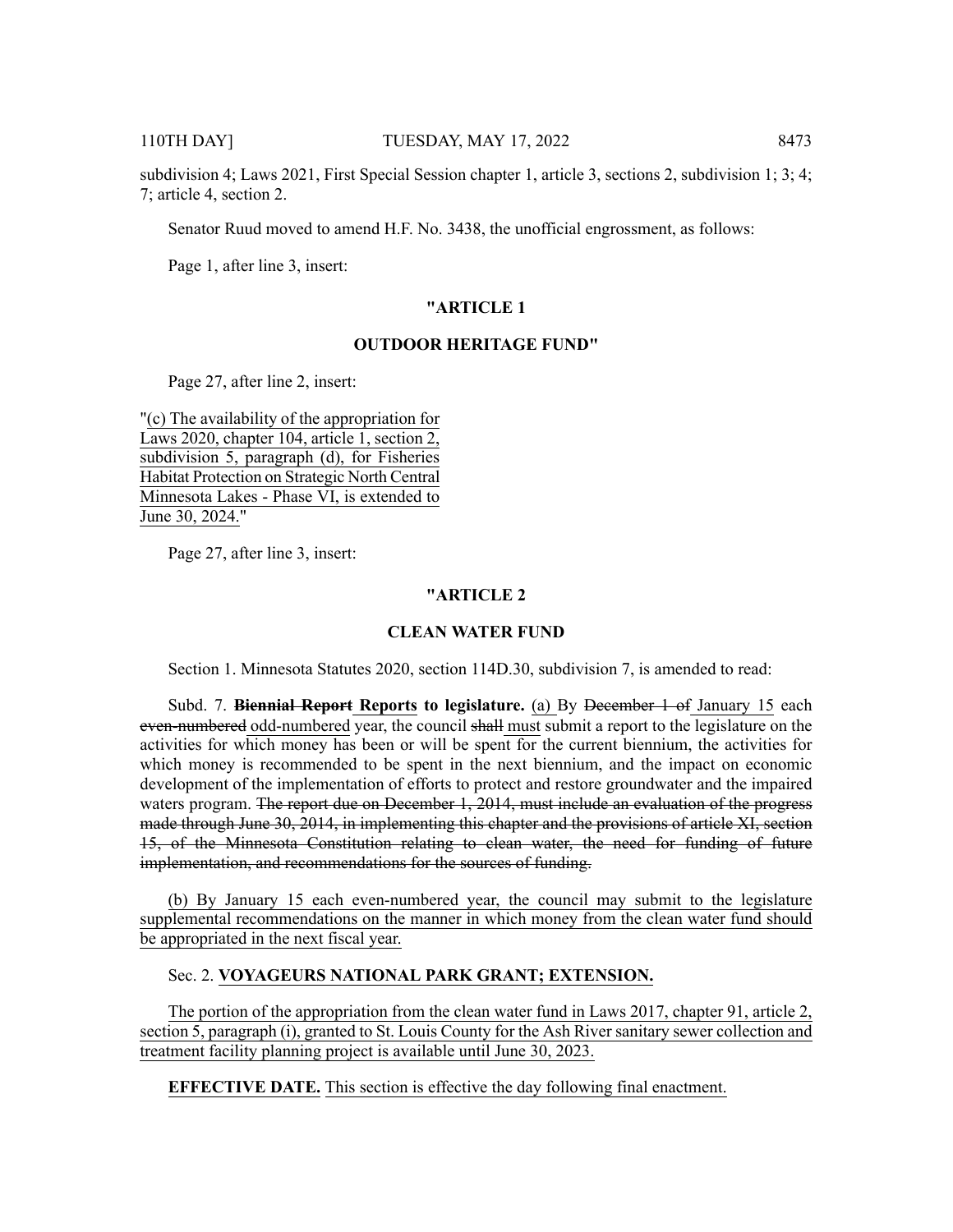#### **ARTICLE 3**

# **PARKS AND TRAILS FUND**

Section 1. Laws 2021, First Special Session chapter 1, article 3, section 7, is amended to read:

# Sec. 7. **COORDINATION AND PROJECTS; EXTENSION.**

The portion of the appropriation in Laws 2017, chapter 91, article 3, section 3, paragraph (e), from the parks and trails fund for coordination and projects between the department, the Metropolitan Council, and the Greater Minnesota Regional Parks and Trails Commission; enhanced web-based information for park and trail users; and support of activities of the Parks and Trails Legacy Advisory Committee is available until June 30, 2022 2024.

**EFFECTIVE DATE.** This section is effective the day following final enactment.

# Sec. 2. **PARKS AND TRAILS COORDINATION; EXTENSION.**

The appropriation in Laws 2019, First Special Session chapter 2, article 3, section 3, paragraph (e), from the parks and trails fund for coordination and projects between the Department of Natural Resources, the Metropolitan Council, and the Greater Minnesota Regional Parks and Trails Commission; enhanced web-based information for park and trail users; and support of activities of the Parks and Trails Legacy Advisory Committee is available until June 30, 2024.

**EFFECTIVE DATE.** This section is effective the day following final enactment.

### Sec. 3. **CITY OF CROOKSTON GRANT; EXTENSION.**

The availability of the grant to the city of Crookston for the Central Park project from the fiscal year 2020 parks and trails fund appropriation under Laws 2019, First Special Session chapter 2, article 3, section 3, paragraph (b), is extended to June 30, 2024.

# **EFFECTIVE DATE.** This section is effective the day following final enactment.

#### **ARTICLE 4**

# **ARTS AND CULTURAL HERITAGE FUND**

Section 1. Laws 2019, First Special Session chapter 2, article 4, section 2, subdivision 4, is amended to read:

# Subd. 4. **Minnesota Historical Society** 15,572,000 17,383,000

(a) These amounts are appropriated to the governing board of the Minnesota Historical Society to preserve and enhance access to Minnesota's history and its cultural and historical resources. Grant agreements entered into by the Minnesota Historical Society and other recipients of appropriations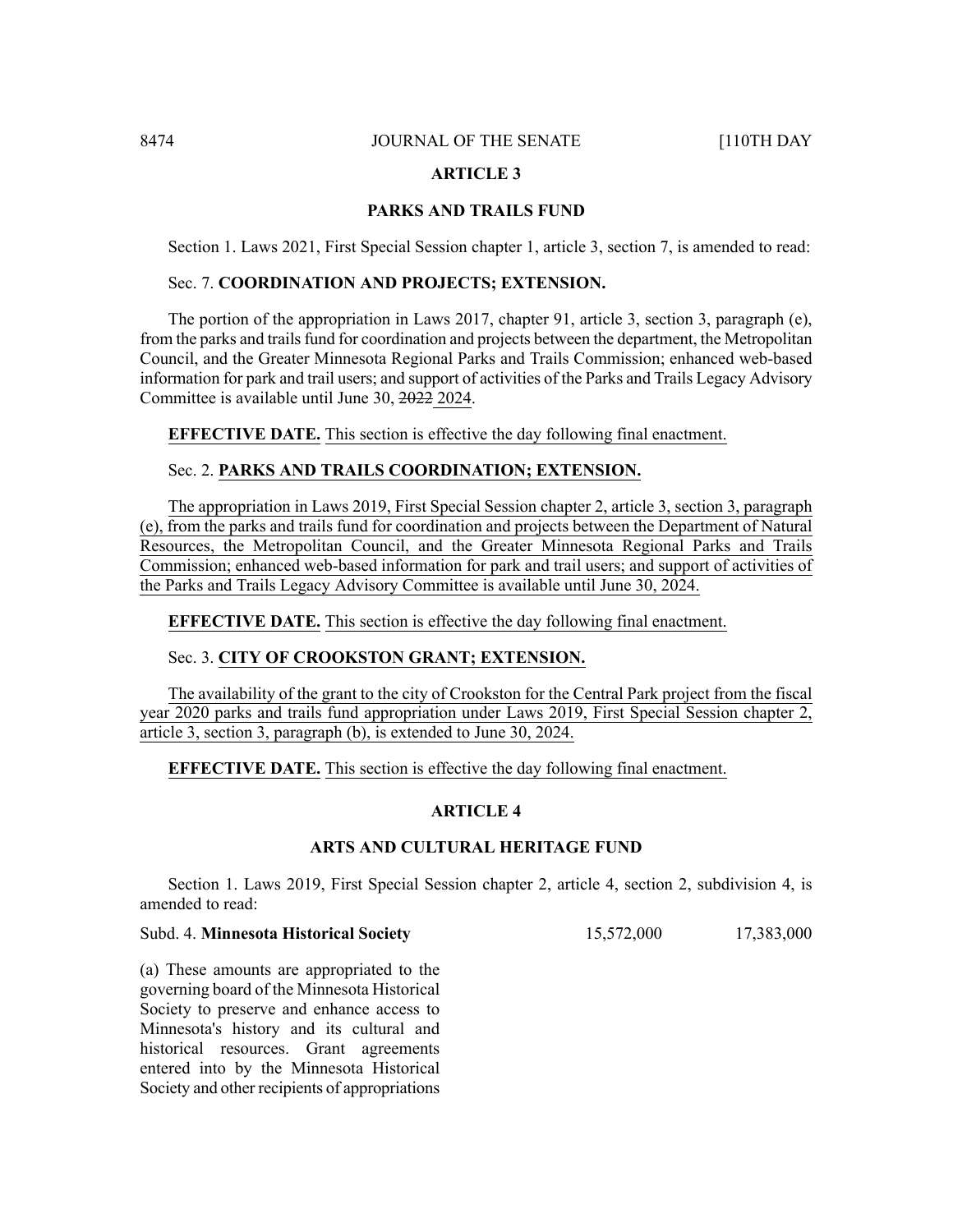in this subdivision must ensure that these funds are used to supplement and not substitute for traditional sources of funding. Funds directly appropriated to the Minnesota Historical Society must be used to supplement and not substitute for traditional sources of funding. Notwithstanding Minnesota Statutes, section 16A.28, for historic preservation projects that improve historic structures, the amounts are available untilJune 30, 2023. The Minnesota Historical Society or grant recipients of the Minnesota Historical Society using arts and cultural heritage funds under this subdivision must give consideration to Conservation Corps Minnesota and Northern Bedrock Historic Preservation Corps, or an organization carrying out similar work, for projects with the potential to need historic preservation services. Notwithstanding Minnesota Statutes, section 16A.28, or any other law to the contrary, the availability of any appropriation or grant of money from this subdivision that would not otherwise cancel, lapse, or expire on or before June 30, 2022, is extended to June 30, 2023. (1011 DAY)<br>
110TH DAY)<br>
110TH DAY<br>
110TH DAY<br>
110TH DAY<br>
in this subdivision must ensure that these<br>
functions are used to supplemented the Mometenta theoretical<br>
distortical Secrity means the subset of multiple<br>
Historic

# (b) **Historical Grants and Programs**

(1) Statewide Historic and Cultural Grants

\$5,846,000 in fiscal year 2020 and \$7,004,000 in fiscal year 2021 are for statewide historic and cultural grants to local, county, regional, or other historical or cultural organizations or for activities to preserve significant historic and cultural resources. Money must be distributed through a competitive grant process. The Minnesota Historical Society must administer the money using established grant mechanisms, with assistance from the advisory committee created under Laws 2009, chapter 172, article 4, section 2, subdivision 4, paragraph (b), item (ii).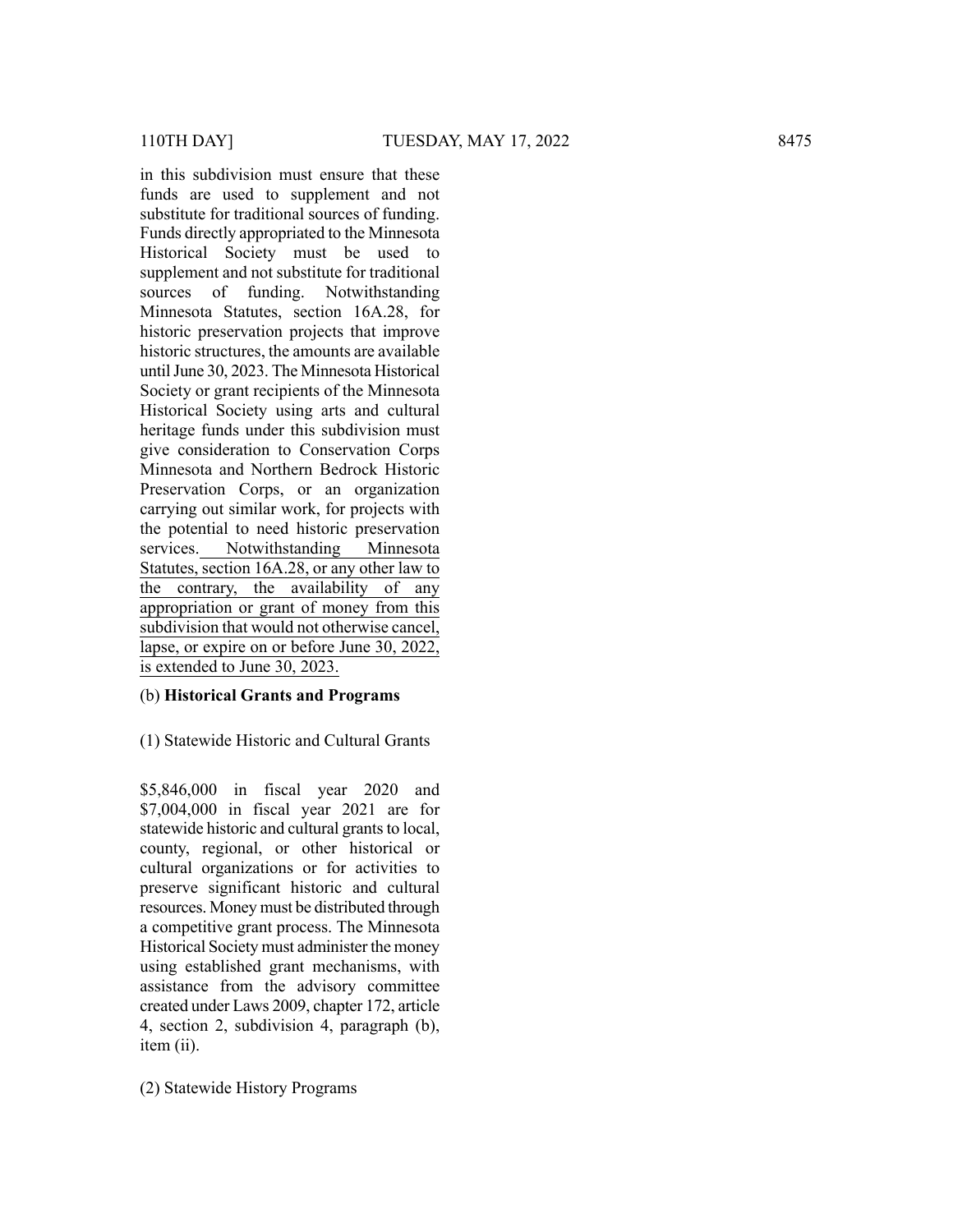\$5,846,000 in fiscal year 2020 and \$7,004,000 in fiscal year 2021 are for historic and cultural programs and purposes related to the heritage of the state. Of this amount, \$250,000 each year must be used by the Minnesota Historical Society to either produce or purchase and to distribute a book to engage and educate elementary school students on Minnesota's natural resources, legacy, culture, and history. The book should be made available for free to educators and libraries and through state historical society sites to provide to a targeted grade of elementary school students.

(3) History Partnerships

\$2,500,000 each year is for history partnerships involving multiple organizations, which may include the Minnesota Historical Society, to preserve and enhance access to Minnesota's history and cultural heritage in all regions of the state.

(4) Statewide Survey of Historical and Archaeological **Sites** 

\$500,000 in fiscal year 2020 and \$500,000 in fiscal year 2021 are for one or more contracts to be competitively awarded to conduct statewide surveys or investigations of Minnesota's sites of historical, archaeological, and cultural significance. Results of the surveys or investigations must be published in a searchable form and available to the public on a cost-free basis. The Minnesota Historical Society, the Office of the State Archaeologist, the Indian Affairs Council, and the State Historic Preservation Office must each appoint a representative to an oversight board to select contractors and direct the conduct of the surveys or investigations. The oversight board must consult with the Department of Transportation and Department of Natural Resources.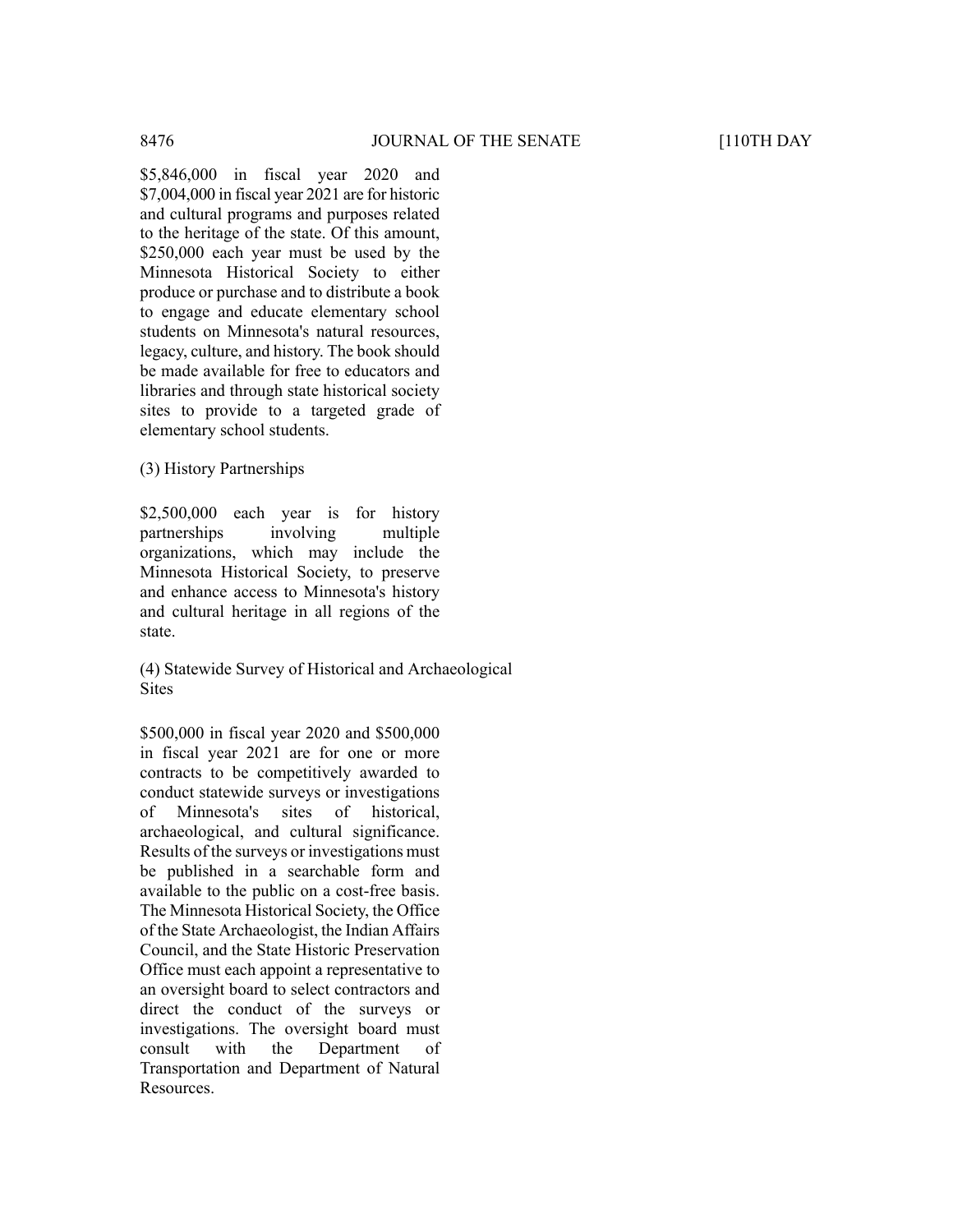# (5) Digital Library

\$375,000 in fiscal year 2020 and \$375,000 in fiscal year 2021 are for a digital library project to preserve, digitize, and share Minnesota images, documents, and historical materials. The Minnesota Historical Society must cooperate with the Minitex interlibrary loan system and must jointly share this appropriation for these purposes.

# (6) Grants

\$200,000 the first year is for a grant to the Minnesota Military Museum to create and conduct a statewide story-sharing program to honor the distinct service of post-9/11 veterans in anticipation of the 2021 anniversary.

\$115,000 the first year is for a grant to the Minnesota Military Museum to care for, catalog, and display the recently acquired collection of the personal and professional effects belonging to General John W. Vessey, Minnesota's most decorated veteran.

\$40,000 the first year is for a grant to the Isanti County Historical Society to relocate, update, and preserve the Moody School and the Grandy Union Church.

\$150,000 the first year is for a grant to the commissioner of natural resources to maintain the history of the Grindstone River Dam at Hinckley.

Any unencumbered balance remaining under this subdivision the first year does not cancel but is available the second year.

# **EFFECTIVE DATE.** This section is effective the day following final enactment."

Amend the title accordingly

The motion prevailed. So the amendment was adopted.

Senator McEwen moved to amend H.F. No. 3438, the unofficial engrossment, as follows:

Page 27, after line 3, insert: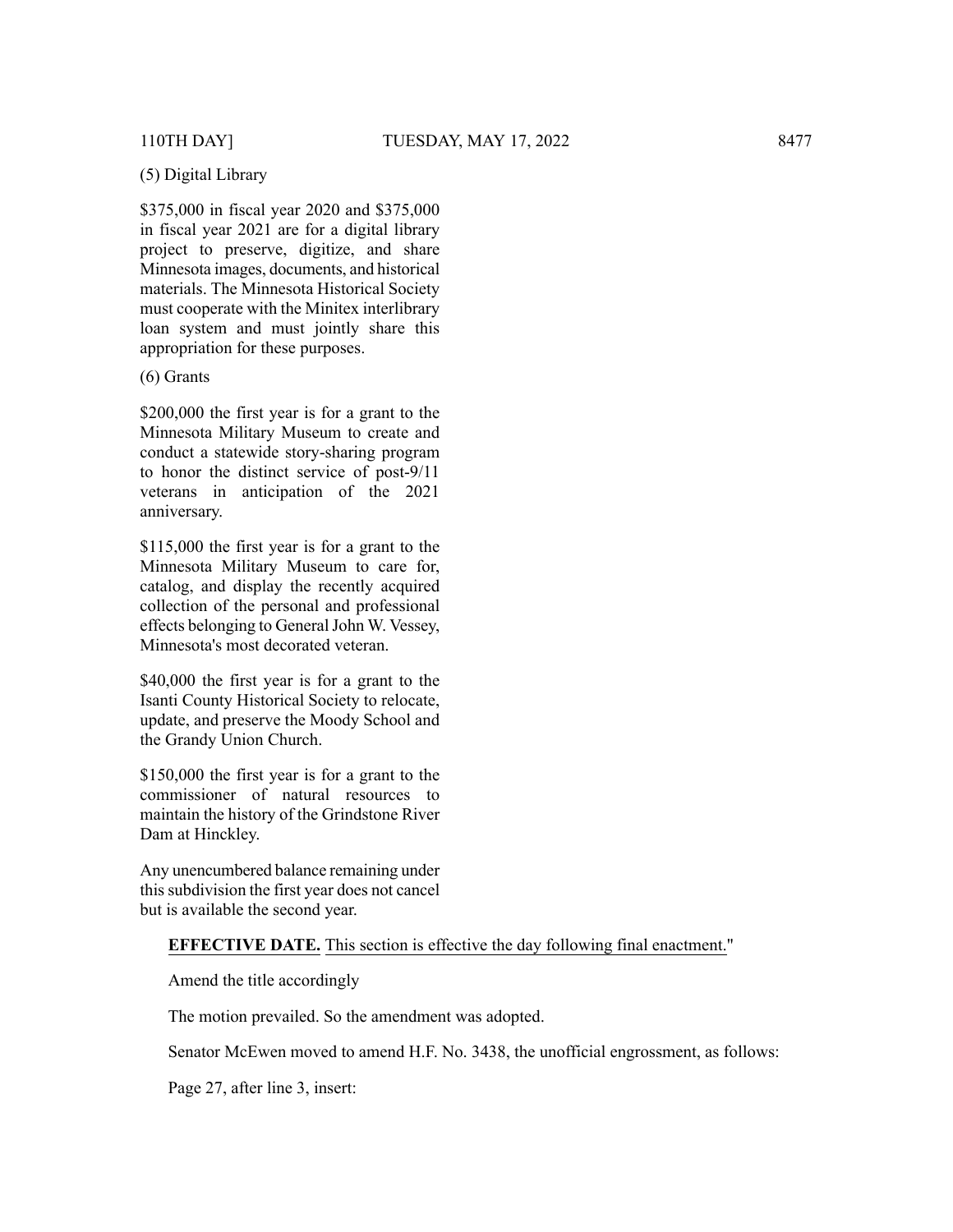#### "Sec. 3. **CLEAN WATER FUND APPROPRIATIONS.**

Subdivision 1. **Department of Agriculture.** (a) \$2,000,000 in fiscal year 2023 is appropriated from the clean water fund to the commissioner of agriculture to monitor trout streams in southeastern Minnesota for the presence of neonicotinoids.

(b) The commissioner of agriculture must monitor and test for microplastics and nanoplastics as part of the monitoring and testing work funded under Laws 2021, First Special Session chapter 1, article 2, section 3, paragraphs (a) and (i).

Subd. 2. **Pollution Control Agency.** (a) \$2,000,000 in fiscal year 2023 is appropriated from the clean water fund to the commissioner of the Pollution Control Agency to collect lead sinkers and other activities to improve water quality as part of the Get the Lead Out program.

(b) \$5,000,000 in fiscal year 2023 is appropriated from the clean water fund to the commissioner of the Pollution Control Agency to develop protocols to be used by agencies and departments for sampling and testing groundwater, surface water, public drinking water, and private wells for microplastics and nanoplastics and to begin implementation. The commissioner of the Pollution Control Agency may transfer money appropriated under this paragraph to the commissioners of agriculture, natural resources, and health to implement the protocols developed under this paragraph and for the testing, monitoring, and assessment required under this section.

(c) The commissioner of the Pollution Control Agency must monitor and assessfor microplastics and nanoplastics as part of the monitoring and assessment work funded under Laws 2021, First Special Session chapter 1, article 2, section 4, paragraphs (a) and (c).

(d) For the purposes of this section:

(1) "microplastics" means small pieces of plastic debris in the environment that result from the disposal and breakdown of consumer products and industrial waste and that are less than five millimeters in length;

(2) "nanoplastics" means particles with a size ranging from one to 1,000 nanometers that are unintentionally produced from the manufacture or degradation of plastic objects and that exhibit a colloidal behavior; and

(3) "plastic" means an organic or petroleum derivative synthetic or a semisynthetic organic solid that is moldable and to which additives or other substances may have been added. Plastic does not include natural polymers that have not been chemically modified.

Subd. 3. **Board of Water and Soil Resources.** (a) \$7,665,000 in fiscal year 2023 is appropriated from the clean water fund to the Board of Water and Soil Resourcesto purchase and restore permanent conservation sites via easements or contracts to treat and store water on the land for water quality improvement purposes and related technical assistance. Minnesota Statutes, section 103F.515, applies to this program. The board must give priority to leveraging federal money by enrolling targeted new lands or enrolling environmentally sensitive landsthat have expiring federal conservation agreements. The board may enter into new agreements and amend past agreements with landowners as required by Minnesota Statutes, section 103F.515, subdivision 5, to allow for restoration. Up to \$436,000 is for deposit in a monitoring and enforcement account.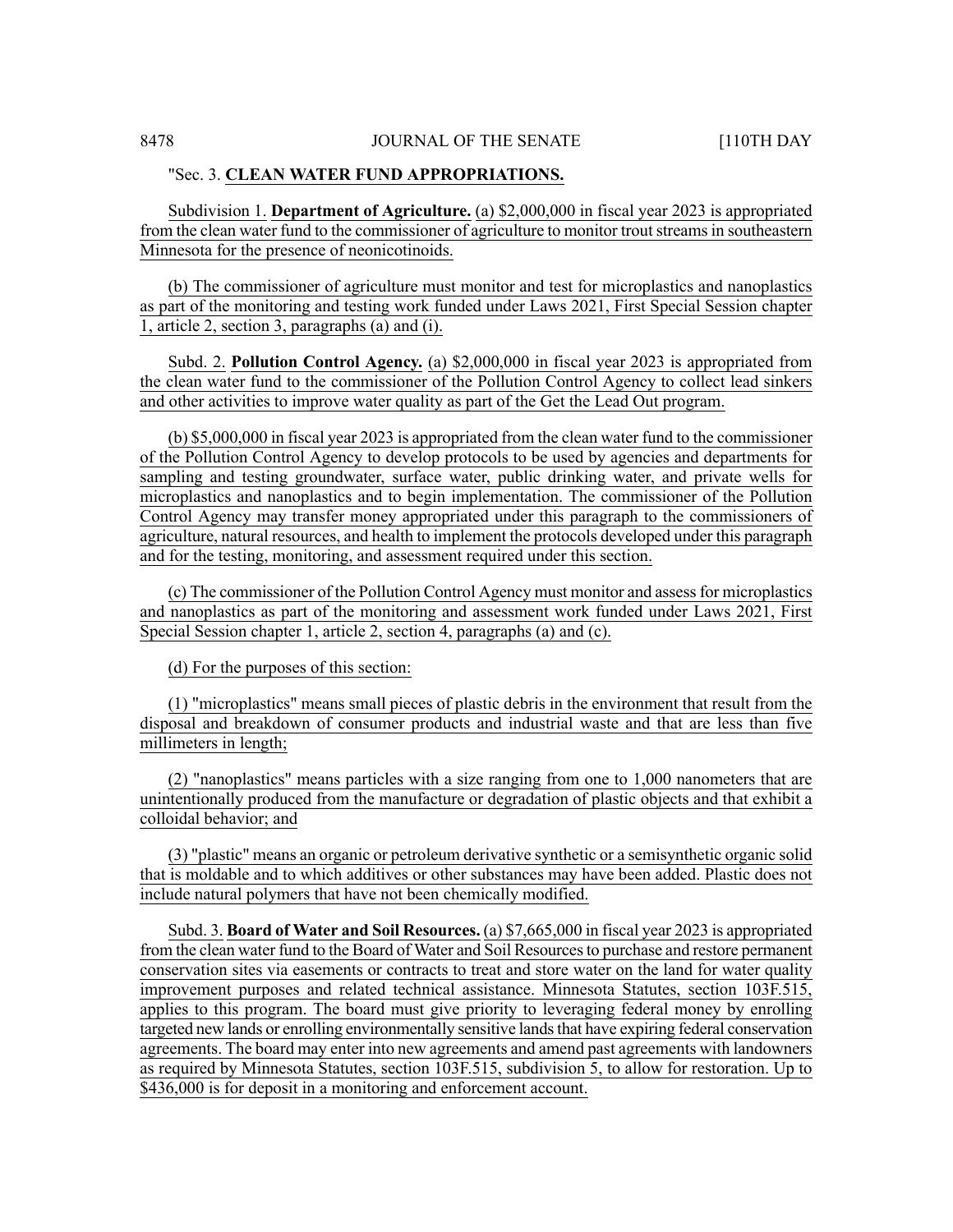(b) \$7,665,000 in fiscal year 2023 is appropriated from the clean water fund to the Board of Water and Soil Resources to purchase and restore peatlands via easements or contracts to treat and store water on the land for water quality improvement purposes and related technical assistance. Minnesota Statutes, section 103F.515, applies to this program. The board must give priority to leveraging federal money by enrolling targeted new lands or enrolling environmentally sensitive lands that have expiring federal conservation agreements. The board may enter into new agreements and amend past agreements with landowners as required by Minnesota Statutes, section 103F.515, subdivision 5, to allow for restoration. Up to  $$436,000$  is for deposit in a monitoring and enforcement account.

Subd. 4. **Metropolitan Council.** \$7,665,000 in fiscal year 2023 is appropriated from the clean water fund to the Metropolitan Council for grants to cities and other public water suppliers to replace the privately owned portion of residential lead drinking water service lines. Grants from this appropriation must first be used to supplement any federal money provided to the state as principal forgiveness or grants under Public Law 117-58, the Infrastructure Investment and Jobs Act, to cover 100 percent of the cost to replace privately owned residential lead service lines.

Subd. 5. **Public Facilities Authority.** \$7,665,000 in fiscal year 2023 is appropriated from the clean water fund to the Public Facilities Authority for grants to cities and other public water suppliers to replace the privately owned portion of residential lead drinking water service lines. Grants from this appropriation must first be used to supplement any federal money provided to the state as principal forgiveness or grants under Public Law 117-58, the Infrastructure Investment and Jobs Act, to cover 100 percent of the cost to replace privately owned residential lead service lines.

Subd. 6. **Availability and other requirements.** All appropriations in this section are onetime and are subject to the requirements and availability provisions provided under Laws 2021, First Special Session chapter 1, article 2."

Amend the title accordingly

The question was taken on the adoption of the amendment.

The roll was called, and there were yeas 12 and nays 51, as follows:

Those who voted in the affirmative were:

| Fateh   | Johnson Stewart | McEwen | Torres Rav |
|---------|-----------------|--------|------------|
| Hawi    | Kunesh          | Murphy | Wiger      |
| Hoffman | López Franzen   | Port   | Wiklund    |

Pursuant to Rule 40, Senator Kunesh cast the affirmative vote on behalf of the following Senators: Fateh, Hoffman, López Franzen, and Wiklund.

Those who voted in the negative were:

| Anderson    | Coleman    | Eaton        | Isaacson  | Latz           |
|-------------|------------|--------------|-----------|----------------|
| Bakk        | Cwodzinski | Eichorn      | Jasinski  | Limmer         |
| Benson      | Dahms      | Frentz       | Johnson   | Marty          |
| Bigham      | Dibble     | Gazelka      | Kent      | <b>Mathews</b> |
| Carlson     | Dornink    | Goggin       | Kiffmeyer | Miller         |
| Chamberlain | Draheim    | Housley      | Klein     | Nelson         |
| Champion    | Duckworth  | Howe         | Koran     | Newman         |
| Clausen     | Dziedzic   | Ingebrigtsen | Lang      | Newton         |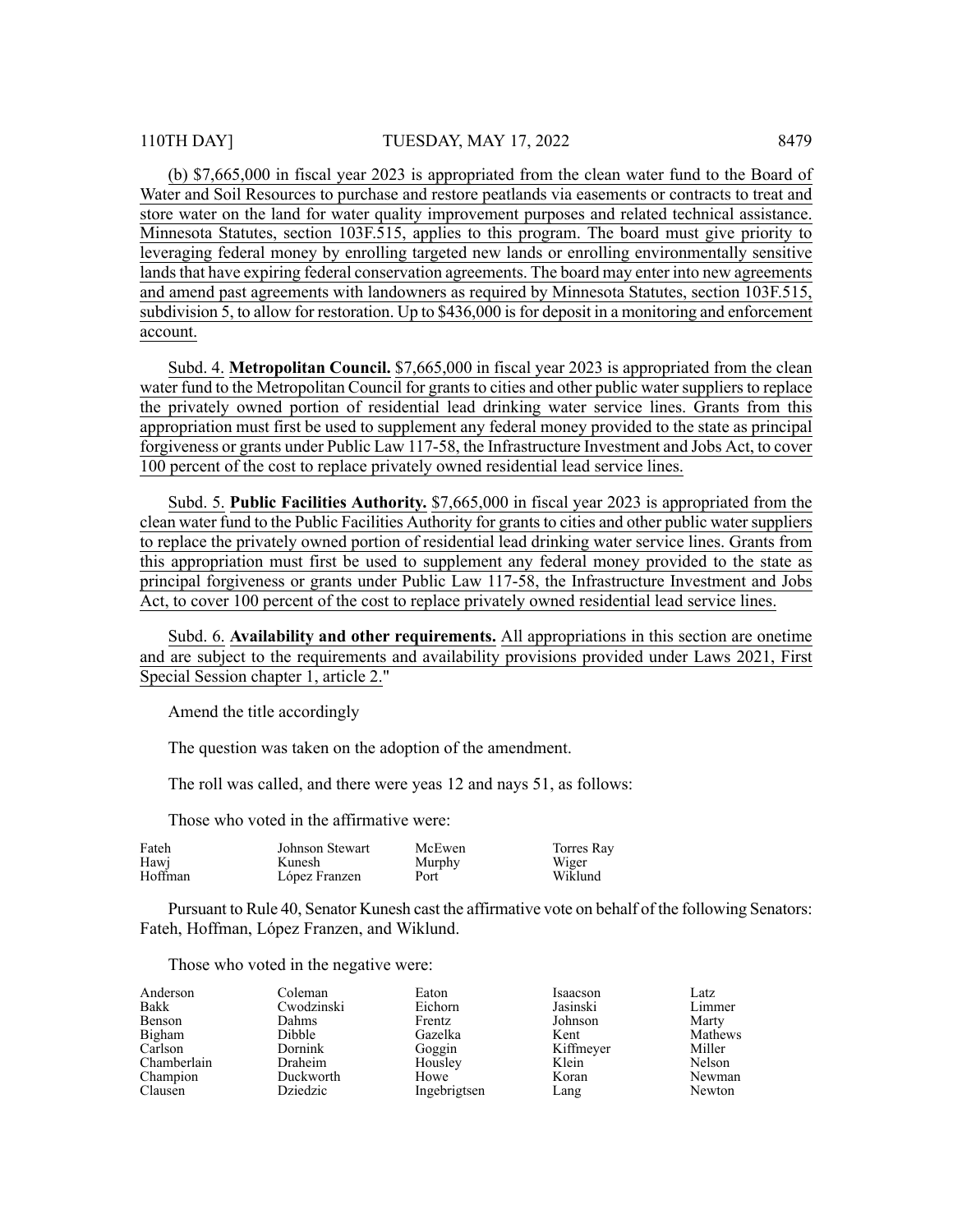| Osmek  | Rarick | Ruud   | Weber   |
|--------|--------|--------|---------|
| Pratt  | Rest   | Senjem | Westrom |
| Putnam | Rosen  | Utke   |         |

Pursuant to Rule 40, Senator Jasinski cast the negative vote on behalf of the following Senators: Anderson, Chamberlain, Housley, Ingebrigtsen, Koran, Lang, Nelson, Pratt, Rarick, Senjem, Utke, and Weber.

Pursuant to Rule 40, Senator Kunesh cast the negative vote on behalf of the following Senators: Champion and Marty.

The motion did not prevail. So the amendment was not adopted.

H.F. No. 3438 was read the third time, as amended, and placed on its final passage.

The question was taken on the passage of the bill, as amended.

The roll was called, and there were yeas 55 and nays 9, as follows:

Those who voted in the affirmative were:

| Abeler      | <b>Dibble</b> | Housley         | Limmer        | Rarick     |
|-------------|---------------|-----------------|---------------|------------|
| Bakk        | Dornink       | Ingebrigtsen    | López Franzen | Rest       |
| Benson      | Draheim       | Isaacson        | Marty         | Rosen      |
| Bigham      | Duckworth     | Jasinski        | McEwen        | Ruud       |
| Carlson     | Dziedzic      | Johnson Stewart | Miller        | Senjem     |
| Chamberlain | Eaton         | Kent            | Murphy        | Tomassoni  |
| Champion    | Fateh         | Klein           | Newman        | Torres Ray |
| Clausen     | Frentz        | Koran           | Newton        | Weber      |
| Coleman     | Gazelka       | Kunesh          | Pappas        | Westrom    |
| Cwodzinski  | Hawj          | Lang            | Port          | Wiger      |
| Dahms       | Hoffman       | Latz            | Putnam        | Wiklund    |

Pursuant to Rule 40, Senator Jasinski cast the affirmative vote on behalf of the following Senators: Abeler, Chamberlain, Housley, Ingebrigtsen, Koran, Lang, Rarick, Senjem, Tomassoni, and Weber.

Pursuant to Rule 40, Senator Kunesh cast the affirmative vote on behalf of the following Senators: Champion, Hoffman, López Franzen, and Wiklund.

Those who voted in the negative were:

| Anderson | Goggin | Johnson   | Mathews | Utke |
|----------|--------|-----------|---------|------|
| Eichorn  | Howe   | Kiffmeyer | Osmek   |      |
|          |        |           |         |      |

Pursuant to Rule 40, Senator Jasinski cast the negative vote on behalf of the following Senators: Anderson and Utke.

So the bill, as amended, was passed and its title was agreed to.

# **SPECIAL ORDER**

**S.F. No. 1257:** A bill for an act relating to human services; exempting certain licensed individuals from background studies under chapter 245C; appropriating money; amending Minnesota Statutes 2020, sections 144.057, subdivision 1; 245C.31, subdivisions 1, 2, by adding subdivisions; Minnesota Statutes 2021 Supplement, section 245C.03, subdivision 5a.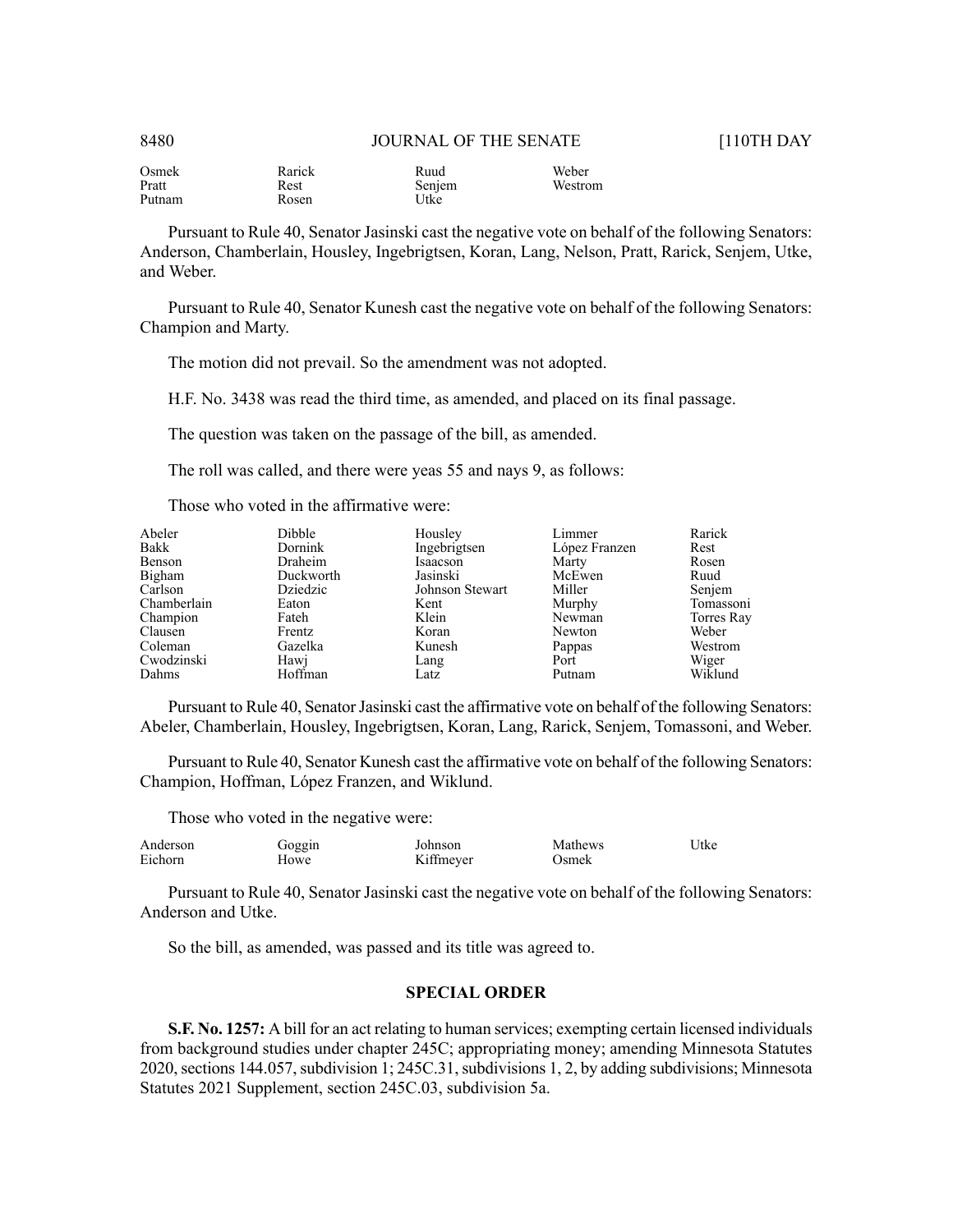Senator Benson moved to amend S.F. No. 1257 as follows:

Page 6, after line 19, insert:

"Sec. 7. Laws 2020, First Special Session chapter 7, section 1, as amended by Laws 2020, Third Special Session chapter 1, section 3, is amended by adding a subdivision and Laws 2021, First Special Session chapter 7, article 2, section 73, is amended to read:

Subd. 5. **Waivers and modifications; extension for 365 days.** When the peacetime emergency declared by the governor in response to the COVID-19 outbreak expires, is terminated, or is rescinded by the proper authority, waiver CV23: modifying background study requirements, issued by the commissioner of human services pursuant to Executive Orders 20-11 and 20-12, including any amendments to the modification issued before the peacetime emergency expires, shall remain in effect for 365 days after the peacetime emergency ends until September 1, 2022.

**EFFECTIVE DATE.** This section is effective the day following final enactment."

Renumber the sections in sequence and correct the internal references

Amend the title accordingly

The motion prevailed. So the amendment was adopted.

S.F. No. 1257 was read the third time, as amended, and placed on its final passage.

The question was taken on the passage of the bill, as amended.

The roll was called, and there were yeas 64 and nays 0, as follows:

Those who voted in the affirmative were:

| Anderson    | Draheim   | Ingebrigtsen    | Marty   | Rarick     |
|-------------|-----------|-----------------|---------|------------|
| Bakk        | Duckworth | Isaacson        | Mathews | Rest       |
| Benson      | Dziedzic  | Jasinski        | McEwen  | Rosen      |
| Bigham      | Eaton     | Johnson         | Miller  | Ruud       |
| Carlson     | Eichorn   | Johnson Stewart | Murphy  | Senjem     |
| Chamberlain | Fateh     | Kent            | Nelson  | Tomassoni  |
| Champion    | Frentz    | Kiffmeyer       | Newman  | Torres Ray |
| Clausen     | Gazelka   | Klein           | Newton  | Utke       |
| Coleman     | Goggin    | Kunesh          | Osmek   | Weber      |
| Cwodzinski  | Hawi      | Lang            | Pappas  | Westrom    |
| Dahms       | Hoffman   | Latz            | Port    | Wiger      |
| Dibble      | Housley   | Limmer          | Pratt   | Wiklund    |
| Dornink     | Howe      | López Franzen   | Putnam  |            |

Pursuant to Rule 40, Senator Jasinski cast the affirmative vote on behalf of the following Senators: Anderson, Chamberlain, Lang, Pratt, Rarick, Senjem, Tomassoni, and Utke.

Pursuant to Rule 40, Senator Kunesh cast the affirmative vote on behalf of the following Senators: Champion, Hoffman, and Wiklund.

So the bill, as amended, was passed and its title was agreed to.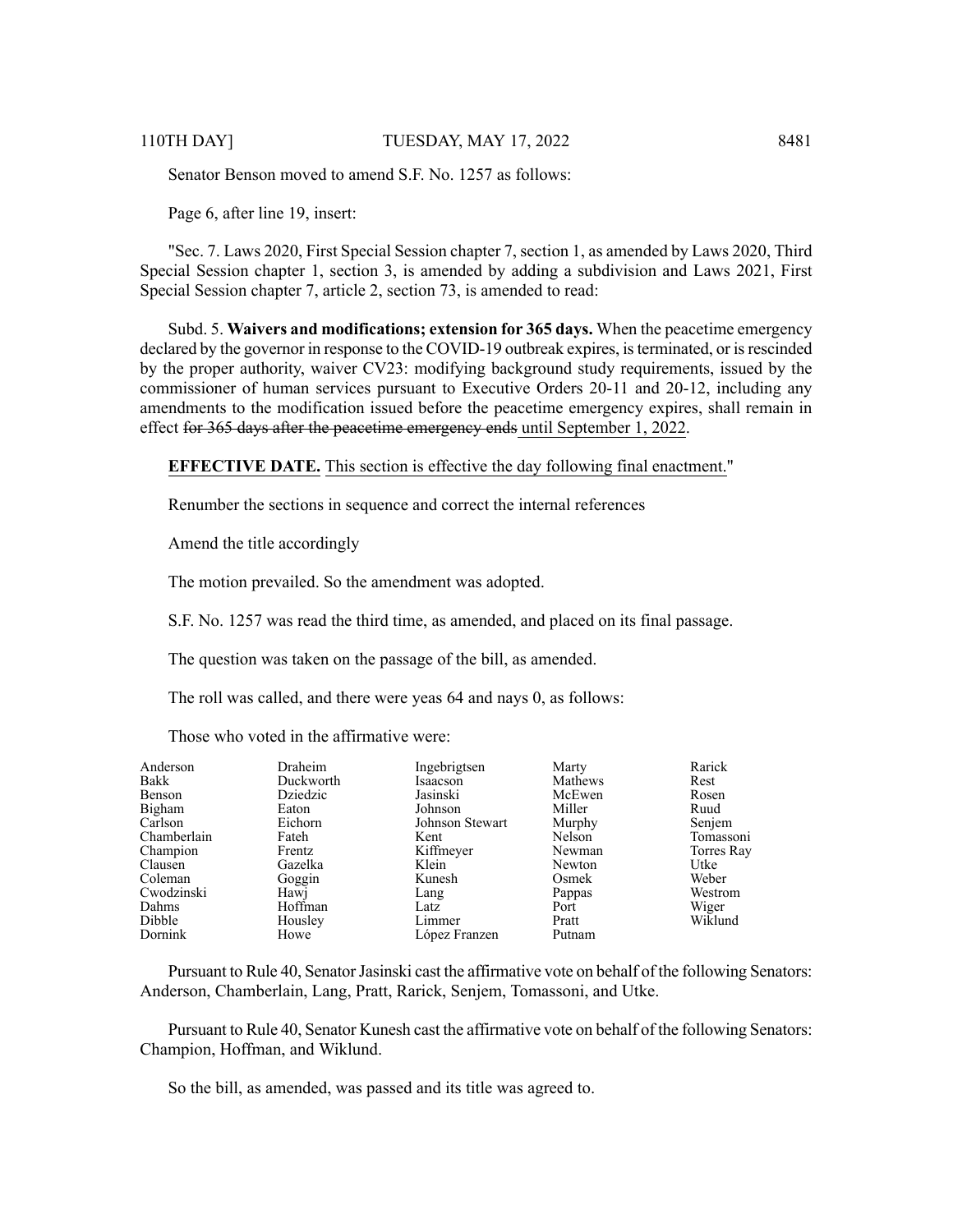#### **SPECIAL ORDER**

**S.F. No. 3338:** A bill for an act relating to insurance; allowing life insurance policiesthat provide coverage for long-term care to be authorized in certain instances; amending Minnesota Statutes 2020, section 61A.02, by adding a subdivision.

S.F. No. 3338 was read the third time and placed on its final passage.

The question was taken on the passage of the bill.

The roll was called, and there were yeas 65 and nays 0, as follows:

Those who voted in the affirmative were:

| Abeler      | Dornink   | Howe            | Limmer        | Putnam     |
|-------------|-----------|-----------------|---------------|------------|
| Anderson    | Draheim   | Ingebrigtsen    | López Franzen | Rarick     |
| Bakk        | Duckworth | Isaacson        | Marty         | Rest       |
| Benson      | Dziedzic  | Jasinski        | Mathews       | Rosen      |
| Bigham      | Eaton     | Johnson         | McEwen        | Ruud       |
| Carlson     | Eichorn   | Johnson Stewart | Miller        | Senjem     |
| Chamberlain | Fateh     | Kent            | Murphy        | Tomassoni  |
| Champion    | Frentz    | Kiffmeyer       | Newman        | Torres Ray |
| Clausen     | Gazelka   | Klein           | Newton        | Utke       |
| Coleman     | Goggin    | Koran           | Osmek         | Weber      |
| Cwodzinski  | Hawj      | Kunesh          | Pappas        | Westrom    |
| Dahms       | Hoffman   | Lang            | Port          | Wiger      |
| Dibble      | Housley   | Latz            | Pratt         | Wiklund    |

Pursuant to Rule 40, Senator Jasinski cast the affirmative vote on behalf of the following Senators: Abeler, Anderson, Chamberlain, Duckworth, Koran, Lang, Miller, Pratt, Rarick, Senjem, Tomassoni, and Utke.

Pursuant to Rule 40, Senator Kunesh cast the affirmative vote on behalf of the following Senators: Champion, Frentz, Hoffman, Isaacson, López Franzen, Marty, and Wiklund.

So the bill passed and its title was agreed to.

# **SPECIAL ORDER**

**H.F. No. 3379:** A bill for an act relating to military affairs; changing a provision in the reenlistment and commissioning bonus program; amending Minnesota Statutes 2020, section 192.501, subdivision 1b.

H.F. No. 3379 was read the third time and placed on its final passage.

The question was taken on the passage of the bill.

The roll was called, and there were yeas 62 and nays 0, as follows:

Dibble

Those who voted in the affirmative were:

| Anderson    |  |
|-------------|--|
| Bakk        |  |
| Bigham      |  |
| Carlson     |  |
| Chamberlain |  |

Champion Clausen Coleman Cwodzinski Dahms

Dornink Draheim Duckworth Dziedzic

Eaton Eichorn Fateh Frentz Gazelka

Goggin Hawj Hoffman Housley Howe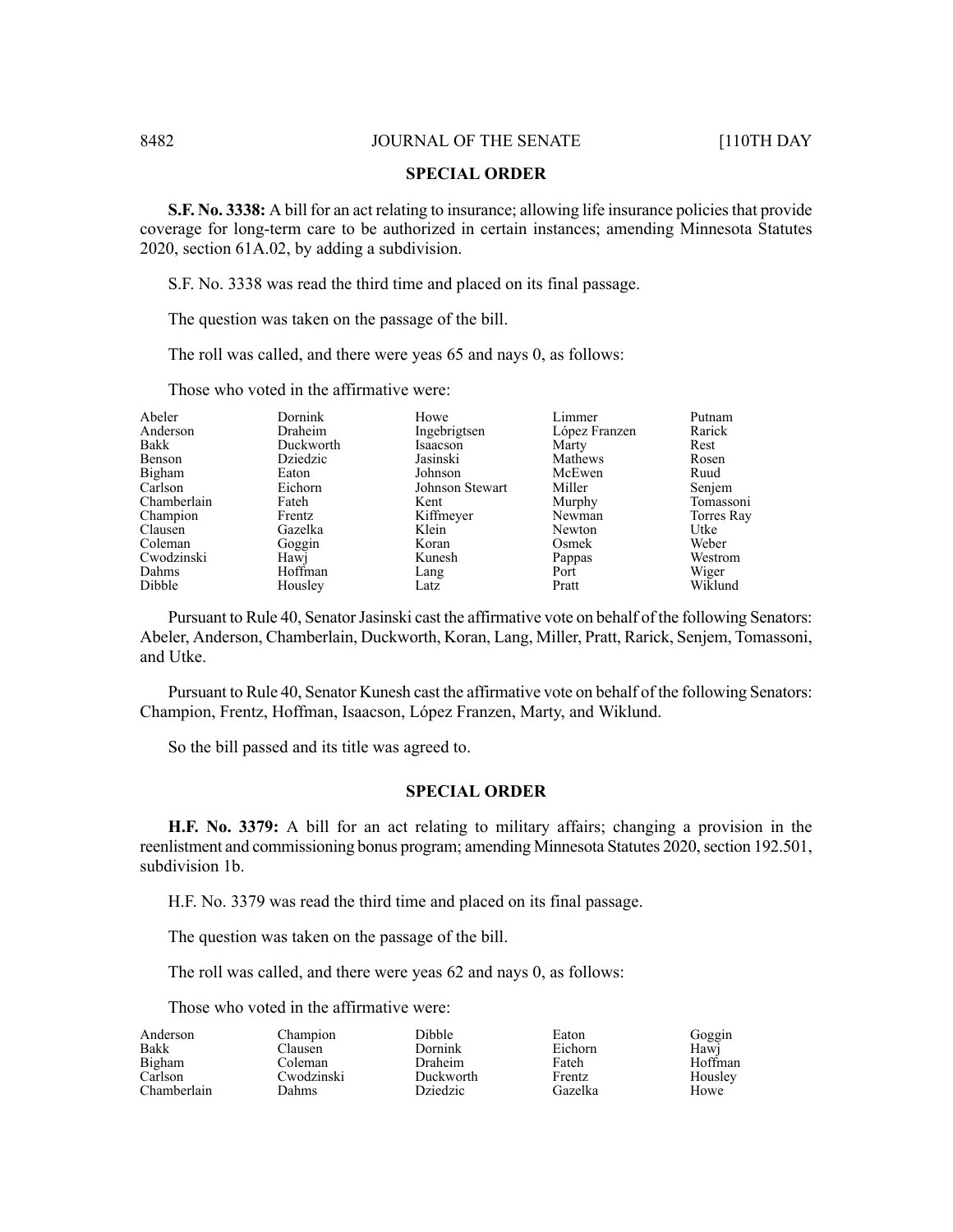#### 110TH DAY] TUESDAY, MAY 17, 2022 8483

Ingebrigtsen Isaacson Jasinski Johnson Johnson Stewart Kent Kiffmeyer Klein Kunesh Lang Latz Limmer López Franzen **Marty** Mathews McEwen Miller Murphy Newman Newton Osmek Pappas Port Pratt Putnam Rarick Rest Rosen Ruud Senjem Tomassoni Torres Ray

Utke Weber Westrom Wiger Wiklund

Pursuant to Rule 40, Senator Jasinski cast the affirmative vote on behalf of the following Senators: Anderson, Chamberlain, Dahms, Duckworth, Kiffmeyer, Lang, Miller, Pratt, Rarick, Senjem, Tomassoni, and Utke.

Pursuant to Rule 40, Senator Kunesh cast the affirmative vote on behalf of the following Senators: Champion, Frentz, Hoffman, Isaacson, López Franzen, Marty, and Wiklund.

So the bill passed and its title was agreed to.

#### **SPECIAL ORDER**

**H.F. No. 3805:** A bill for an act relating to public safety; removing the sunset of the Capitol Area Security Advisory Committee; repealing Minnesota Statutes 2020, section 299E.04, subdivision 5.

H.F. No. 3805 was read the third time and placed on its final passage.

The question was taken on the passage of the bill.

The roll was called, and there were yeas 65 and nays 0, as follows:

Those who voted in the affirmative were:

| Abeler      | Draheim   | Ingebrigtsen    | López Franzen | Putnam     |
|-------------|-----------|-----------------|---------------|------------|
| Anderson    | Duckworth | Isaacson        | Marty         | Rarick     |
| Bakk        | Dziedzic  | Jasinski        | Mathews       | Rest       |
| Bigham      | Eaton     | Johnson         | McEwen        | Rosen      |
| Carlson     | Eichorn   | Johnson Stewart | Miller        | Ruud       |
| Chamberlain | Fateh     | Kent            | Murphy        | Senjem     |
| Champion    | Frentz    | Kiffmeyer       | Nelson        | Tomassoni  |
| Clausen     | Gazelka   | Klein           | Newman        | Torres Ray |
| Coleman     | Goggin    | Koran           | Newton        | Utke       |
| Cwodzinski  | Hawj      | Kunesh          | Osmek         | Weber      |
| Dahms       | Hoffman   | Lang            | Pappas        | Westrom    |
| Dibble      | Housley   | Latz            | Port          | Wiger      |
| Dornink     | Howe      | Limmer          | Pratt         | Wiklund    |

Pursuant to Rule 40, Senator Jasinski cast the affirmative vote on behalf of the following Senators: Abeler, Anderson, Chamberlain, Dahms, Duckworth, Koran, Lang, Pratt, Rarick, Senjem, Tomassoni, and Utke.

Pursuant to Rule 40, Senator Kunesh cast the affirmative vote on behalf of the following Senators: Champion, Frentz, Hoffman, Isaacson, López Franzen, Marty, and Wiklund.

So the bill passed and its title was agreed to.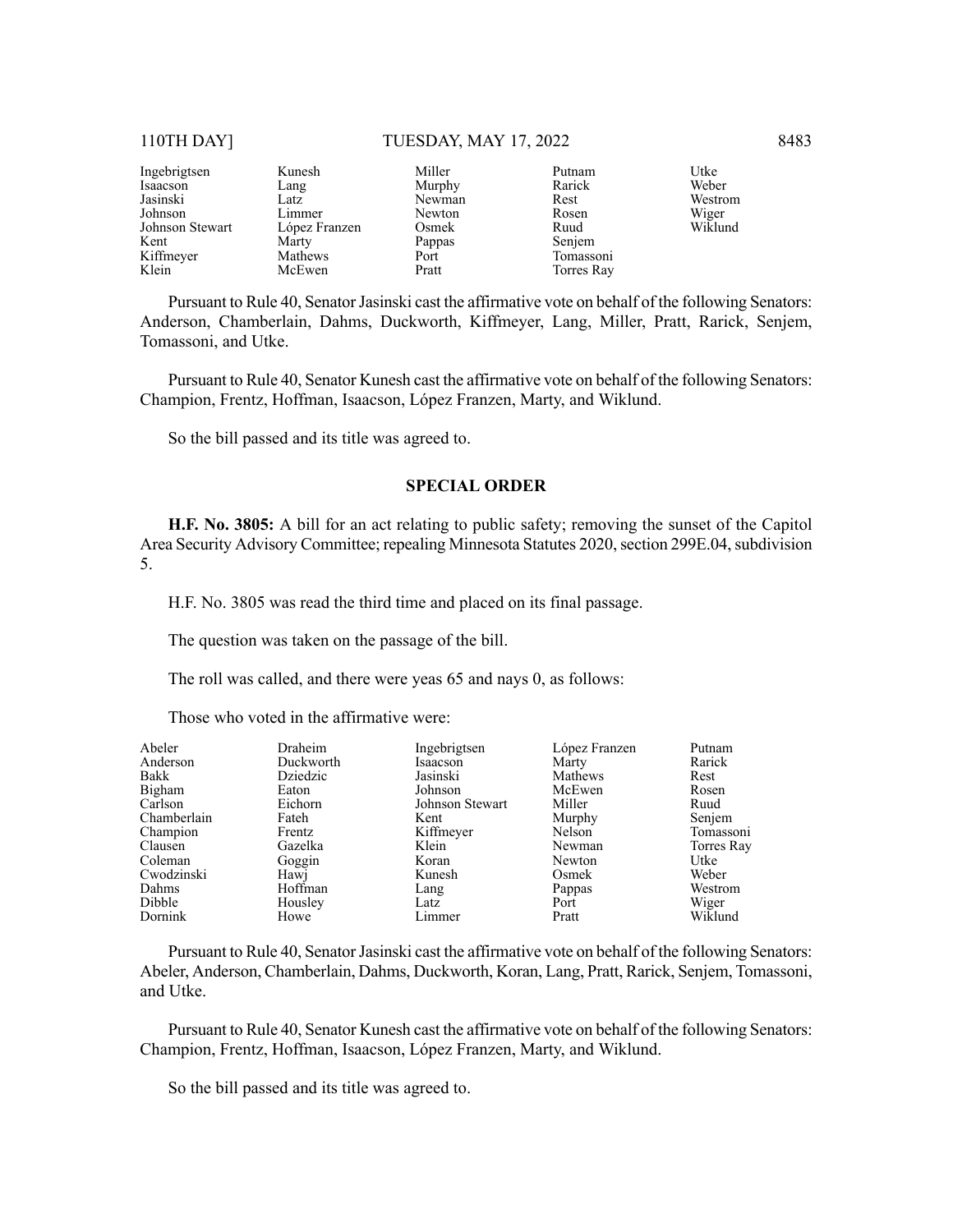#### **RECESS**

Senator Miller moved that the Senate do now recess subject to the call of the President. The motion prevailed.

After a brief recess, the President called the Senate to order.

# **MEMBERS EXCUSED**

Senators Eichorn and Latz were excused from the Session of today from 11:00 to 11:30 a.m. Senator Nelson was excused from the Session of today from 11:00 to 11:30 a.m. and from 1:30 to 2:00 p.m. Senator Eken was excused from the Session of today at 1:00 p.m.

# **ADJOURNMENT**

Senator Limmer moved that the Senate do now adjourn until 11:00 a.m., Wednesday, May 18, 2022. The motion prevailed.

Cal R. Ludeman, Secretary of the Senate